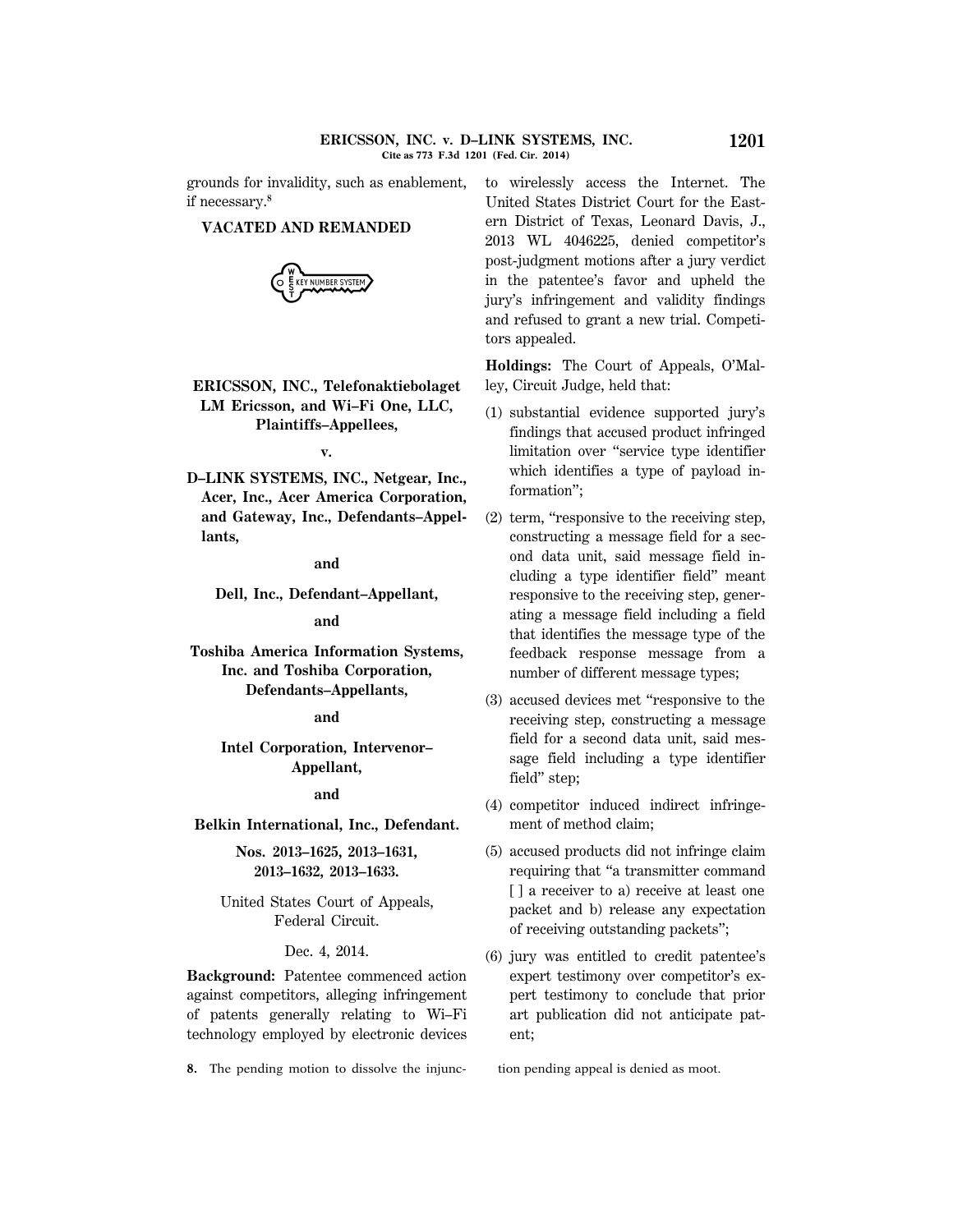- (7) competitor waived argument that the district court prejudicially erred by allowing patentee's counsel to reference total cost of laptop when discussing requested royalty rate; and
- (8) on issue of first impression, district court could not include all 15 *Georgia– Pacific* factors in its damages instruction without considering their relevance to record created at trial and whether they were misleading.

Affirmed in part, reversed in part, vacated in part, and remanded.

Taranto, Circuit Judge, filed opinion dissenting-in-part.

#### 1. Courts  $\mathfrak{S}96(7)$

In a patent case, a trial court's decision on a motion for judgment as a matter of law (JMOL) is reviewed under the law of the regional circuit.

#### **2. Patents** O**1970(13)**

Patent claim construction is an issue of law that is reviewed de novo.

#### **3. Patents** O**1970(5, 15)**

Patent infringement and anticipation are issues of fact reviewed for substantial evidence.

## **4. Patents** O**1828(2)**

Substantial evidence supported jury's findings that accused product infringed limitation over ''service type identifier which identifies a type of payload information'' in patent generally relating to Wi–Fi technology employed by electronic devices to wirelessly access the Internet; although evidence showed that traffic identifier (TID) field, relied upon by patentee to meet service type identifier limitation, did not always identify its payload type, at least one video calling program used the invention, accused device was reasonably capable of arranging information for transmission that identified type of payload information without significant alterations, and compliant chip producer instructed developers to use TID field in infringing manner.

#### **5. Patents** O**1555**

To prove literal patent infringement, the patentee must show that the accused device contains each and every limitation of the asserted claims.

#### **6. Patents** O**1395**

Phrase "responsive to the receiving" step, constructing a message field for a second data unit, said message field including a type identifier field,'' in patent generally relating to Wi–Fi technology employed by electronic devices to wirelessly access the Internet, meant responsive to the receiving step, generating a message field including a field that identifies the message type of the feedback response message from a number of different message types.

#### **7. Patents** O**1341**

Generally, patent claim terms should be given their ordinary and customary meaning to a person having ordinary skill in the art at the time of the effective date of the patent application.

#### **8. Patents ∞1313, 1338(1), 1345**

To ascertain the scope and meaning of the asserted patent claims, a court looks to the words of the claims themselves, the specification, the prosecution history, and any relevant extrinsic evidence; this inquiry typically begins and ends with the intrinsic evidence.

#### **9. Patents** O**1328**

When ascertaining the scope and meaning of the asserted patent claims, the specification is the single best guide to the meaning of the claim terms, and it is usually dispositive.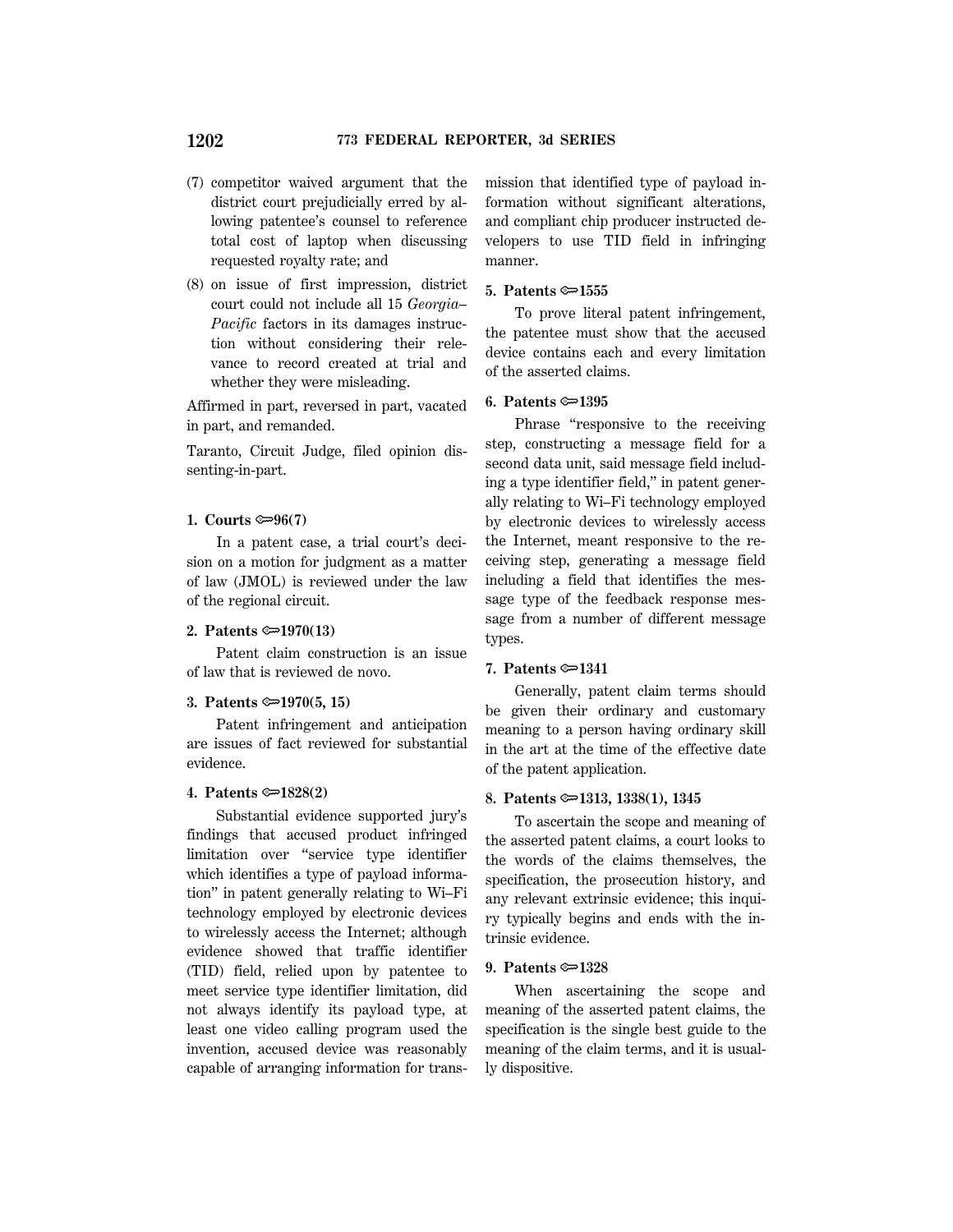#### **10. Patents** O**1329**

Although patent claims must be read in light of the specification, it is important that a court avoids importing limitations from the specification into the claims.

## **11. Patents**  $\approx 1655$

Accused devices met ''responsive to the receiving step, constructing a message field for a second data unit, said message field including a type identifier field'' step in asserted claims of patent generally relating to Wi–Fi technology employed by electronic devices to wirelessly access the Internet, as required for literal infringement; although accused devices used only one type of feedback response, multiple different feedback response types did not have to be actually used.

#### **12. Patents** O**1564**

A method patent claim is directly infringed when someone practices every step of the patented method.

## **13. Patents**  $\approx 1600$

In order to prove induced patent infringement, the patentee must show that the alleged infringer performs, or induces another party to perform, every single step in the method.

#### **14. Patents**  $\approx 1600$

Inducement requires that the alleged patent infringer knowingly induced infringement and possessed specific intent to encourage another's infringement.

#### **15. Patents**  $\approx 1661$

Competitor induced indirect infringement of method claim in patent generally relating to Wi–Fi technology employed by electronic devices to wirelessly access the Internet, where competitor knew about the patent, it knew that the patent potentially was essential to wireless chip standard to which it intentionally complied, and all steps of method claim were performed on

end product that was controlled by thirdparty.

#### **16. Patents ⊗**1655

Accused products did not infringe claim requiring that ''a transmitter command [ ] a receiver to a) receive at least one packet and b) release any expectation of receiving outstanding packets,'' in patent generally relating to Wi–Fi technology employed by electronic devices to wirelessly access the Internet, where receiver automatically handled out-of-order packets.

## **17. Patents**  $\approx 603$

Jury was entitled to credit patentee's expert testimony over competitor's expert testimony to conclude that prior art publication did not anticipate patent generally relating to Wi–Fi technology employed by electronic devices to wirelessly access the Internet.

#### **18. Patents**  $\mathfrak{S}$  **489(2)**

A claim is anticipated only if each and every limitation is found either expressly or inherently in a single prior art reference.

#### **19. Patents** O**577**

Because patents are presumed valid, anticipation must be proven by clear and convincing evidence.

#### **20. Courts**  $\mathfrak{S}96(7)$

In a patent case, decisions on motions for a new trial and the admission of expert testimony are reviewed under the law of the regional circuit.

#### **21. Federal Courts**  $\approx 3606(1)$

The Fifth Circuit reviews the denial of a new trial motion for abuse of discretion, reversing only if there is an absolute absence of evidence to support the jury's verdict.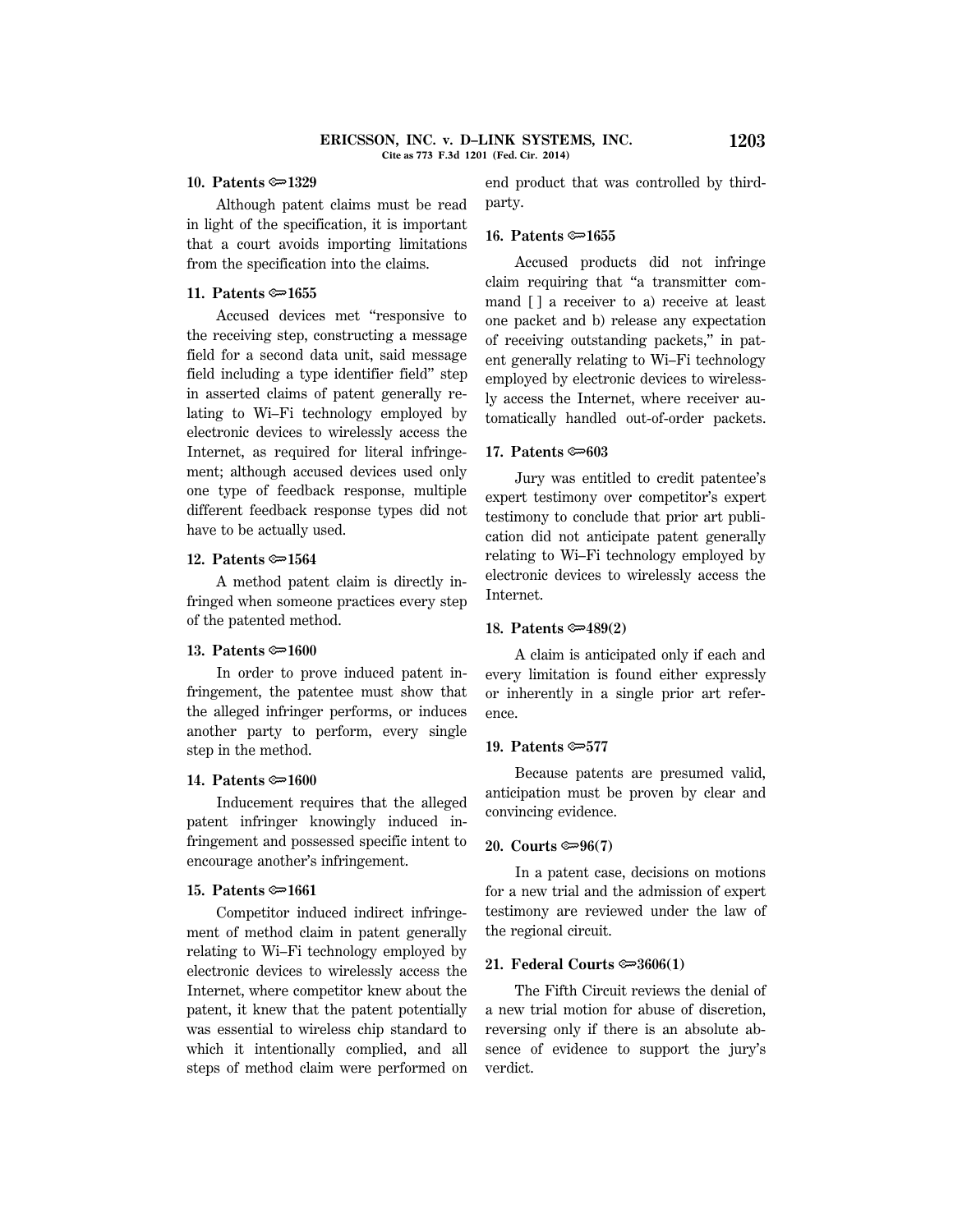#### **22. Federal Courts**  $\approx 3600$

The Fifth Circuit reviews the trial court's admission or exclusion of expert testimony for an abuse of discretion.

#### **23. Patents** O**1967**

The legal sufficiency of a jury instruction on an issue of patent law is reviewed de novo.

#### **24. Federal Courts**  $\approx 3703(1)$

A jury verdict will be set aside only if the jury instructions were legally erroneous and the errors had prejudicial effect.

#### **25. Patents** O**1903**

In a patent infringement case, apportionment is required even for non-royalty forms of damages: a jury must ultimately apportion the defendant's profits and the patentee's damages between the patented feature and the unpatented features using reliable and tangible evidence. 35 U.S.C.A. § 284.

#### **26. Patents** O**1904, 1914**

In a patent infringement case, an economist can measure the value of patented and unpatented features for a reasonable royalty award by careful selection of the royalty base to reflect the value added by the patented feature, where that differentiation is possible, by adjustment of the royalty rate so as to discount the value of a product's non-patented features, or by a combination thereof; the essential requirement is that the ultimate reasonable royalty award must be based on the incremental value that the patented invention adds to the end product. 35 U.S.C.A. § 284.

#### **27. Patents**  $\approx 1904$

When addressing a reasonable royalty award in a patent infringement case, where a multi-component product is at issue and the patented feature is not the item that imbues the combination of the

other features with value, care must be taken to avoid misleading the jury by placing undue emphasis on the value of the entire product; reliance on the entire market value might mislead the jury, who may be less equipped to understand the extent to which the royalty rate would need to do the work in such instances. 35 U.S.C.A. § 284.

#### **28. Patents** O**1903**

Where the entire value of a machine as a marketable article is properly and legally attributable to the patented feature, the damages owed to the patentee for infringement may be calculated by reference to that value; however, where it is not, a court must insist on a more realistic starting point for the royalty calculations by juries which often is the smallest salable unit and, at times, even less. 35 U.S.C.A. § 284.

#### **29. Patents** O**1914**

When addressing a reasonable royalty award in a patent infringement case, the fact that a license is not perfectly analogous generally goes to the weight of the evidence, not its admissibility; in each case, district courts must assess the extent to which the proffered testimony, evidence, and arguments would skew unfairly the jury's ability to apportion the damages to account only for the value attributable to the infringing features. 35 U.S.C.A. § 284.

## **30. Federal Courts**  $\approx 3701(9)$

In a patent infringement case, where expert testimony explains the need to the jury when considering a reasonable royalty award to discount reliance on a given license to account only for the value attributed to the licensed technology, the mere fact that licenses predicated on the value of a multi-component product are referenced in that analysis, and the district court exercises its discretion not to exclude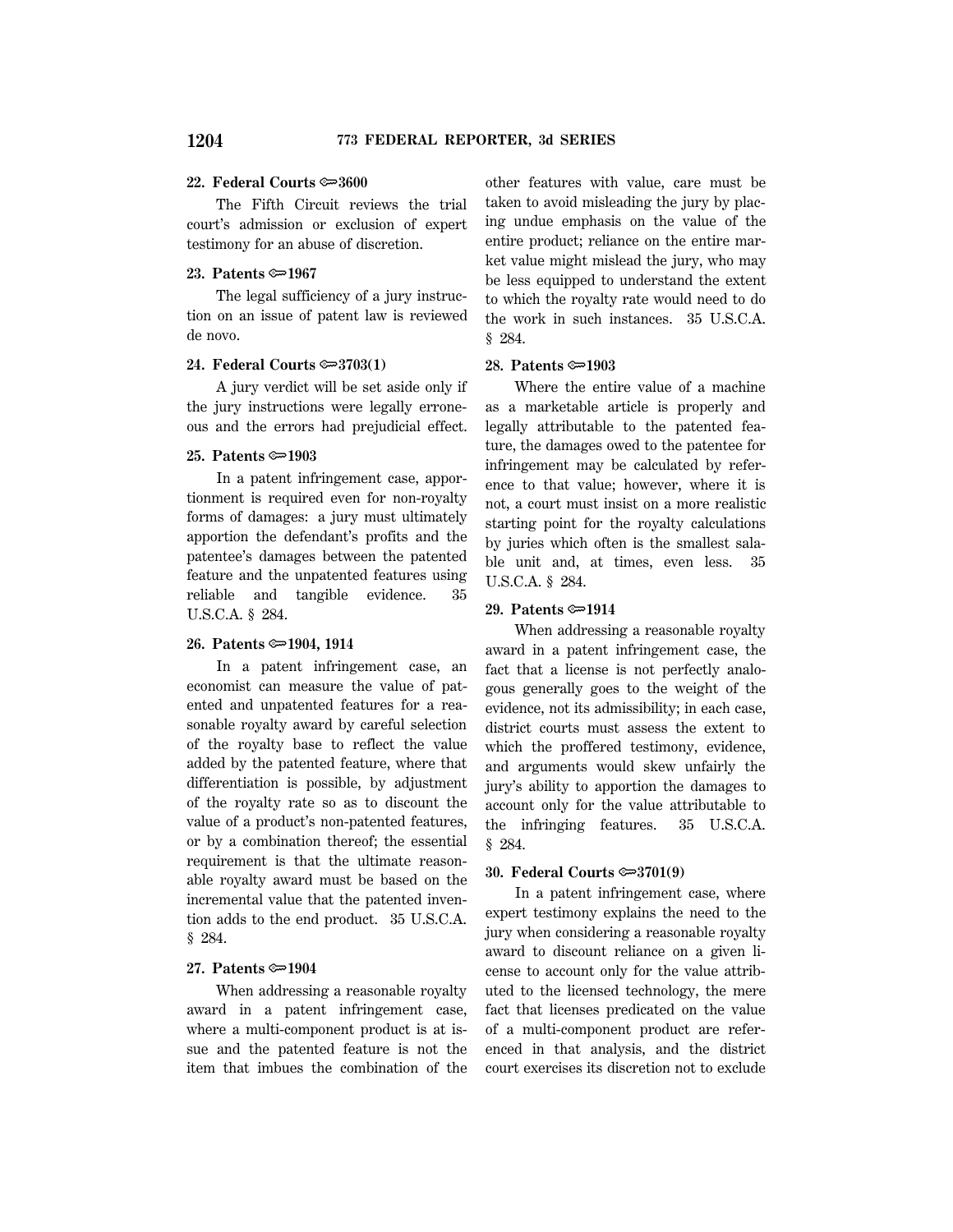such evidence, is not reversible error. 35 U.S.C.A. § 284; Fed.Rules Evid.Rule 403, 28 U.S.C.A.

#### **31. Patents** O**1849**

In a patent infringement case, when licenses based on the value of a multicomponent product are admitted as evidence of a reasonable royalty award, or even referenced in expert testimony, a court should give a cautionary instruction regarding the limited purposes for which such testimony is proffered if the accused infringer requests the instruction; the court also should ensure that the instructions fully explain the need to apportion the ultimate royalty award to the incremental value of the patented feature from the overall product. 35 U.S.C.A. § 284.

## **32. Patents** O**1957**

Competitor waived argument that the district court prejudicially erred by allowing patentee's counsel to reference total cost of laptop when discussing requested royalty rate; although competitor had continuing objection to patentee's expert's reference to prior licenses, competitor did not object to counsel's reference to market value of laptop at trial, competitor referred to value of its own end products on crossexamination, and it did not raise issue in its post-trial motions. 35 U.S.C.A. § 284.

## **33. Patents** O**1849**

District court could not include all 15 *Georgia–Pacific* factors in its damages instruction in patent infringement case without considering their relevance to record created at trial and whether they were misleading; court had to consider facts of record when instructing jury on reasonable royalty and had to avoid rote reference to any particular damages formula. 35 U.S.C.A. § 284.

#### **34. Patents** O**1849**

A trial court must carefully consider the evidence presented when crafting an appropriate jury instruction for a reasonable royalty award for patent infringement. 35 U.S.C.A. § 284.

#### **35. Patents** O**1849**

A trial court should consider the patentee's actual reasonable and nondiscriminatory (RAND) commitment in crafting the jury instruction regarding a reasonable royalty award. 35 U.S.C.A. § 284.

#### **36. Patents** O**1904**

As with all patents, the royalty rate for standard essential patents (SEPs) must be apportioned to the value of the patented invention. 35 U.S.C.A. § 284.

## **37. Patents** O**1904**

When dealing with standard essential patents (SEPs), to ensure that the royalty award is based on the incremental value that the patented invention adds to the product, not any value added by the standardization of that technology, the patented feature must be apportioned from all of the unpatented features reflected in the standard, and the patentee's royalty must be premised on the value of the patented feature, not any value added by the standard's adoption of the patented technology. 35 U.S.C.A. § 284.

#### **38. Patents** O**1904**

A royalty award for a standard essential patent (SEP) must be apportioned to the value of the patented invention, or at least to the approximate value thereof, not the value of the standard as a whole, and a jury must be instructed accordingly; however, if a patentee can show that his invention makes up the entire value of the standard, an apportionment instruction probably would not be appropriate. 35 U.S.C.A. § 284.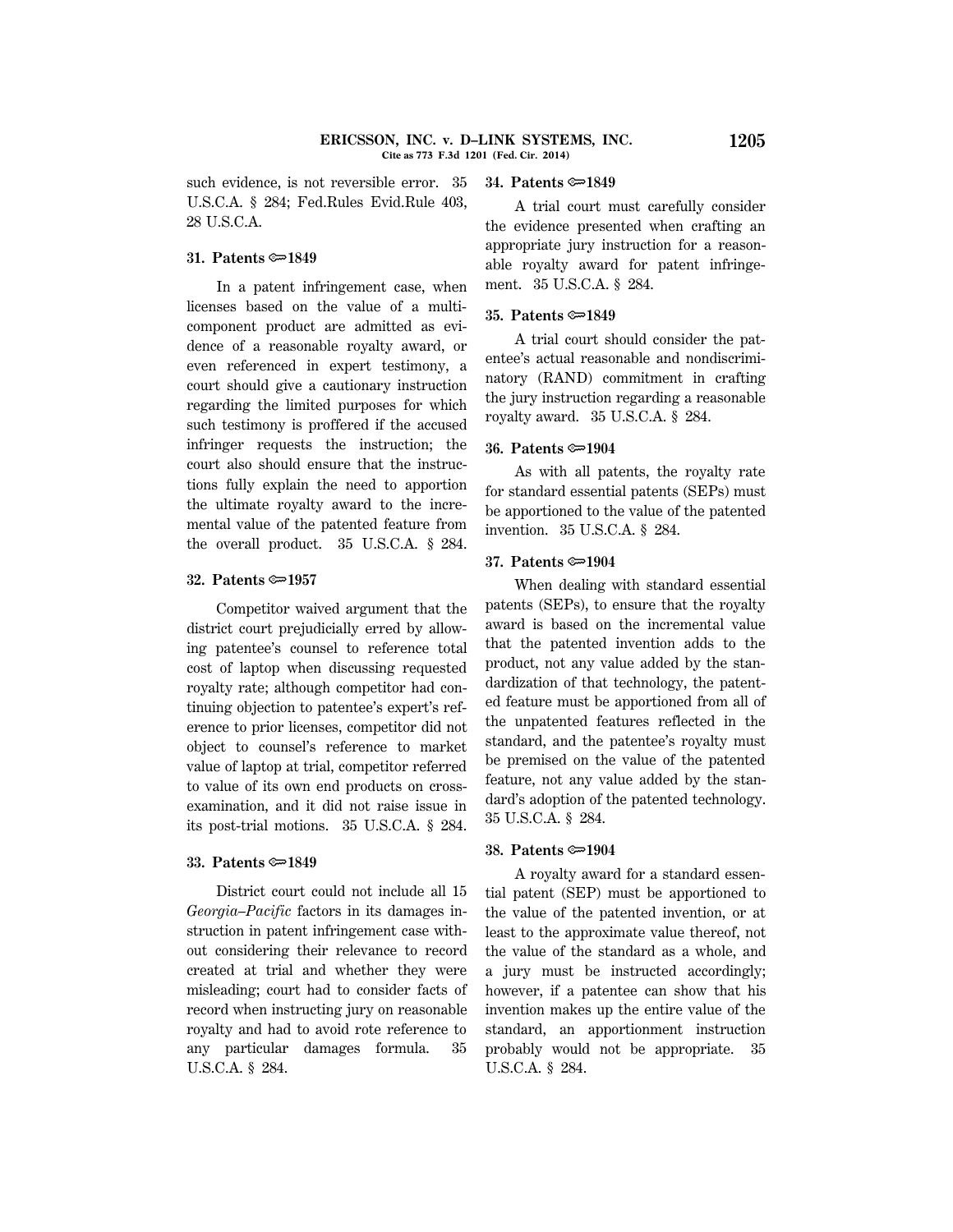#### **39. Patents** O**1914**

When considering a reasonable royalty award, a patent holder should only be compensated for the approximate incremental benefit derived from his invention. 35 U.S.C.A. § 284.

#### **40. Patents** O**1914**

The royalty for standard essential patents (SEPs) should reflect the approximate value of that technological contribution, not the value of its widespread adoption due to standardization. 35 U.S.C.A. § 284.

#### **41. Federal Civil Procedure**  $\approx 2174$

A court should not instruct a jury on a proposition of law about which there is no competent evidence.

#### **42. Patents** O**1849**

When addressing a reasonable royalty award in a infringement case, if an accused infringer wants an instruction on patent hold-up and royalty stacking, it must provide evidence on the record of patent holdup and royalty stacking in relation to both the reasonable and nondiscriminatory (RAND) commitment at issue and the specific technology referenced therein. 35 U.S.C.A. § 284.

## **43. Patents** O**1485**

Competitor did not have license to practice patents at issue under master purchase agreement (MPA) with subsidiary of corporate parent, where corporate parent was patent owner and it was not a signatory to MPA. 35 U.S.C.A. § 281.

#### **44. Principal and Agent** O**24**

Under New York law, the existence of an agency relationship, where one party has legal authority to act for another, is a mixed question of law and fact.

## **45. Principal and Agent**  $\approx 1$

In order to establish an agency relationship under New York law, the facts must show that: (1) the principal manifest-

ed intent to grant authority to the agent, and (2) the agent agreed or consented to the agency relationship.

#### **46. Principal and Agent** O**1**

An agency relationship under New York law requires the principal to retain control and direction over key aspects of the agent's actions.

#### **47. Principal and Agent**  $\approx 50$

Under New York law, a principal cannot grant authority to an agent if the principal does not itself possess the power granted.

#### **Patents**  $\approx 2091$

6,424,625. Cited.

#### **Patents**  $\approx 2091$

6,466,568, 6,772,215. Infringed.

Douglas A. Cawley, McKool Smith, P.C., of Dallas, TX, argued for plaintiffs-appellees Ericsson Inc., et al. With him on the brief were Theodore Stevenson, III and Warren Lipschitz, and John B. Campbell and Kathy H. Li, of Austin, TX. Of counsel on the brief was John M. Whealan, of Chevy Chase, MD.

William F. Lee, Wilmer Cutler Pickering Hale and Dorr LLP, of Boston, MA, argued for defendants-appellants and intervenor-appellant. With him on the brief for intervenor-appellant Intel Corporation were Joseph J. Mueller, Mark C. Fleming, and Lauren B. Fletcher, of Boston, MA; and James L. Quarles, III, of Washington, DC. Of counsel on the brief were Greg Arovas, Kirkland & Ellis LLP, of New York, New York, Adam R. Alper, of San Francisco, CA, and John C. O'Quinn, of Washington, DC. On the brief for defendants-appellants D–Link Systems, Inc., et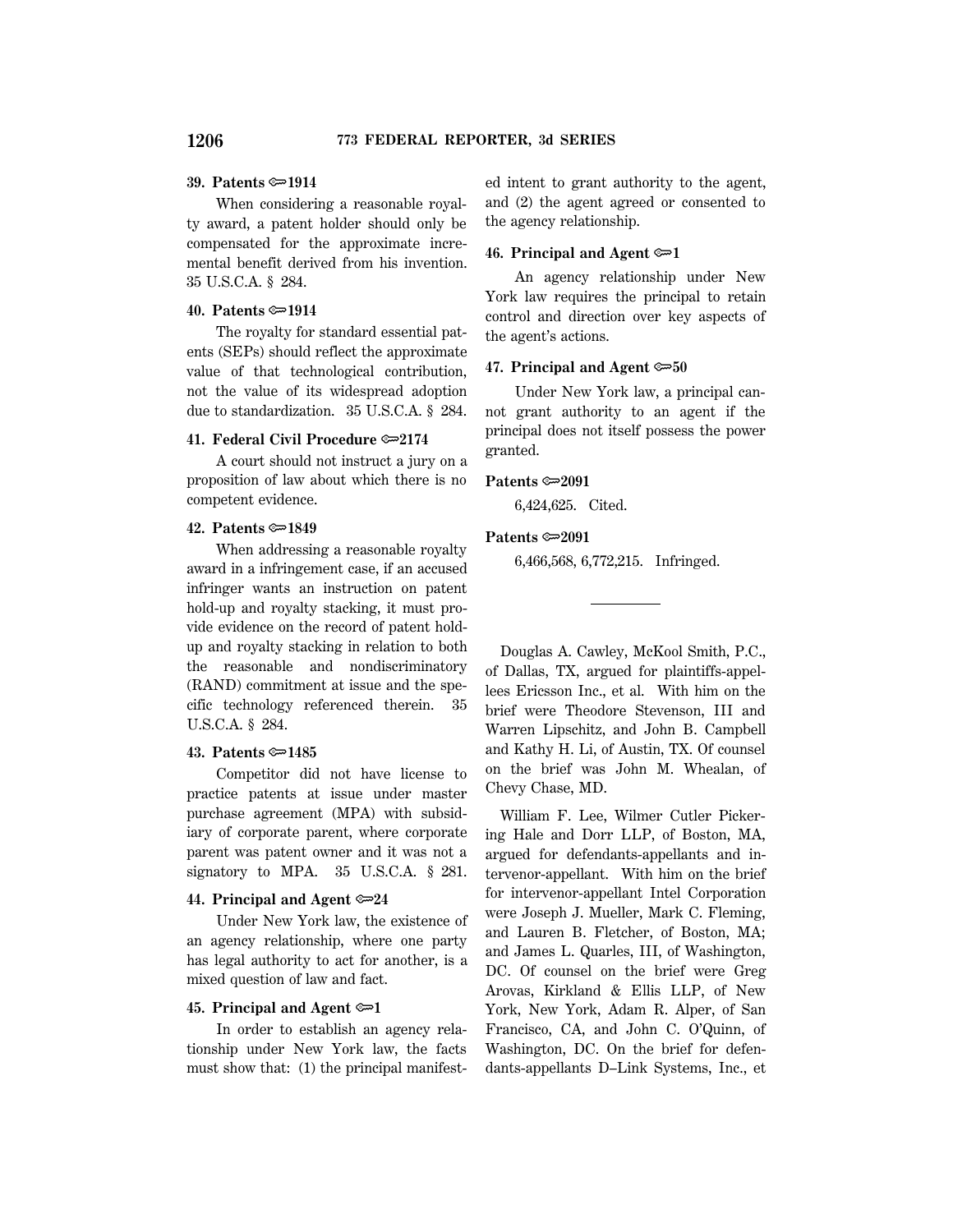#### **ERICSSON, INC. v. D–LINK SYSTEMS, INC. 1207 Cite as 773 F.3d 1201 (Fed. Cir. 2014)**

al., were Robert A. Van Nest, Steven A. Hirsch, Eugene M. Paige and Matan Shacham, Keker & Van Nest LLP, of San Francisco, CA; Christine M. Morgan, Doyle B. Johnson, Jonah D. Mitchell, Scott D. Baker, Reed Smith LLP, of San Francisco, CA; and James C. Martin, of Pittsburgh, PA. On the brief for defendantsappellants Toshiba Corporation, et al., were John J. Feldhaus and Pavan K. Agarwal, Foley & Lardner LLP, of Washington, DC.

Michael J. Newton, Alston & Bird LLP, of Dallas, TX, argued for defendant-appellant, Dell, Inc. With him on the brief were Dwayne C. Norton and Shaun W. Hassett; and Frank G. Smith, III, of Atlanta, GA.

Michael A. Lindsay, Dorsey & Whitney LLP, of Minneapolis, MN, for amicus curiae The Institute of Electrical and Electronics Engineers, Incorporated. Of counsel on the brief was Eileen M. Lach, IEEE, General Counsel and Chief Compliance Officer, of New York, N.Y.

Richard M. Brunell, for amicus curiae American Antitrust Institute, of Washington, DC.

Jeffrey Blumenfeld, Lowenstein Sandler LLP, of New York, NY, for amici curiae, Cisco Systems, Inc., et al. Of counsel on the brief was Marta Beckwith, Cisco Systems, Inc., San Jose, CA. On the brief for amicus curiae Hewlett–Packard Company was Barry K. Shelton, Bracewell & Giuliani, of Austin, TX.

T. Andrew Culbert, Microsoft Corporation, of Redmond, VA, for amicus curiae Microsoft Corporation. With him on the brief was David E. Killough.

Dan L. Bagatell, Perkins Coie LLP, of Phoenix, AZ, for amici Broadcom Corporation. With him on the brief was Amanda Tessar, of Denver, CO. On the brief for Marvell Semiconductor, Inc. was Donald M. Falk, Mayer Brown LLP, of Palo Alto, CA. On the brief for Media Tek Inc. was Steven C. Holtzman, Boies, Schiller & Flexner LLP, of Oakland, CA.

Richard S. Taffet, Bingham McCutchen LLP, of New York, N.Y., for amicus curiae Dolby Laboratories, Inc. On the brief was Patrick Strawbridge, of Boston, MA.

Roger G. Brooks, Cravath, Swaine & Moore LLP, of New York, NY, for amicus curiae Qualcomm Incorporated.

Daryl L. Joseffer, King & Spalding LLP, of Washington, DC, for amici curiae Nokia Corporation, et al. With him on the brief was Ethan P. Davis.

Before O'MALLEY, TARANTO, and HUGHES, Circuit Judges.

O'MALLEY, Circuit Judge.

Ericsson, Inc. & Telefonaktiebolaget LM Ericsson (collectively, ''Ericsson'') brought suit against D–Link Systems, Inc.; Netgear, Inc.; Acer, Inc.; Acer America Corp.; Gateway, Inc.; Dell, Inc.; Toshiba America Information Systems, Inc.; and Toshiba Corp., with Intel Corp. intervening (collectively, ''D–Link''), in the United States District Court for the Eastern District of Texas, alleging infringement of, *inter alia,* certain claims from U.S. Patent Nos. 6,424,625 ("the '625 patent"); 6,466,-568 ("the '568 patent"); and 6,772,215 ("the  $'215$  patent"). All of the patents at issue generally relate to Wi–Fi technology employed by electronic devices to wirelessly access the Internet. Ericsson alleged that all of the patents at issue were essential to the Wi–Fi standard, which would mean that all Wi–Fi–capable devices infringe Ericsson's patents.

The case progressed to a jury trial, where the jury found that D–Link infringed the asserted claims of the three patents and assigned roughly \$10 million in damages—approximately 15 cents per infring-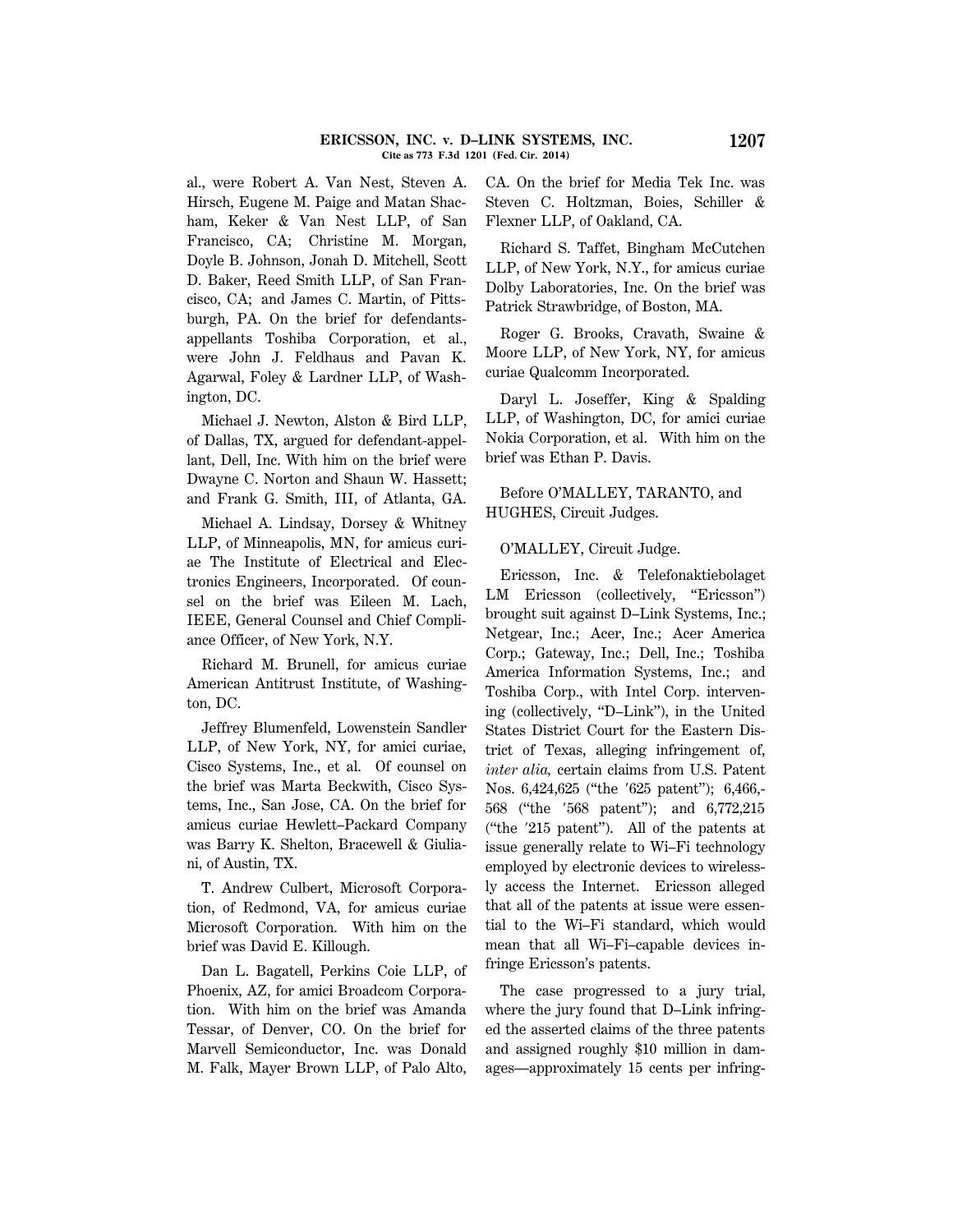ing device. After post-trial motions, the district court upheld the jury's infringement and validity findings and refused to grant a new trial based on an alleged violation of the ''entire market value rule'' (''EMVR'') and allegedly deficient jury instructions regarding the standard-setting context and Ericsson's ''reasonable and non-discriminatory'' licensing obligations derived from that context. For the reasons explained below, we *affirm-in-part, reverse-in-part, vacate-in-part,* and *remand.*

#### I. BACKGROUND

## A. Technology and Standards Background

Interoperability is an essential requirement for many electronic devices. For example, if a user brings her laptop to a local coffee shop, she expects that her laptop will charge when she plugs it in and that she will be able to access the Internet when she connects to the coffee shop's wireless network. For the user to be able to charge her laptop, the plug must be in the correct shape and the laptop charger must be able to accept the voltage output of the outlet. For the user to be able to connect to the Internet, her laptop must know, *inter alia,* what frequency to search for the wireless signal, what messages to send to the network to set up a connection, and how to interpret the messages sent from the network. Though most users take for granted that their electronic devices will be able to charge and connect to the wireless Internet anywhere, interoper-

**1.** A single standard will often emerge even if initially there are competing standards. For example, the Blu-ray standard won out over the HD DVD standard in the high-definition optical disc war. Martin Fackler, *Toshiba Acknowledges Defeat as Blu-ray Wins Format Battle,* N.Y. TIMES, February 20, 2008, at C1.

ability does not happen automatically. Because of the multitude of devices, device designers, and manufacturers, there must be an established standard mode of operation to ensure compatibility among all of these different devices.

Standards development organizations (''SDOs'') publish standards, which are lists of technical requirements. Compliance with these technical requirements ensures interoperability among compliant devices. Of course, at least a critical mass of device developers must adopt the standard in order to ensure mass interoperability.**<sup>1</sup>** Relevant to this case, the Institute of Electrical and Electronics Engineers, Inc. (''IEEE'') publishes the 802.11 standards, more commonly known as ''Wi–Fi.'' Br. of Amici Curiae Institute of Electrical and Electronics Engineers, Inc. (''IEEE Br.'') at 1–2. The 802.11 standard is the prevailing wireless internet standard and has already reached widespread adoption. A device is considered 802.11–compliant if it adheres to the IEEE's technological requirements stated in the 802.11 standard. Requiring all 802.11–compliant devices to operate in a certain way ensures that every compliant device can communicate with all other 802.11–compliant devices.**<sup>2</sup>**

For example, an 802.11–compliant laptop will be able to establish a connection with an 802.11–compliant router. The 802.11 standards also govern how subsequent data is passed between the laptop and the router once that connection is established. This includes, *inter alia,* data formatting,

**<sup>2.</sup>** The 802.11 standard is not a static set of requirements. Indeed, it has been updated multiple times. When the 802.11 standard is updated, it is given a letter to indicate the version of the standard, e.g., 802.11(g). Devices are typically compliant with a specific version of the 802.11 standard, indicated by the letter. This case specifically addresses the 802.11(n) standard.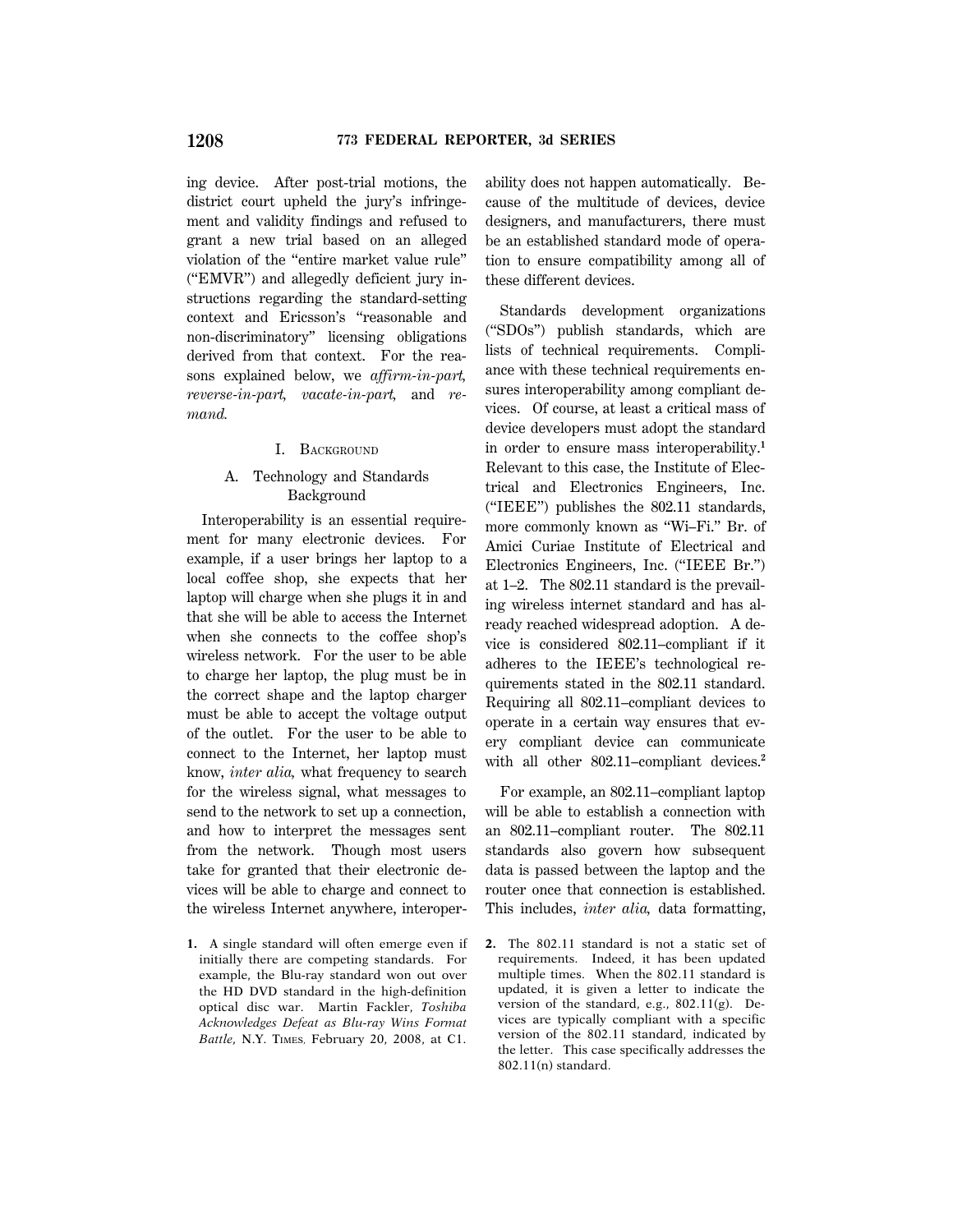prioritization, error handling, and flow control.

Importantly for this case, data files are not sent between a router and a laptop in a single transmission. For example, if a laptop user wants to download a video, the router does not send the entire file in a single huge transmission. Instead, each data file is broken into "packets," where each packet is sent in a different transmission. Small files may only require a single packet, whereas large files, e.g., video and sound, may require thousands of packets. The receiving device then reassembles the file out of the packets. The data from the file in the packet is called the ''payload.'' Because packets may be lost or arrive out of order, the 802.11 standard provides ways to handle these errors. For example, each packet has a ''header'' that is sent to the receiving device with the packet. The header contains, *inter alia,* a sequence number so the receiving device knows the order in which to reassemble the payload of the packets.

Creating some standards, like IEEE's 802.11 standard, is a complicated process that involves the collaboration and can involve cooperation of a number of interested parties. IEEE Br. 4–12. Due to the collaborative nature of this process, the chosen standard may include technology developed by a number of different parties. Sometimes that technology is covered by patents. Because the standard *requires* that devices utilize specific technology, compliant devices *necessarily* infringe certain claims in patents that cover technology incorporated into the standard. These patents are called ''standard essential patents" ("SEPs"). IEEE Br. 13-14.

SEPs pose two potential problems that could inhibit widespread adoption of the standard: patent hold-up and royalty stacking. Patent hold-up exists when the holder of a SEP demands excessive royalties after companies are locked into using a standard. Royalty stacking can arise when a standard implicates numerous patents, perhaps hundreds, if not thousands. If companies are forced to pay royalties to all SEP holders, the royalties will ''stack'' on top of each other and may become excessive in the aggregate. To help alleviate these potential concerns, SDOs often seek assurances from patent owners before publishing the standard. IEEE, for example, asks SEP owners to pledge that they will grant licenses to an unrestricted number of applicants on ''reasonable, and nondiscriminatory" ("RAND") terms. IEEE Br. at 16–18.

#### B. Ericsson's SEPs

Ericsson has asserted that all of the patents at issue are SEPs for IEEE's 802.11(n) standard. Ericsson promised to offer licenses for all of its 802.11(n) SEPs at a RAND rate via letters of assurance to the IEEE. In its letters, Ericsson pledged to ''grant a license under reasonable rates to an unrestricted number of applicants on a worldwide basis with reasonable terms and conditions that are demonstrably free of unfair discrimination.'' Joint Appendix (''J.A.'') 17253. The parties agree that this commitment is binding on Ericsson. *See also* IEEE Br. 19–20.

#### 1. The '568 Patent

The '568 patent, titled "Multi–Rate Radiocommunication Systems and Terminals,'' describes prioritizing packets based on the type of payload in the packet. The prioritization of packets is important because networks all have a bandwidth limitation. Bandwidth refers to the amount of data that can be sent across the network at one time. When a network receives multiple requests at the same time, it must be able to respond to all of the requests in a timely fashion. Due to the network's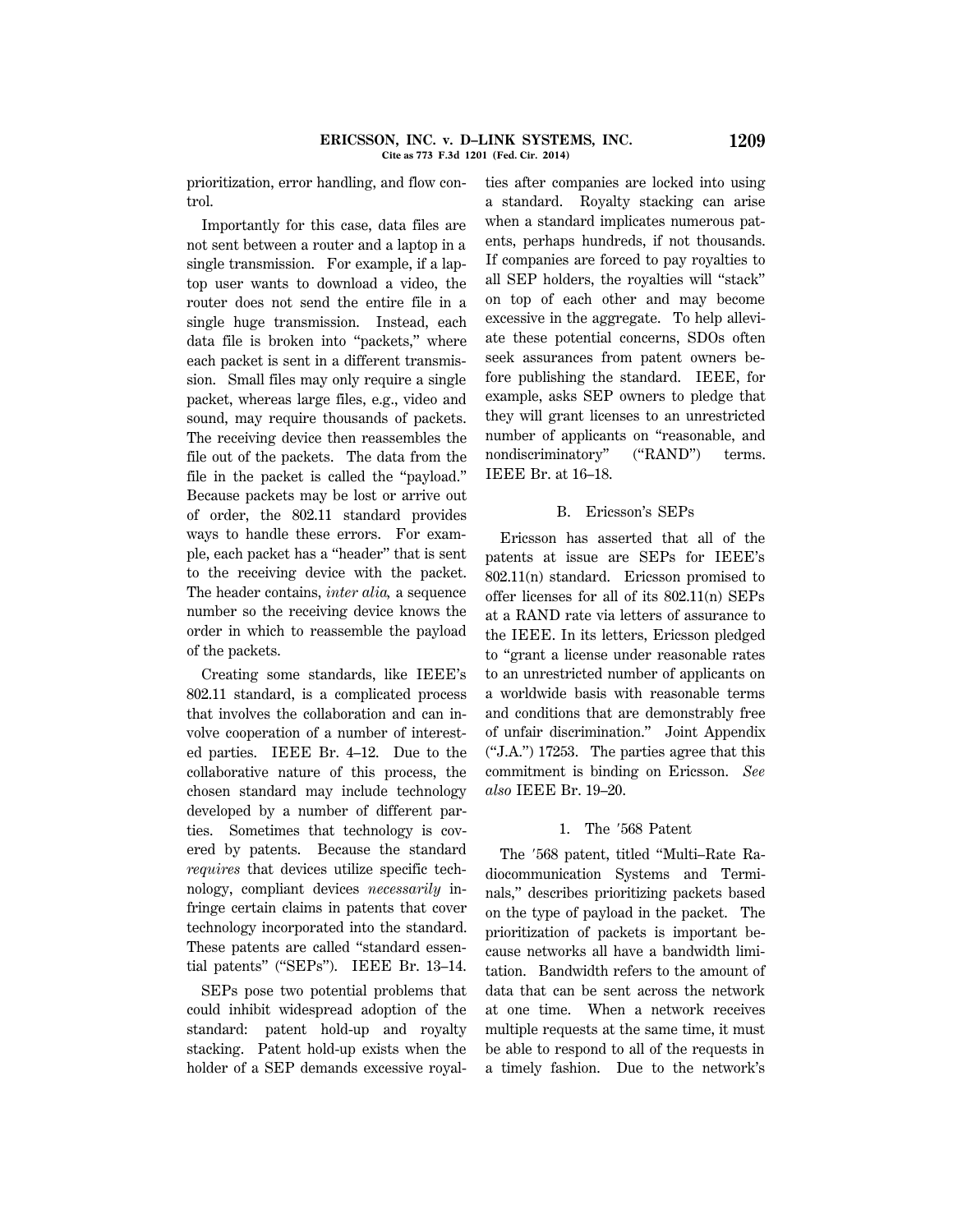bandwidth limitation, however, the messages cannot be sent all at once. Though networks can deal with the bandwidth limitation problem in different ways, each method involves dividing the available bandwidth among the outstanding requests.

The '568 patent explains that networks transmit a variety of different types of payloads, including ''voice, video, and data." According to the '568 patent, networks in the prior art did not have the ability to prioritize certain types of data over others. Because certain types of transmissions are less preferable when delayed—e.g., voice calling—the '568 patent discloses transmitting the type of transmission as part of the header. This would allow the network to dedicate more bandwidth to the higher priority transmission types, thereby sending those packets more quickly.

Claims 1 and 5 are at issue in this appeal. Claim 1 is representative:

1. A communications station comprising:

a processor for arranging information for transmission including providing at least one first field in which payload information is disposed and providing at least one second field, separate from said first field, which includes *a service type identifier which identifies a type of payload information* provided in said at least one first field; and

a transmitter for transmitting information received from said processor including said at least one first field and said at least one second field.

 $1568$  patent col. 13 ll. 11–21 (emphasis added).

#### 2. The '215 Patent

As described above, files are broken into packets, which are sent to the receiving device with sequence numbers so the receiving device can reassemble the payload in the correct order. Packets, however, are often lost or corrupted during transmission. To ensure that the receiver receives the payload in those lost or corrupted packets, the transmitter will have to resend those packets. For the transmitter to know which packets need to be resent, the receiving device must tell the transmitting device which packets it did not receive or are corrupted. This may be done using an ''Automatic Repeat Request'' (''ARQ'') protocol. In an ARQ protocol, the receiving device will send a ''feedback response'' to the transmitting device. Though feedback response messages can be in different formats, the feedback response will generally indicate which packets, if any, are missing or corrupted. The transmitting device will then retransmit those missing packets.

Although ARQ protocols existed in the prior art, the '215 patent, titled "Method for Minimizing Feedback Responses in ARQ Protocols,'' asserts that those prior art ARQ protocols wasted bandwidth because they were ''static'' and not adaptable. By making the feedback response type dynamic, the  $'215$  patent discloses that the response could be formatted in the most efficient response type. For example, if 1 packet out of 100 is missing, just the missing packet number could be sent. Conversely, if 50 out of 100 packets are missing, the response could be a bitmap with a bit set to one to indicate the missing packets, instead of a list of all 50 missing packet numbers. To solve this alleged deficiency in the prior art, the '215 patent discloses adding a ''type identifier field'' (''TIF'') to the feedback response that identifies the format of that feedback response. This would allow the receiver to choose dynamically between different types of feedback responses based on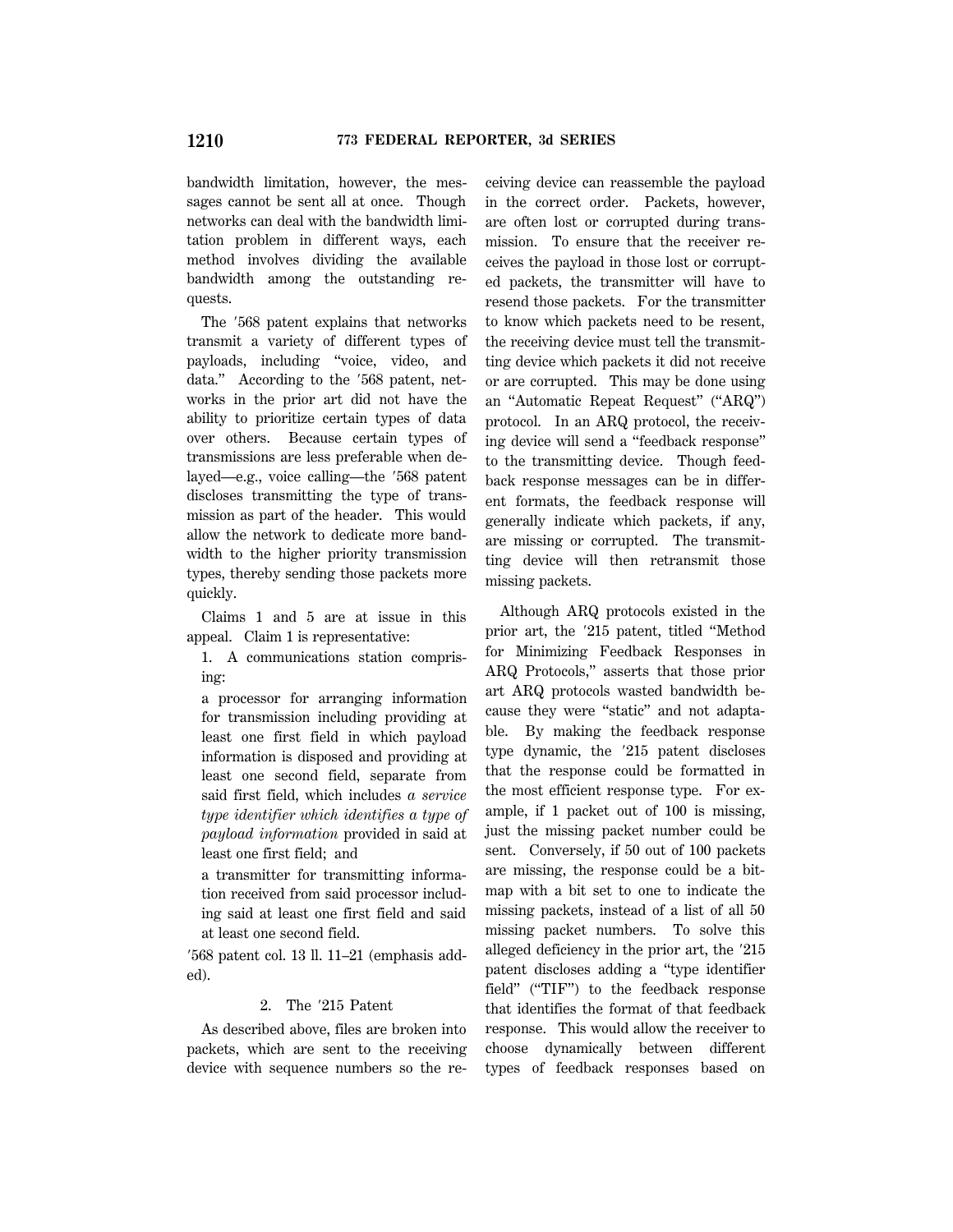which response would be most efficient, e.g., a list of packet numbers or a bitmap.

Claim 1 is the independent claim at issue:

1. A method for minimizing feedback responses in an ARQ protocol, comprising the steps of:

sending a plurality of first data units over a communication link;

receiving said plurality of first data units; and

*responsive to the receiving step, constructing a message field for a second data unit, said message field including a type identifier field* and at least one of a sequence number field, a length field, and a content field.

 $215$  patent col. 10 ll. 19–28 (emphasis added).

## 3. The '625 Patent

Due to technical limitations, prior art receiving devices used a limited ''reception window'' for keeping track of which packets it had received. Because this reception window was finite, if the receiving device received a packet outside of the window, it would not accept the packet. The window would not move forward until it received all of the packets in the current window. This process ensures that the receiver will receive all of the missing packets. For certain ''delay sensitive applications,'' however, a 0% packet loss rate is not required and significantly delayed packets provide no benefit—e.g., ''telephony, video conferencing, and delay sensitive control systems." '625 patent col. 3 ll. 51-53.

According to the '625 patent, prior art transmitting devices had no way to tell the receiving device to ignore unnecessary, missing packets and shift the receiving window forward. The '625 patent discloses adding a way for the transmitting device to force the receiving device to accept packets that may be out of its reception window. This will also shift the reception window forward and the receiving device will forget about the delayed or lost packets that would no longer provide any benefit.

Claim 1 is at issue in this appeal:

1. A method for discarding packets in a data network employing a packet transfer protocol including an automatic repeat request scheme, comprising the steps of:

a *transmitter* in the data network *commanding a receiver* in the data network to a) *receive* at least one packet having a sequence number that is not consecutive with a sequence number of a previously received packet and b) *release any expectation* of receiving outstanding packets having sequence numbers prior to the at least one packet; and

the transmitter discarding all packets for which acknowledgment has not been received, and which have sequence numbers prior to the at least one packet.  $625$  patent col. 10 ll. 13–26 (emphases added).

### C. The Accused Products

The accused infringers in this case produce a variety of electronic devices, including laptop computers and routers (''the end products''), which incorporate 802.11(n) wireless chips made by Intel. Because all of these end products incorporate 802.11(n)–compliant chips, they must be capable of the functionality mandated by the 802.11(n) standard.

For example, the standard requires that, in the header of an 802.11(n)–compliant packet, there must be a traffic identifier (''TID'') field that indicates the priority of the data. This TID field has a value from 0–7, which indicates its priority. Packages with higher priority typically will be sent more quickly or given more bandwidth than those with lower priority. And the standard explains that one use of this TID identifier is to associate particular values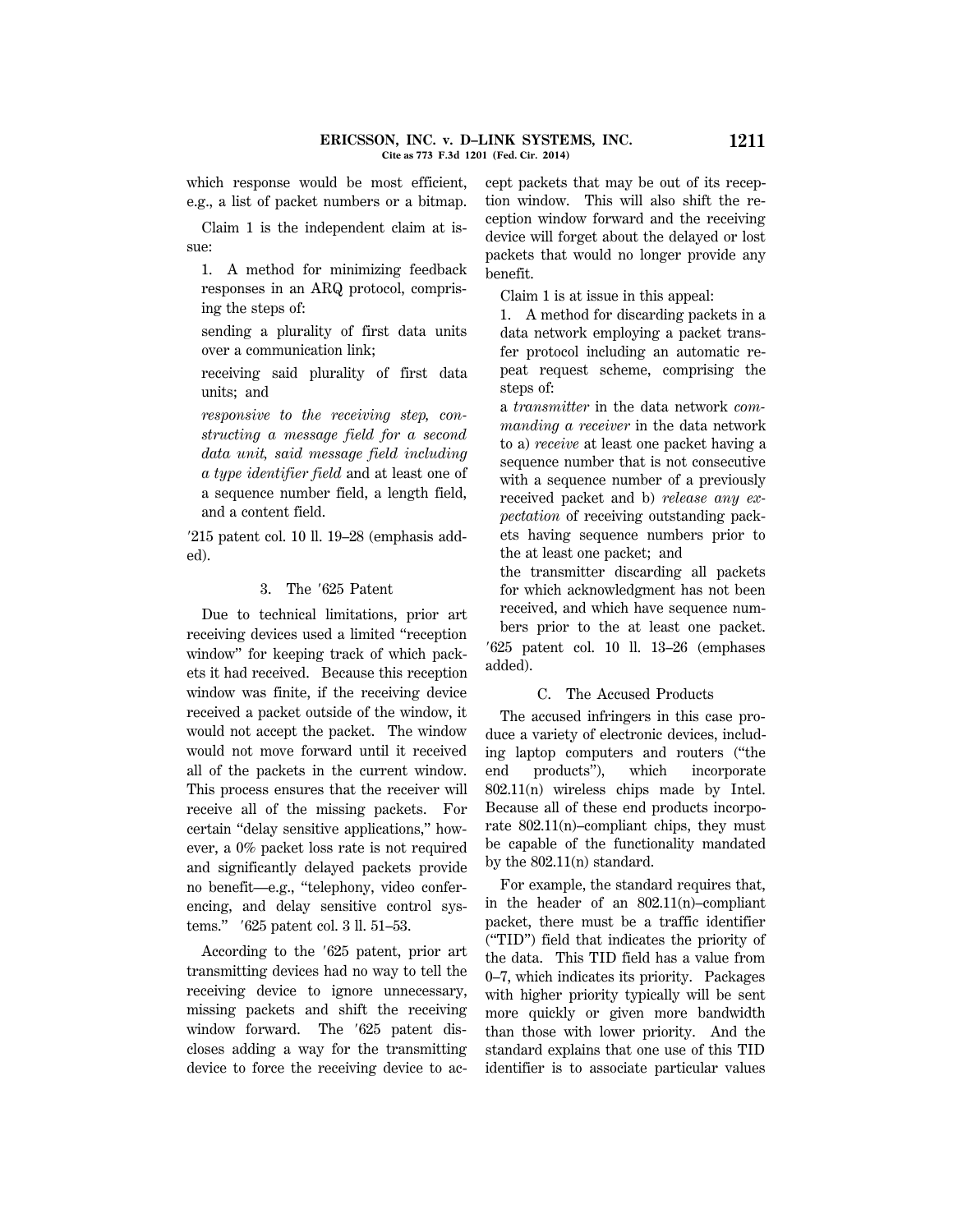with particular types of information inside kind of payload—as indicated in the following table giving an example: packages—to correspond to a particular Table 9-1-UP-to-AC mappings

| Priority          | UP<br>(Same as<br>802.1D user<br>priority) | 802.ID<br>designation | AC    | Designation<br>(informative) |
|-------------------|--------------------------------------------|-----------------------|-------|------------------------------|
| Lowest<br>Highest | ı                                          | ΒК                    | AC BK | Background                   |
|                   | 2                                          |                       | AC BK | Background                   |
|                   | 0                                          | ВE                    | AC BE | <b>Best Effort</b>           |
|                   | 3                                          | EE                    | AC BE | <b>Best Effort</b>           |
|                   | 4                                          | CL.                   | AC_VI | Video                        |
|                   | 5                                          | vı                    | AC VI | Video                        |
|                   | 6                                          | vo                    | AC VO | Voice                        |
|                   | 7                                          | NC                    | AC VO | Voice                        |

J.A. 15781. In this table, each priority is given an informative ''Designation.'' For example, priority levels 4 and 5 are given the designation ''Video.''

requires feedback response headers to include information about the type of feedback response in the BlockAck field:

For further examples of required functionality, the 802.11(n) standard also

| Multi-TID<br>subfield value | <b>Compressed Bitmap</b><br>subfield value | <b>BlockAck frame variant</b> |
|-----------------------------|--------------------------------------------|-------------------------------|
|                             |                                            | <b>Basic BlockAck</b>         |
|                             |                                            | Compressed BlockAck           |
|                             |                                            | Reserved                      |
|                             |                                            | Multi-TID BlockAck            |

Table 7-6k-BlockAck frame variant encoding

J.A. 16778. The 802.11(n) standard allows three different types of feedback responses: Basic BlockAck, Compressed Block-Ack, and Multi–TID BlockAck. Sending this information as part of the header is mandatory for interoperability between devices.

All 802.11(n)–compliant devices, moreover, must be capable of accepting any

packets they receive. In other words, 802.11(n)–compliant devices do not use a limited reception window. The receiver is just programmed to receive automatically all packets, regardless of the packet's sequence number.

## D. The Dell–Ericsson AB Agreement

Dell argues on appeal that it has a license to practice the patents at issue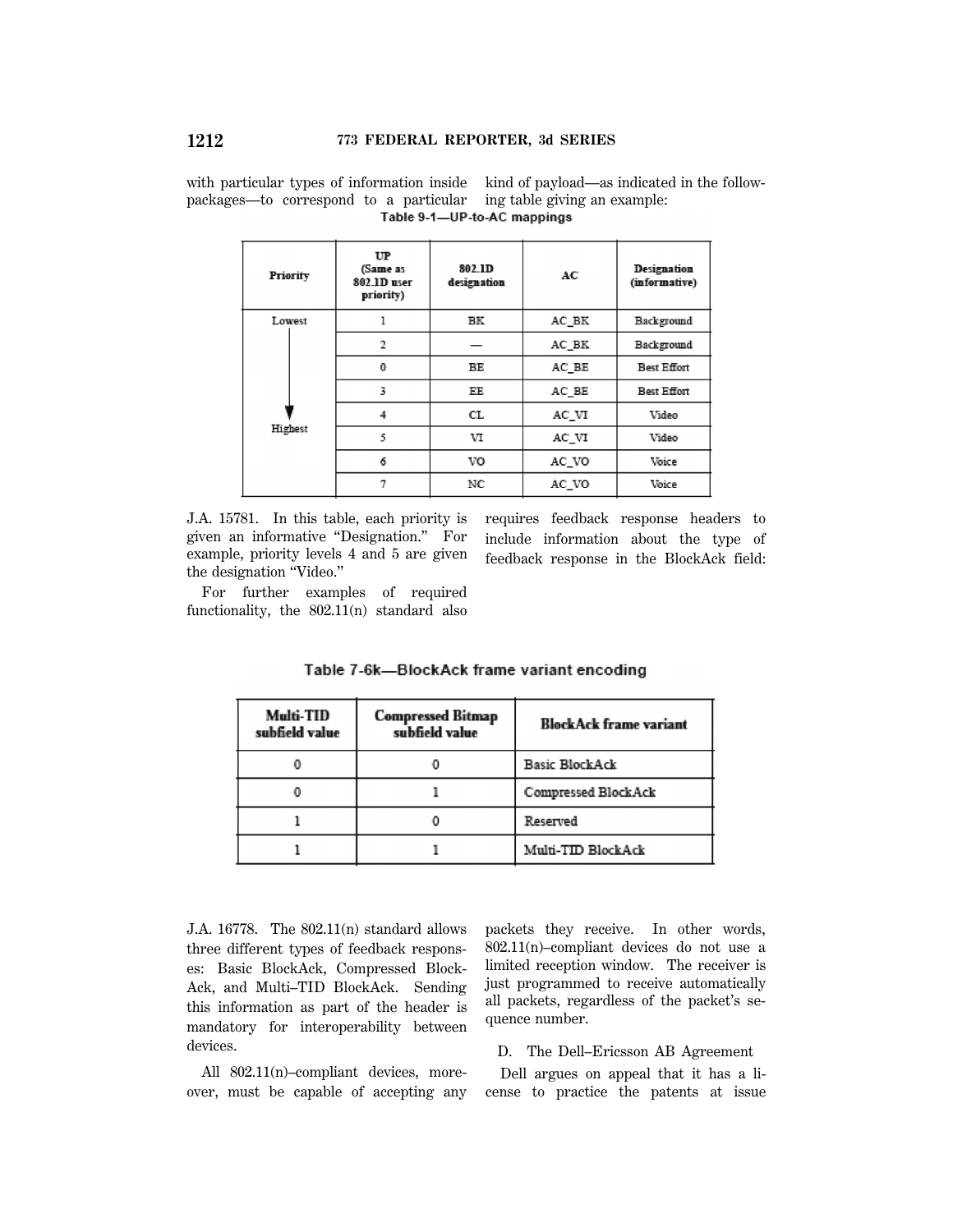based on its prior agreement with Ericsson AB. Ericsson AB is a Swedish manufacturing and development subsidiary of LM Ericsson. LM Ericsson is the Swedish parent corporation of Ericsson AB and owns the patents-in-suit. LM Ericsson and its North American subsidiary, Ericsson, Inc., are the two plaintiffs-appellees in the suit.

On February 13, 2008, Ericsson AB and Dell executed a Master Purchase Agreement (''MPA''), under which Ericsson AB would provide Dell with mobile broadband products for three years from the date of execution of the MPA. Ericsson AB is the only named ''supplier'' listed in the MPA, as well as the only signatory to the MPA aside from Dell. The MPA also separately defined Ericsson AB's ''Affiliates.'' At issue in this appeal, Section 12.1 of the MPA, entitled ''Dispute Resolution,'' stated that ''*[s]upplier* will not commence any lawsuit or seek any judicial order affecting Dell or add Dell as a party to any pending legal or administrative proceeding that is not directly related to Dell's purchase of Products or that may prevent Dell from shipping any Dell or third-party products.'' J.A. 6348 (emphasis added).

## E. Procedural History

On September 14, 2010, Ericsson filed suit in the United States District Court for the Eastern District of Texas, accusing D– Link of infringing nine patents that, according to Ericsson, were essential to the 802.11(n) wireless standard. Intel, the wireless internet chip supplier for the accused products, intervened. On March 8, 2013, the magistrate judge issued a claim

**3.** At the bench trial, D–Link asked the district court to: (1) determine an appropriate RAND rate, (2) find that Ericsson breached its RAND agreement by refusing to license Intel, and (3) find that Ericsson is not entitled to an injunction. D–Link concedes that it proffered evidence to the trial court regarding Ericsson's RAND obligations that it did not offer to the jury, despite its argument to the jury that any royalty rate chosen must be reflective of those RAND obligations. It is unclear why D–Link

construction order, which the district court judge adopted. *Ericsson Inc. v. D–Link Corp.* (''*Claim Construction Order* ''), No. 6:10–cv–473, 2013 WL 949378 (E.D.Tex. Mar. 8, 2013). Shortly before trial, the trial judge denied D–Link's motion to exclude the testimony of Ericsson's damages expert, over D–Link's argument that the testimony violated the EMVR. Prior to trial, the court also granted summary judgment against Dell, rejecting its argument that it had a license based on the MPA.

Although the parties were forced to narrow the case for trial, Ericsson still accused D–Link of infringing 5 different patents at trial. On June 13, 2013, after a 7– day jury trial, the jury found that D–Link infringed the asserted claims in three of Ericsson's patents—the '568, '215, and 8625 patents. The jury also found that the 8625 patent was valid over a prior art publication (''the Petras reference''). As past damages for that infringement, the jury awarded Ericsson approximately \$10 million—roughly 15 cents per infringing device. After the jury trial, the trial court conducted a separate bench trial regarding several RAND issues.**<sup>3</sup>**

Following the bench trial, D–Link filed a motion for judgment as a matter of law (''JMOL'') and a new trial, arguing that the jury's findings of infringement and no invalidity, as well as its damages award, were not supported by substantial evidence. D–Link further contended that Ericsson's expert violated the EMVR by relying on licenses that were based on the value of the end products. D–Link asserted, moreover, that the jury was inade-

made this choice, particularly because D–Link refused to be bound by any court-determined royalty rate. Once the jury had set the RAND rate, the judge rejected D–Link's invitation to separately determine the award at the bench trial. D–Link does not appeal that ruling, arguing only that the jury was not adequately instructed about Ericsson's RAND obligations, not that the court should have made that decision.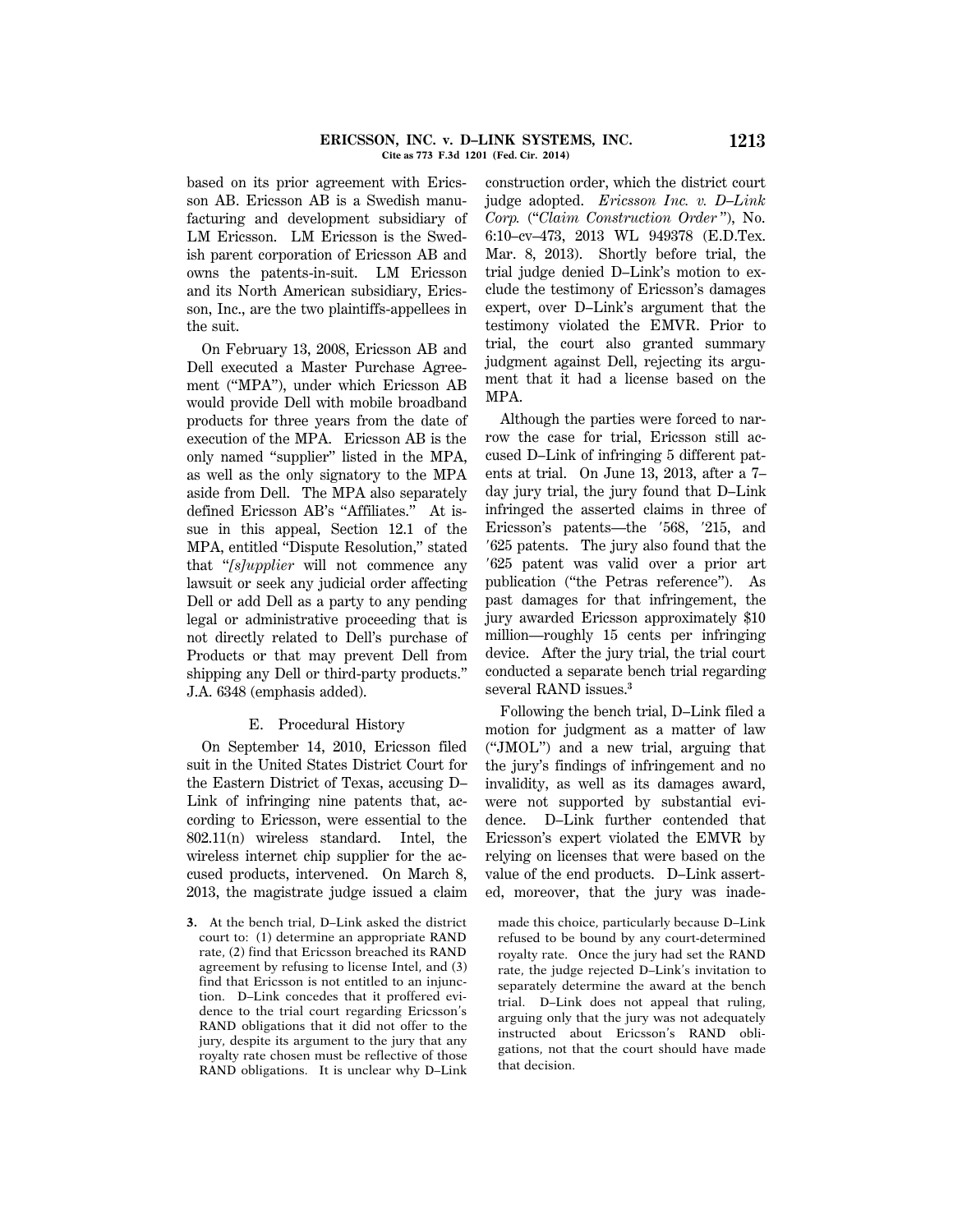quately instructed regarding Ericsson's RAND obligation.

The trial court denied D–Link's posttrial motions, finding that substantial evidence supported: (1) the jury's findings of infringement;  $(2)$  the validity of the  $625$ patent; and (3) the jury's \$10 million award. The judge also concluded that Ericsson's damages testimony was not inconsistent with the EMVR and that the jury instruction regarding Ericsson's RAND obligations was adequate. The judge further found that, based on the jury's award, 15 cents per product was an appropriate ongoing RAND rate for the three infringed patents. *Ericsson Inc. v. D–Link Corp.* (''*JMOL Order* ''), No. 6:10–cv–473, 2013 WL 4046225 (E.D.Tex. Aug. 6, 2013). According to the trial court, moreover, Ericsson did not violate its RAND obligations by offering Intel a license at the rate of 50 cents per unit. In fact, the court concluded that it was Intel that violated its obligation to negotiate a royalty rate in good faith. *Id.* at \*16.

D–Link timely appealed to this court. We have jurisdiction under 28 U.S.C.  $$ 1295(a)(1) (2012).$ 

#### II. DISCUSSION

On appeal, D–Link raises a number of issues: (1) whether the jury had substantial evidence to find that D–Link infringed claims 1 and 5 of the  $'568$  patent; (2) whether the district court properly construed the term ''responsive to the receiving step, constructing a message field for a second data unit, said message field including a type identifier field" in the  $'215$ patent, and, if the district court correctly construed that term, whether the jury had substantial evidence to find that D–Link infringed claims 1 and 2 of the '215 patent; (3) whether the jury had substantial evidence to find that D–Link infringed claim 1 of the '625 patent and that the Petras reference did not anticipate the '625 patent; (4) whether Ericsson's damages theory was presented in violation of the EMVR; (5) whether the jury was instructed properly regarding Ericsson's RAND obligations; and (6) whether Dell had a license to practice the patents at issue based on its agreement with Ericsson AB. We address each issue in turn.

#### A. Infringement

**[1–3]** We first address D–Link's challenges to the infringement findings. We review the trial court's decision on a motion for JMOL under the law of the regional circuit, in this case, the Fifth Circuit. *Verizon Servs. Corp. v. Cox Fibernet Va., Inc.,* 602 F.3d 1325, 1331 (Fed.Cir. 2010). The Fifth Circuit reviews the denial of a motion for JMOL de novo, but the ''jury's verdict can only be overturned if there is no legally sufficient evidentiary basis for a reasonable jury to find as the jury did.'' *Miller v. Raytheon Co.,* 716 F.3d 138, 144 (5th Cir.2013). We review issues of patent law applying this court's case law. Claim construction is an issue of law reviewed de novo. *Lighting Ballast Control LLC v. Philips Elecs. N. Am. Corp.,* 744 F.3d 1272, 1276–77 (Fed.Cir. 2014) (en banc). Infringement and anticipation are issues of fact reviewed for substantial evidence. *01 Communique Lab., Inc. v. Log–MeIn, Inc.,* 687 F.3d 1292, 1296 (Fed.Cir.2012); *In re Montgomery,* 677 F.3d 1375, 1379 (Fed.Cir.2012).

#### 1. The '568 Patent

**[4]** D–Link contends that the jury did not have substantial evidence to find infringement of the asserted claims of the 8568 patent, specifically with respect to the ''service type identifier which identifies a type of payload information'' limitation. Neither party challenges the district court's construction of that limitation as ''an identifier that identifies the type of information conveyed in the payload. Examples of types of information include, but are not limited to, video, voice, data, and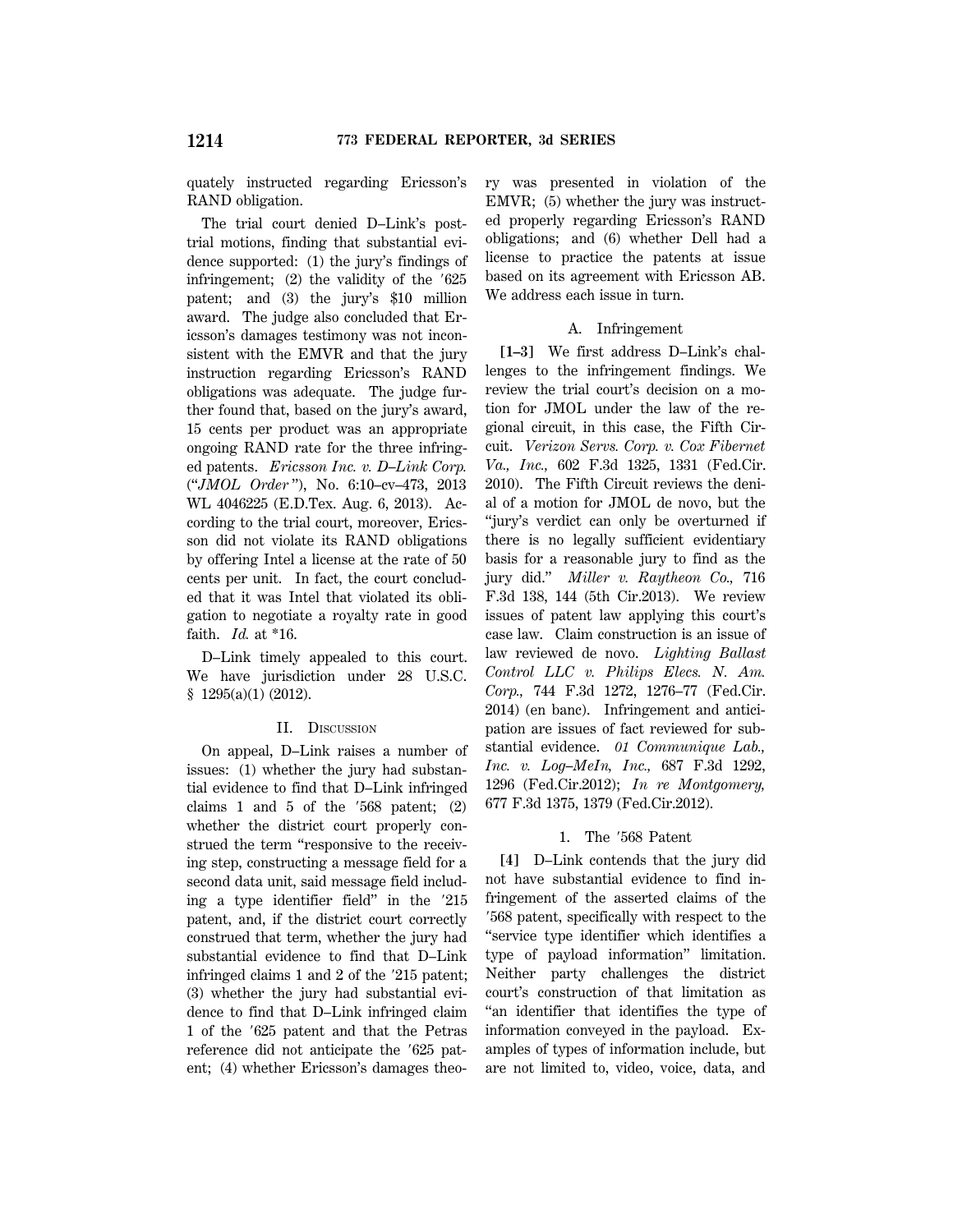multimedia.'' *Claim Construction Order,* 2013 WL 949378, at \*11.

**[5]** To prove literal infringement, the patentee must show that the accused device contains *each and every limitation* of the asserted claims. *Presidio Components, Inc. v. Am. Tech. Ceramics, Corp.,* 702 F.3d 1351, 1358 (Fed.Cir.2012).

Before the jury, Ericsson relied on the TID field value in the 802.11(n) standard to meet the service type identifier limitation. Ericsson's expert testified that each TID field contains an integer that establishes a priority of service. According to Ericsson's expert, each TID value may be assigned an ''informative'' designation: Background, Best Effort, Video, or Voice. Ericsson's expert further stated that devices need to implement the TID field in order to be compliant with the 802.11(n) standard. Ericsson's expert pointed to several programs that ''take advantage'' of the ''informative'' use of the TID capability to assign TID values to payloads of a particular type. J.A. 1395–96 (testifying that CSipSimple, Skype, Ekiga, and Windows Media take advantage of the TID capability). Ericsson also presented an Intel document, recommending that developers utilize the TID field based on the informative designation categories described by the 802.11(n) standard.

D–Link's expert, on the other side, countered that the TID designations are used to prioritize packets, but do not *identify* the type of information contained in the payload's packet, e.g., a text email can be sent using the Video designation. D– Link's expert testified that the he ran tests on video and voice programs that did not assign different TID numbers for video and voice data. In other words, the program assigned a TID designation of zero, regardless of the type of data in the payload. On cross examination, however, D– Link's expert admitted that he also observed *some* traffic in which the TID designation *did* correspond to the content of the payload. Indeed, when presented with his own expert report, D–Link's expert admitted that at least one program—Ekiga, a video conferencing program—used the video TID designation for its packets with a video payload. In fact, D–Link's own expert testified that Ekiga was ''using the  $[′568]$  invention." J.A. 1568 ("A. Ekiga is using the invention, you said? Q. Yes. That's what you tested, right? A. Yes.'').

The jury, using the district court's construction for service type identifier, found that D–Link infringed claims 1 and 5 of the '568 patent. The district court denied D–Link's subsequent JMOL motion, explaining that D–Link's evidence that the TID designation does not always correspond to the payload is, "[a]t best,  $\ldots$ evidence show[ing] [its] products can be configured in a non-infringing manner.'' *JMOL Order,* 2013 WL 4046225, at \*6.

On appeal, D–Link first argues that, under the district court's proper construction, the service type identifier must ''*identif[y]* the type of information conveyed in the payload.'' *Claim Construction Order,* 2013 WL 949378, at \*11 (emphasis added). D–Link insists that the TID field relates only to priority and does not *identify* the payload of the packet. D–Link asserts that Ericsson's infringement contentions for the '568 patent are thus premised on the mere "capability of infringement." According to D–Link, it was an error for the judge to instruct the jury that ''[a]n accused system or product directly infringes a claim if it is reasonably capable of satisfying the claim elements even though it may also be capable of non-infringing modes of operation.'' Appellants' Br. 35. D–Link argues that mere capability does not constitute infringement unless the claim language is ''drawn to capability.'' Appellants' Br. 36 (citing *Finjan, Inc. v.*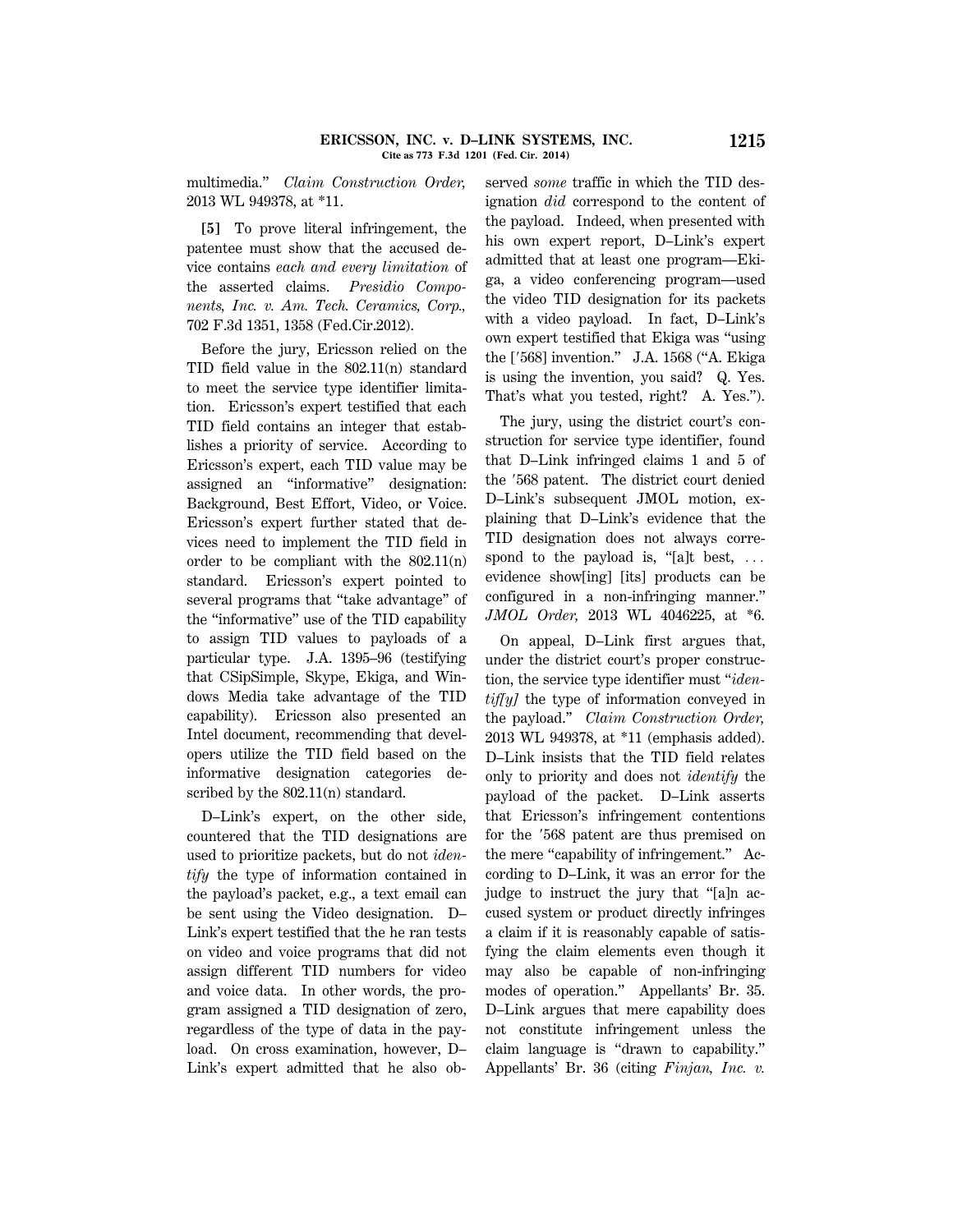*Secure Computing, Corp.,* 626 F.3d 1197, 1204 (Fed.Cir.2010); *Ball Aerosol & Specialty Container, Inc. v. Limited Brands, Inc.,* 555 F.3d 984, 994 (Fed.Cir.2009)). D–Link asserts, moreover, that Ericsson failed to show any programs that actually assign TID values according to their informative designations, e.g., voice and video.

Ericsson responds that the jury's finding of infringement of the asserted claims of the '568 patent was supported by substantial evidence, including testimony by Ericsson's expert and the chart showing the informative designations presented to the jury. Ericsson further contends that D-link's own technical expert's tests revealed traffic that corresponded to the correct TID designations. Ericsson also points to Intel's instruction manual that urges developers to use the correct TID designations for the various types of data. According to Ericsson, moreover, this court has repeatedly held that a product infringes if it is reasonably capable of satisfying the claimed elements. For example, Ericsson argues that, in *Finjan,* this court ''held that where an apparatus claim is styled as a component 'for' performing some function, the claim is drawn to capability and the reasonable capability test applies.'' Appellees' Br. 33 (citing *Finjan,* 626 F.3d at 1204–05).

We are unpersuaded by D–Link's argument that the jury did not have substantial evidence to find infringement of claims 1 and 5 of the '568 patent. We recognize that the evidence showed that the TID field does not always identify its payload type. Indeed, D–Link's ex-pert's testimony that many programs did not utilize the TID field according to the informative designations was unchallenged. D–Link's expert, however, also admitted that at least one video calling program ''us[ed] the invention.'' J.A. 1568. Furthermore, Ericsson's expert testified as to several examples of programs running on the accused devices where the TID field indicated the type of payload.

We understand that the TID field may be inherently only a priority field. But that field necessarily has the capability to be used to identify the payload type, as shown by the informative example in the standard and by the proof that it was in fact so used by some device users. Crucially, this capability satisfies the patent claim language here, which means all accused devices could be found by the jury to infringe.

In *Fantasy Sports Properties, Inc. v. Sportsline.com, Inc.,* 287 F.3d 1108 (Fed. Cir.2002), we held that software for playing fantasy football could infringe a claim covering a ''computer for playing football.'' 287 F.3d at 1118. Though a user must install and activate functions in the software to infringe the claims, the *Fantasy Sports* opinion explained that the user is only activating means that are already present in the underlying software. *Id.* In *Ball Aerosol,* on the other hand, the patent claimed an apparatus arranged in a certain manner. We reversed a grant of summary judgment of infringement because the claims were not drawn to capability and there was no evidence that the accused device ''was ever placed in the infringing configuration.'' 555 F.3d at 995.

In *Finjan,* we found that the system claims at issue described ''capabilities,'' without describing any software components that must be ''active'' or ''enabled.'' For example, the claim language in *Finjan* required ''a logical engine *for preventing* execution'' and ''a communications engine *for obtaining* a Downloadable.'' *Finjan,* 626 F.3d at 1204–05 (emphases added in opinion). In *Finjan,* we found that, in order for the accused system to infringe, the logical engine only needed to be *reasonably capable* of ''preventing execution''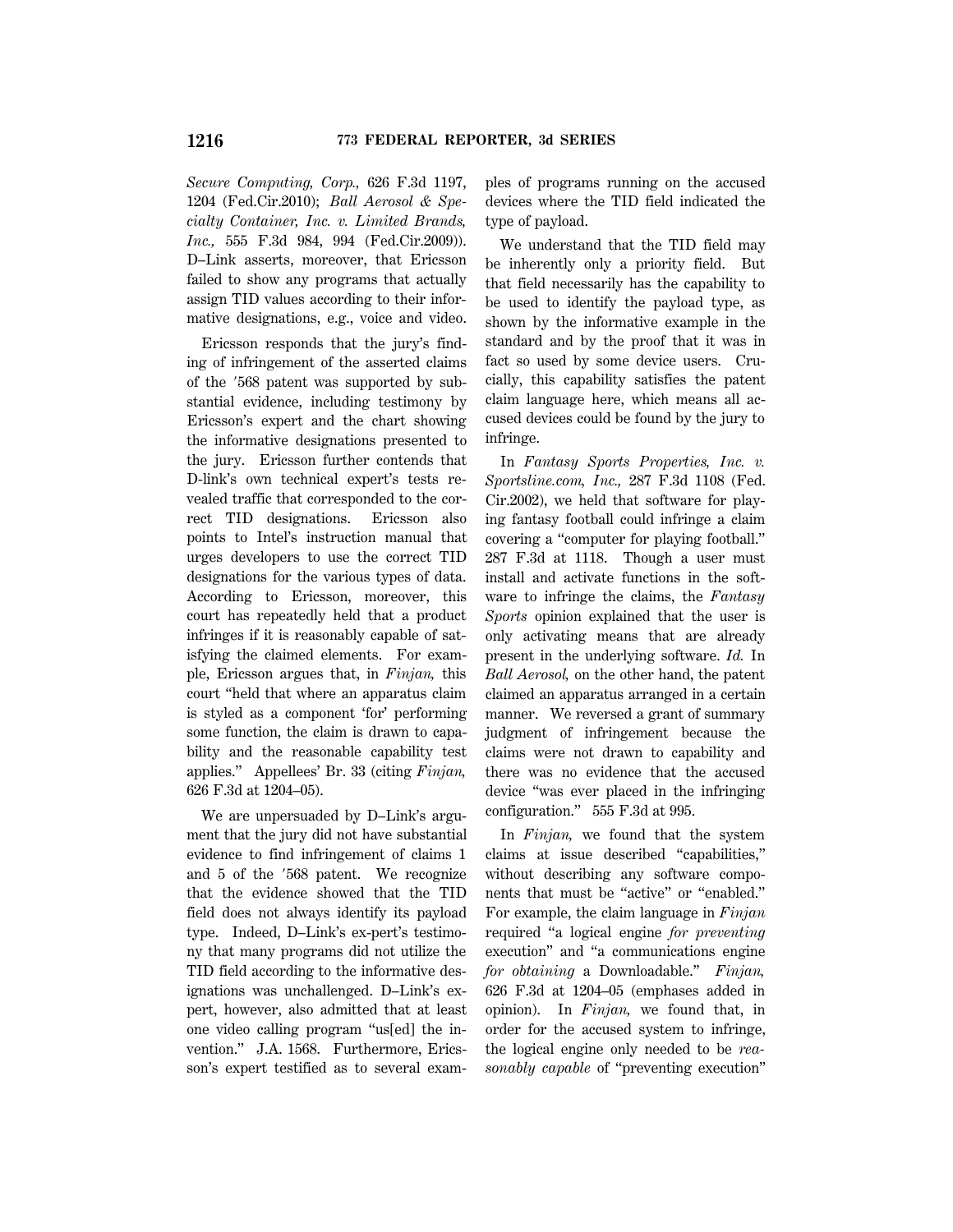and the communications engine only needed to be *reasonably capable* of ''obtaining a Downloadable.'' *Id.* Our court explained further in *Versata*, that, "[w]hile 'a device does not infringe simply because it is possible to alter it in a way that would satisfy all the limitations of a patent claim,'  $\dots$  and accused product 'may be found to infringe if it is reasonably capable of satisfying the claim limitation.' '' *Versata Software, Inc. v. SAP Am., Inc.,* 717 F.3d 1255, 1262 (Fed.Cir.2013) (quoting *Finjan,* 626 F.3d at 1204). In *Versata,* we found that the patentee presented evidence that, if a user followed the accused infringer's own instructions, the system would operate in an infringing manner. *Id.* at 1263. In sum, when the asserted claims recite capability, our case law supports finding infringement by a ''reasonably capable'' accused device on a case-by-case basis particularly where, as here, there is evidence that the accused device is *actually used* in an infringing manner and can be so used without significant alterations. *See* J.A. 1568 (''A. Ekiga is using the invention, you said? Q. Yes. That's what you tested, right? A. Yes.''); *see also Ball Aerosol,* 555 F.3d at 995.

The asserted claims of the '568 patent are most similar to the claim at issue in *Finjan.* Both use language reciting capability, as opposed to actual operation. *Compare Finjan,* 626 F.3d at 1204–05 (system claims reciting ''a logical engine *for preventing* execution" and "a communications engine *for obtaining* a Downloadable" (emphases added)), *with* '568 patent col. 13 ll. 12–18 (''a processor *for arranging information* for transmission ... which identifies a type of payload informa- $\text{tion}\dots$ ," (emphasis added)). Accordingly, just as the accused system in *Finjan* only needed to have components that are reasonably capable of ''preventing execution'' and ''obtaining a Downloadable'' to infringe, *Finjan*, 626 F.3d at 1204–05, D– Link's products only need to have a component that is reasonably capable of ''arranging information for transmission  $\ldots$ which identifies a type of payload informa- $\{$  tion...."  $'568$  patent col. 13 ll. 12–18. Furthermore, similar to the evidence the patentee presented in Versata, Ericsson presented evidence that Intel—the 802.11– compliant chip producer—instructed developers to use the TID field in an infringing manner. See *Versata*, 717 F.3d at 1263. We therefore find that the jury could properly base its infringement finding on the reasonable capability of the unmodified accused devices.

For the foregoing reasons, we hold that substantial evidence supports the jury's finding that D–Link infringed claims 1 and 5 of the '568 patent.

#### 2. The '215 Patent

**[6]** D–Link challenges the district court's construction of the term ''responsive to the receiving step, constructing a message field for a second data unit, said message field including a type identifier field" in the '215 patent. Even if we affirm the district court's construction of that term, according to D–Link, the jury did not have substantial evidence to find infringement of claims  $1$  and  $2$  of the  $'215$ patent. We first consider the proper scope of the claims before comparing the construed claims to the accused devices. *See Absolute Software, Inc. v. Stealth Signal, Inc.,* 659 F.3d 1121, 1129 (Fed.Cir. 2011).

#### a. Claim Construction

**[7–9]** Generally, claim terms should be given their ordinary and customary meaning to a person having ordinary skill in the art at the time of the effective date of the patent application. *Phillips v. AWH Corp.,* 415 F.3d 1303, 1312–13 (Fed.Cir. 2005) (en banc). To ascertain the scope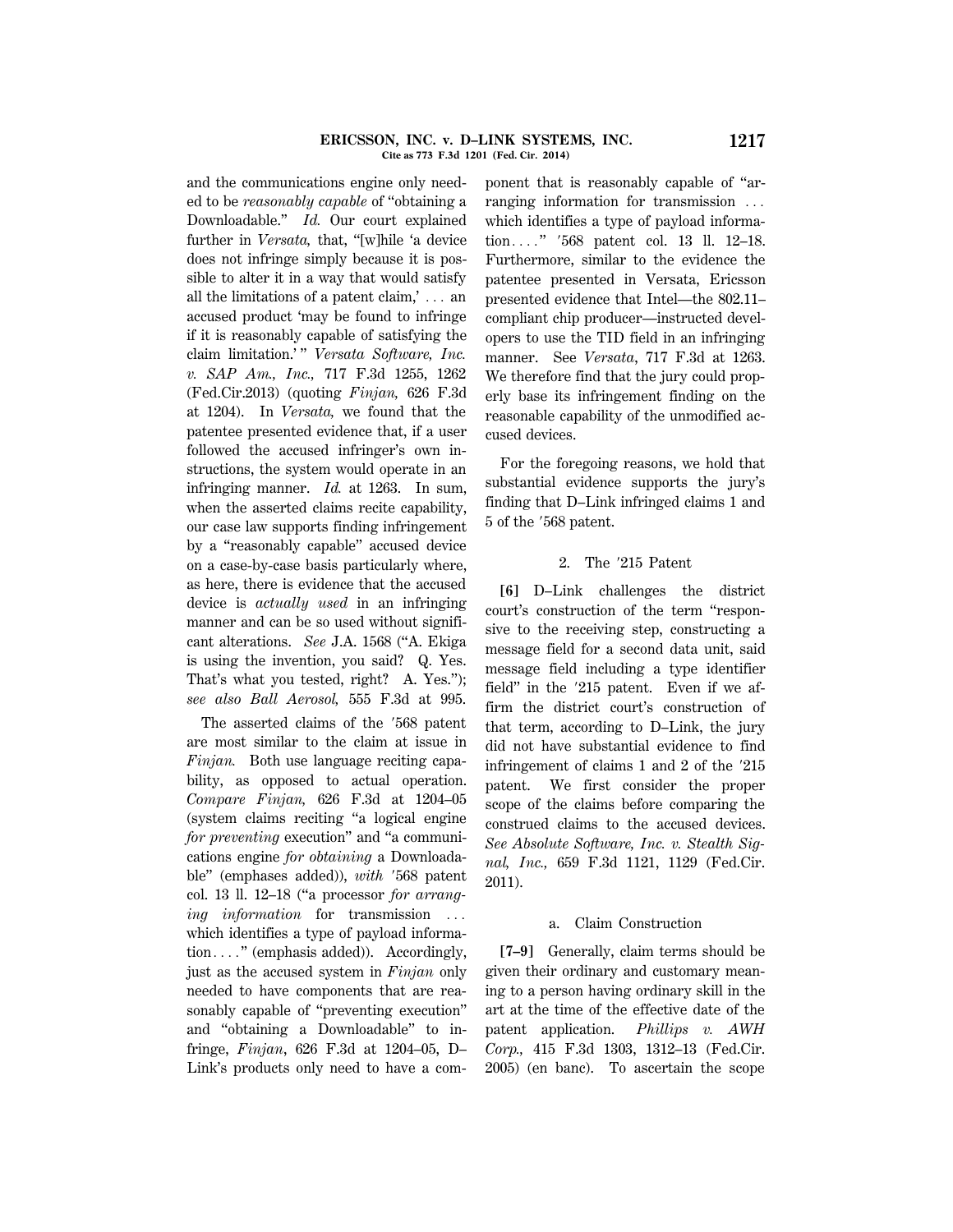and meaning of the asserted claims, we look to the words of the claims themselves, the specification, the prosecution history, and any relevant extrinsic evidence. *Id.* at 1315–17. This inquiry typically begins and ends with the intrinsic evidence. In fact, the specification is the single best guide to the meaning of the claim terms; it is usually dispositive. *Id.* at 1318 ("[T]he specification 'is always highly relevant to the claim construction analysis. Usually, it is dispositive....'" (internal citations omitted)).

D–Link challenges the district court's construction of ''responsive to the receiving step, constructing a message field for a second data unit, said message field including a type identifier field'' as ''responsive to the receiving step, generating a message field including a field that identifies the message type of the feedback response message from a number of different message types.'' *Claim Construction Order,* 2013 WL 949378, at \*4–6. D–Link argues that the district court should have adopted its proposed construction: ''responsive to the receiving step, generating a message field including a field identifying the type of feedback response *that is selected from multiple available feedback* responses *in order to minimize the size or number of feedback responses.*'' *Id.* at \*4 (emphasis added). In essence, D–Link contends that the ''type identifier field'' must be used to ''select[ ] from multiple available feedback responses'' and ''minimize the size or number of feedback responses.'' *Id.*

D–Link asserts that, because the entire specification of the '215 patent emphasizes that the point of the invention is to *select* the feedback response that *minimizes* the size or number of feedback responses, we must limit the scope of the claims to capture the scope of the actual invention. Ericsson responds that the district court properly excluded the two extraneous limitations—selecting and minimizing—in its construction. Because none of the language cited by D–Link amounts to a clear disavowal of the claim scope, Ericsson contends that we should not read limitations from the specification into the claims.

**[10]** We agree with Ericsson that D– Link's proposed construction improperly reads limitations from the specification into the claims. Although the claims must be read in light of the specification, it is important that we "avoid importing limitations from the specification into the claims.'' *Phillips,* 415 F.3d at 1323. We recognize that there is a fine distinction between these two concepts, but we must, as always, draw this distinction from the point of a view of a person of ordinary skill in the art. *Id.* Although the '215 patent envisions that the type identifier field be used to select the most efficient format of feedback response, the specification never requires the selection of the feedback response type that minimizes the size or number of feedback responses. *See id.* at 1326–27 (''The fact that the written description of the [ ] patent sets forth multiple objectives to be served by the baffles recited in the claims confirms that the term 'baffles' should not be read restrictively to require that the baffles in each case serve all of the recited functions.''). The type identifier field actually serves another purpose—one distinct from the proposed selecting and minimizing functions—it must *identify* the type of feedback response. This purpose is encompassed by the district court's construction. Although the type identifier field may be used to select and minimize, a person of ordinary skill would not read those limitations into the claims when the field has another purpose as well.

D–Link relies on *Metabolite Laboratories, Inc. v. Laboratory Corp. of America Holdings,* 370 F.3d 1354 (Fed.Cir.2004) to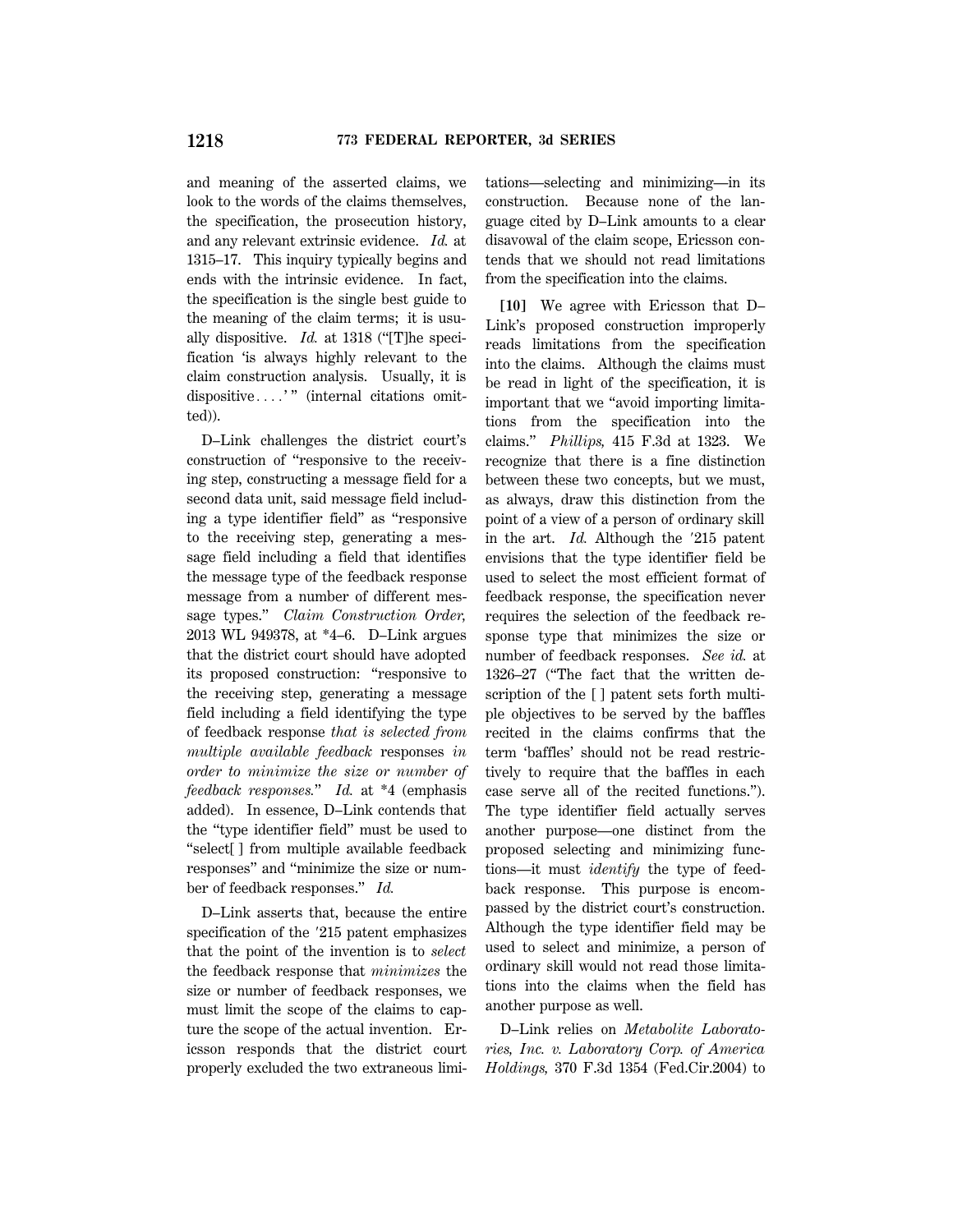#### **ERICSSON, INC. v. D–LINK SYSTEMS, INC. 1219 Cite as 773 F.3d 1201 (Fed. Cir. 2014)**

argue that we should use the preamble of the asserted claim to limit our construction. In *Metabolite,* we stated that ''[a] preamble may provide context for claim construction, particularly, where as here, that preamble's statement of intended use forms the basis for distinguishing the prior art *in the patent's prosecution history.*'' 370 F.3d at 1362 (emphasis added). D– Link omits the italicized part of the *Metabolite* quote in its briefs, likely because the selection and minimization requirements were not used as the basis for distinguishing the prior art in the prosecution history of the '215 patent. Indeed, the addition of the type identifier field, which *identifies* the type of feedback response, is a sufficient basis for distinguishing the prior art. This is reflected in the district court's correct construction because the message field must ''includ[e] a field that *identifies* the message type of the feedback response message from a number of different message types.'' *Claim Construction Order,* 2013 WL 949378, at \*4 (emphasis added).

We therefore hold that the district court correctly did not read the additional limitations D–Link identifies into the ''type identifier field" term of the '215 patent; we adopt the district court's construction.

## b. Infringement

**[11]** D–Link argues that, even under the district court's construction, the jury did not have substantial evidence to find that the accused devices met the ''responsive to the receiving step, constructing a message field for a second data unit, said message field including a type identifier field'' step in the asserted claims of the  $'215$  patent.

**[12–14]** A method claim is directly infringed when someone practices every step of the patented method. *Cardiac Pacemakers, Inc. v. St. Jude Med., Inc.,* 576 F.3d 1348, 1359 (Fed.Cir.2009). In order to prove induced infringement, the patentee must show that the alleged infringer performs, or induces another party to perform, every single step in the method. *Limelight Networks, Inc. v. Akamai Techs., Inc.,* 572 U.S. ––––, 134 S.Ct. 2111, 2117, 189 L.Ed.2d 52 (2014). Inducement requires that the alleged infringer ''knowingly induced infringement and possessed specific intent to encourage another's infringement.'' *DSU Med. Corp. v. JMS Co.,* 471 F.3d 1293, 1306 (Fed.Cir.2006).

At trial, Ericsson presented evidence in the form of expert testimony that all 802.11(n)–compliant products, including the accused products, must send an appropriate response in the BlockAck field. Furthermore, Ericsson presented evidence that the BlockAck field must indicate one of three different feedback response types. D–Link, to the contrary, presented evidence that, although the accused devices send messages that contained the Block-Ack field, the accused products only use one type of feedback response type. D– Link argued that, because its products only use a single feedback response, the accused product could not satisfy the ''from a number of different message types'' limitation.

The jury found that D–Link infringed claims 1 and 2 of the '215 patent. In denying D–Link's subsequent JMOL motion, the district court explained that whether the use of a single feedback response meets the ''from a number of different message types'' limitation is precisely the type of factual question that is to be resolved by a jury. The district court clarified that the jury was authorized to find direct infringement of a method claim by D–Link if its products automatically perform the disputed steps without user modification. *JMOL Order,* 2013 WL 4046225, at \*9 (citing *SiRF Tech., Inc. v. Int'l Trade Comm'n,* 601 F.3d 1319, 1331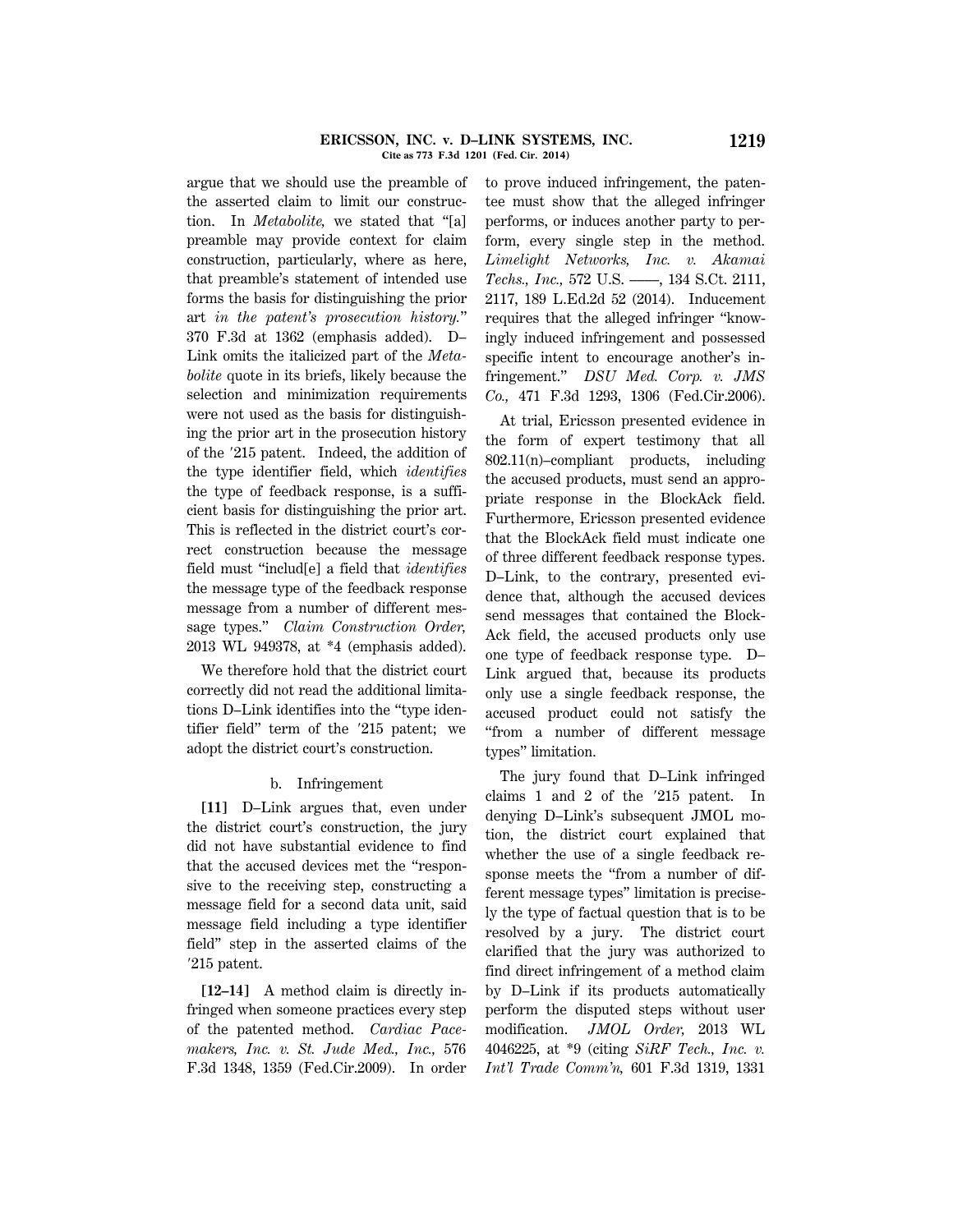(Fed.Cir.2010)). The district court reasoned that, because the accused products performed the claimed method when operated by D–Link's customers without any modification, a finding of direct infringement was justified. Regarding indirect infringement, the district court found that Ericsson had presented substantial evidence that D–Link possessed the requisite intent because they continued to sell 802.11(n)–compliant devices even after receiving notice of the patents.

On appeal, D–Link argues that, under the district court's construction, the feedback response message type must be generated ''from a number of *different* message types.'' *Claim Construction Order,* 2013 WL 949378, at \*4 (emphasis added). According to D–Link, because the accused products always send a single type of feedback response, a jury did not have substantial evidence to find infringement. D– Link further asserts that, under Federal Circuit law, a party that sells a product containing instructions to perform a patented method does not directly infringe the method. Appellants' Br. 46–47 (citing *Aristocrat Techs. Australia Pty Ltd. v. Int'l Game Tech.,* 709 F.3d 1348, 1362 (Fed.Cir.2013); *Ricoh Co. v. Quanta Comp. Inc.,* 550 F.3d 1325 (Fed.Cir.2008)). Regarding induced infringement, moreover, D–Link contends that Ericsson did not present sufficient facts from which a jury could conclude that it knew the induced acts constituted infringement. According to D–Link, knowledge of the patents plus advertising compliance with 802.11(n) is not enough evidence upon which to base a finding of induced infringement.

Ericsson responds that the claim language does not require that the accused products send multiple types of feedback responses, only that they have a field that ''identifies the message type.'' According to Ericsson, because the accused products must utilize the BlockAck field to be compliant with the 802.11(n) standard, the jury had substantial evidence to find infringement. According to Ericsson, moreover, the *Ricoh* case relied on by D–Link applies only to software, not to ''hard-wired'' devices that will automatically perform the infringing steps. Ericsson asserts that, like the accused products in *SiRF,* D–Link designs the accused products to perform the method steps automatically whenever the products are used. According to Ericsson, substantial evidence supports the finding of induced infringement, including evidence that D–Link advertises 802.11(n) compliance and submits its products for interoperability testing and certification.

We must address two different issues: (1) whether the jury had substantial evidence to find that the BlockAck field was selected ''from a number of *different* message types'' and (2) whether the jury had substantial evidence to find direct or indirect infringement by D–Link. First, we agree with the district court and Ericsson that the jury had substantial evidence to find that using the BlockAck field meets the ''from a number of different message types'' step. *Claim Construction Order,* 2013 WL 949378, at \*4. Nothing in the court's proper construction requires that multiple different feedback response types actually be used. Indeed, we have already rejected D–Link's proposed construction that would have added this requirement. At trial, Ericsson presented evidence that the 802.11(n) standard allows multiple types of feedback responses. It is undisputed, moreover, that the accused devices send the code identifying the feedback response type in the BlockAck field, as required by the 802.11(n) standard. Although the accused devices only use one type of feedback response, the jury had substantial evidence to find that the accused devices can perform the method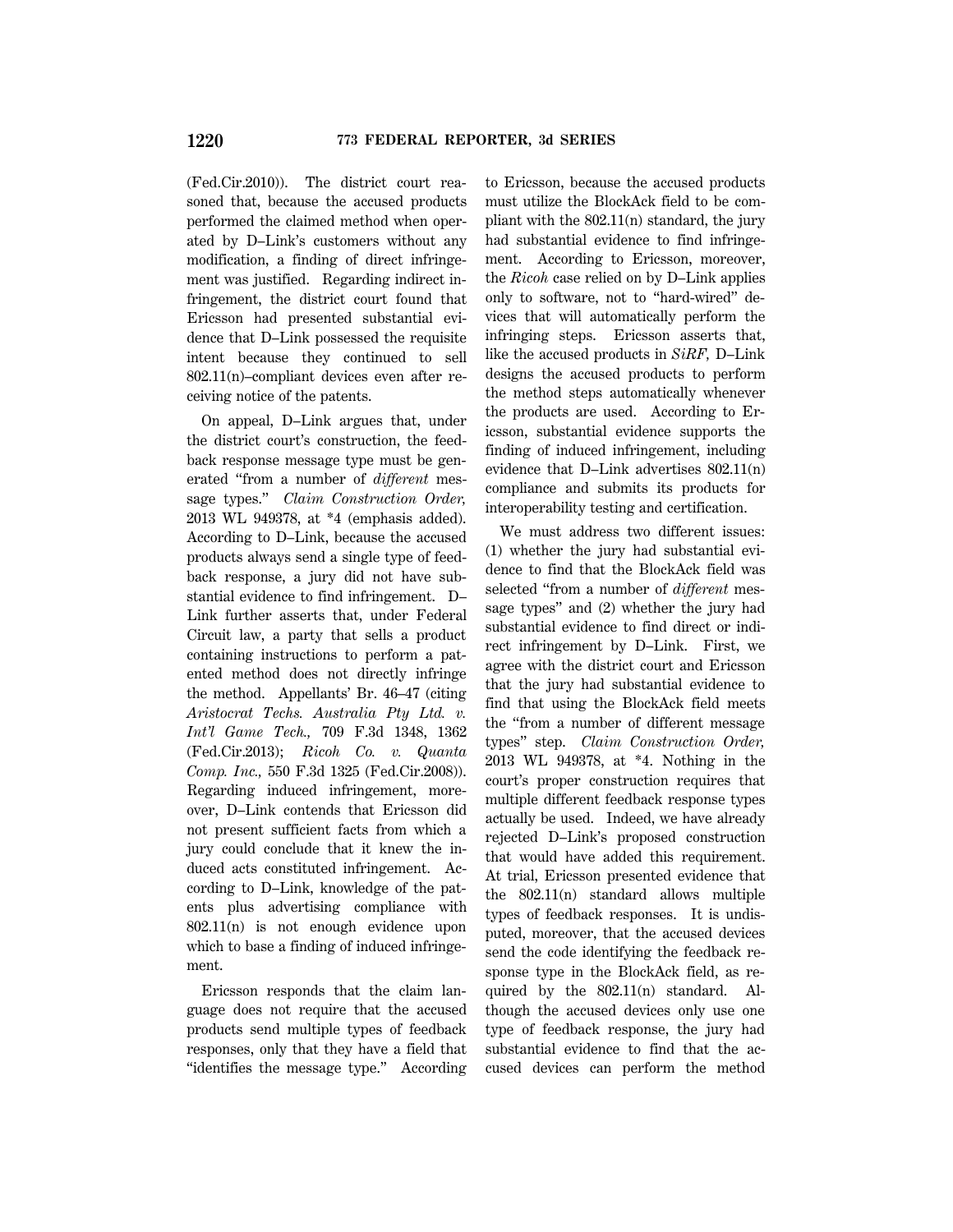#### **ERICSSON, INC. v. D–LINK SYSTEMS, INC. 1221 Cite as 773 F.3d 1201 (Fed. Cir. 2014)**

claimed in the  $'215$  patent. Indeed, this is precisely the type of factual dispute that a jury should be resolving.

**[15]** Because the asserted claim is a method claim, however, the accused devices must also *actually perform* that method. *See Cardiac Pacemakers,* 576 F.3d at 1359. Although the jury was instructed on both direct and indirect infringement, the verdict form only indicated that the jury found that D–Link infringed claims  $1$  and  $2$  of the  $'215$  patent. In other words, the verdict did not distinguish between direct and indirect infringement. For the reasons explained below, we must address both D–Link's direct and indirect infringement arguments.

The district court relied on *SiRF* to conclude that the jury properly found that D–Link *directly* infringed the method claim by selling the accused products. In *SiRF,* this court affirmed the International Trade Commission's finding that the manufacturer of GPS systems *directly* infringed the asserted method claims. *SiRF,* 601 F.3d at 1331. The method claims at issue in *SiRF* required some, but not all, of the steps of the claim to be executed by a satellite, which was controlled by the accused infringers. The remaining steps were then automatically performed by the accused GPS products, which were in possession of the end users. *Id.* at 1329–30. In *SiRF*, accordingly, we concluded that, on these facts, it was the accused infringers that performed all the steps required for direct infringement, not the customers who possessed the GPS products. *Id.* at 1331.

In *Ricoh,* on the other hand, we held ''that a party that sells or offers to sell software containing instructions to perform a patented method does not infringe the patent under § 271(a).'' *Ricoh,* 550 F.3d at 1335. The *Ricoh* court explained that there is a difference between the instructions contained in software and the process within the meaning of § 271(a). Our other decisions echo the idea from *Ricoh* that the direct infringer must *actually* perform the steps in the method claim. *See, e.g., Aristocrat Techs.,* 709 F.3d at 1362 (noting that to prove direct infringement the patentee must show ''each and every step of the method or process was performed'' by either the accused infringer personally or ''through another acting under [the accused infringer's] direction or control''); *Akamai Techs., Inc. v. Limelight Networks, Inc.,* 692 F.3d 1301, 1307 (Fed.Cir.2012) (''[F]or a party to be liable for direct patent infringement under 35 U.S.C. § 271(a), that party must commit all the acts necessary to infringe the patent, either personally or vicariously.''), *overruled on other grounds,* 134 S.Ct. 2111; *Travel Sentry, Inc. v. Tropp,* 497 Fed.Appx. 958, 965 (Fed.Cir. 2012) (holding that a party is liable for direct infringement of a method claim only if that party exercises ''control or direction'' over the performance of each step of the claim, including those the party does not itself perform); *Lucent Techs., Inc. v. Gateway, Inc.,* 580 F.3d 1301, 1317 (Fed. Cir.2009) (finding sale of software alone does not directly infringe method claims of patent and seller can only be liable for infringement as contributor and/or inducer); *Ormco Corp. v. Align Tech., Inc.,* 463 F.3d 1299, 1311 (Fed.Cir.2006) (''Method claims are only infringed when the claimed process is performed, not by the sale of an apparatus that is capable of infringing use.'').

Contrary to Ericsson's assertions, our decision in *SiRF* did not create direct infringement liability whenever an alleged infringer sells a product that is capable of executing the infringing method. Our decision in *SiRF* is not applicable here because all of the steps of the method in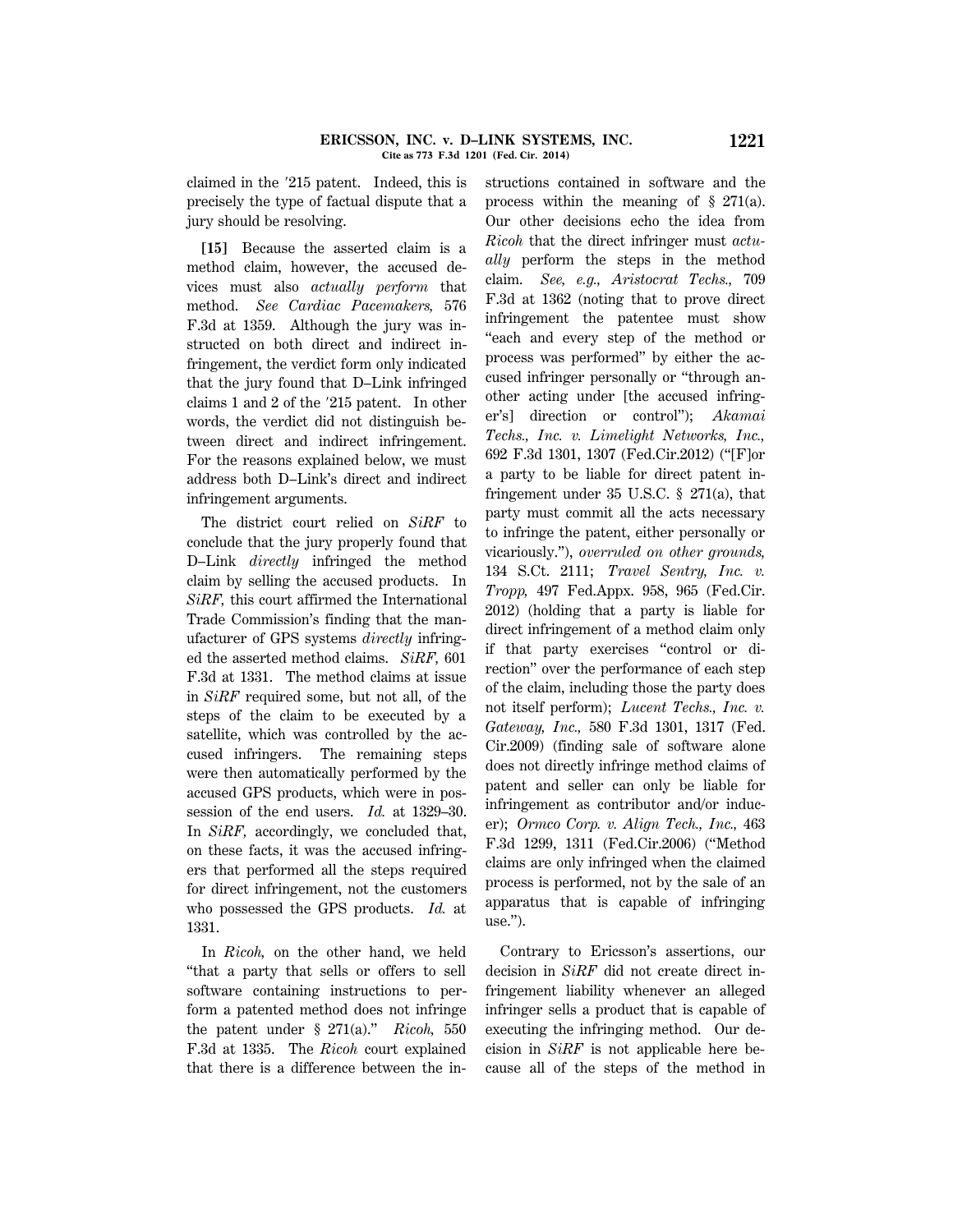claims  $1$  and  $2$  of the  $'215$  patent are performed on the end product, which is controlled by a third party. *See SiRF,* 601 F.3d at 1331. Unlike the method in *SiRF,* there are no steps automatically performed by equipment controlled by D– Link. In fact, none of our decisions have found direct infringement of a method claim by sales of an end user product which performs the entire method, and we decline to do so here. Because Ericsson cannot point to any evidence in the record that D–Link performed the infringing steps, or that any of its customers were under its direction or control, the jury did not have substantial evidence to find *direct* infringement of claims  $1$  and  $2$  of the  $'215$ patent.

Importantly, however, the district court did not instruct the jury that D–Link could directly infringe a method claim if the accused products were used to execute the patented steps. D–Link does not dispute the legal propriety of the direct infringement instructions. This means that, if the jury found direct infringement, it was a factual error, not a legal error. Although we think that it would have been a factual error for the jury to find direct infringement of the method claims by D–Link itself, that error is not enough to set aside the jury verdict because the jury's finding also could have been premised on indirect infringement. *See i4i Ltd. P'ship v. Microsoft Corp.,* 598 F.3d 831, 849 (Fed.Cir. 2010) (stating that a general verdict will not be set aside '' 'simply because the jury might have decided on a ground that was supported by insufficient evidence,'" but rather jury verdict should be upheld if there is sufficient evidence to support any of the plaintiff's alternative factual theories) (quoting *Walther v. Lone Star Gas Co.,* 952 F.2d 119, 126 (5th Cir.1992)); *cf. Griffin v. United States,* 502 U.S. 46, 112 S.Ct. 466, 116 L.Ed.2d 371 (1991) (holding that a general verdict should be invalidated when one of the possible bases was based on *legal* error).

We agree with the district court and Ericsson that the jury had substantial evidence to find that D–Link induced infringement of claims  $1$  and  $2$  of the  $'215$ patent. Ericsson presented evidence that D–Link knew about the patents and knew that the patents potentially were essential to the 802.11(n) standard—a standard with which D–Link intentionally complied. D– Link countered by presenting evidence that it did not think its actions constituted infringement of any of the claims of the 8215 patent. Making findings of fact by weighing evidence—such as the evidence presented by the parties regarding induced infringement—is the role of the jury. Questions of intent are quintessential jury questions. *See Allen Organ Co. v. Kimball Int'l, Inc.,* 839 F.2d 1556, 1567 (Fed.Cir.1988) (''Intent is a factual determination particularly within the province of the trier of fact.''). We cannot say that the jury did not have substantial evidence to find induced infringement and we decline to supplant the jury's factual findings with our own. *E.g., Lucent,* 580 F.3d at 1323 (''Having perused the evidence, we agree with Microsoft that the evidence is not strong, but we are not persuaded that the jury was unreasonable in finding that Microsoft possessed the requisite intent to induce at least one user of its products to infringe the claimed methods.'').

For these reasons, we affirm the jury's finding of infringement of claims 1 and 2 of the '215 patent.

#### 3. The '625 Patent

**[16]** D–Link argues on appeal that the jury did not have substantial evidence to find that the accused devices infringed claim 1 of the  $625$  patent or find the patent valid over the Petras prior art ref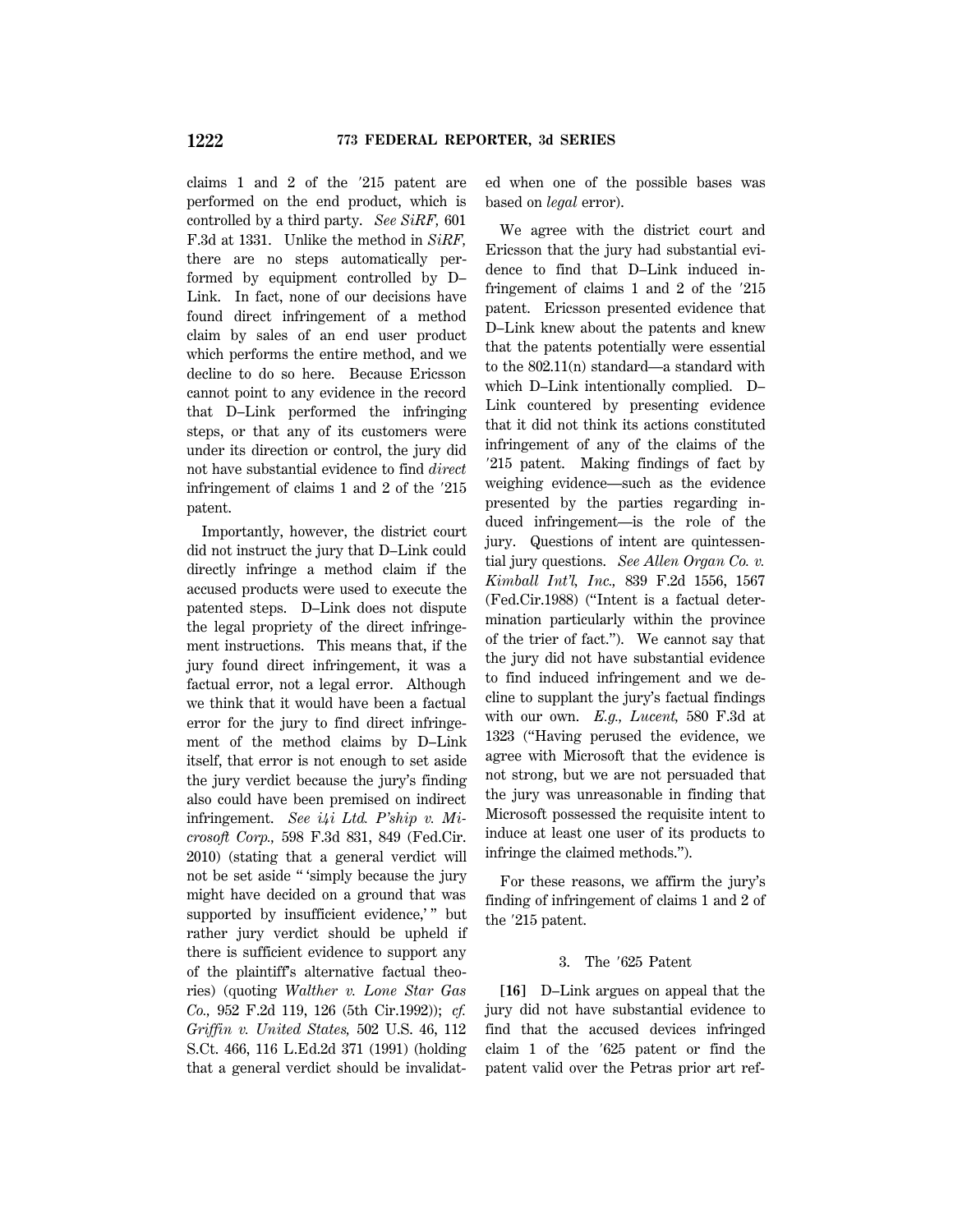erence. We examine each of the jury's findings in turn.

## a. Infringement

At trial, Ericsson argued that every transmitted data packet acts as its own "command to receive" from the transmitter. Ericsson's expert testified that all 802.11(n)–compliant receivers automatically accept all packets, even if those packets are out of order. Ericsson contended that this was just like an embodiment of the '625 patent where every packet is commanding the receiver to accept an out-oforder packet. D–Link countered that, because the normal operation of 802.11(n)– compliant receivers is to accept *all* packets, there is no ''command to receive'' from the transmitter. D–Link insisted that Ericsson failed to present any evidence that a normal packet will release the receiver from expectations of receiving outstanding packets.

The jury found that D–Link infringed claim 1 of the  $625$  patent. The district court refused to grant D–Link's request for a JMOL, explaining that the jury was entitled to credit Ericsson's expert over D–Link's expert.

D–Link argues on appeal that the accused products are already programmed to accept all valid data packets and do not need to be commanded by the transmitter to accept out-of-order packets. D–Link contends that this means the jury's finding is not supported by substantial evidence. According to D–Link, Ericsson's expert admitted that regular packet transmissions could not act as a command to receive because the receivers already had the ability to receive the packets. D–Link explains that, because the receiver already had the ability to receive, the transmitter did not command the receiver to do anything.

Ericsson responds that its expert testified at trial that the accused products met each and every limitation of the claims in the '625 patent. According to Ericsson, the fact that a receiver must receive a packet from the transmitter, even if out of order, qualifies the message as a ''command to receive.'' Ericsson emphasizes that the patent conceived of an embodiment where the ''command to receive'' is sent with every single message.

We agree with D–Link that the jury did not have substantial evidence to find that the accused products infringe claim 1 of the '625 patent. The asserted claim of the 8625 patent requires that ''a *transmitter*  $\ldots$  *command* [ ] a receiver  $\ldots$  to a) receive at least one packet . . . and b) release any expectation of receiving outstanding packets...."  $'625$  patent col. 10 ll. 16–21 (emphases added). But there is no evidence in the record that it is the *transmitter* in the accused devices that *commands* the receiver to receive the out-of-order packets and release expectations of receiving earlier packets. Instead, all of Ericsson's evidence confirms that the receiver automatically handles out-of-order packets. In other words, the transmitter does not command the receiver to do anything. The receiver just operates as programmed to handle out-of-order packets, regardless of the messages that the transmitter sends. Indeed, Ericsson's expert admitted that the receivers already have the ability to accept all packets. J.A. 1412–13 (''Question: If a receiver could receive a packet that a transmitter was sending to it, is it correct that you would not need the command to receive in the '625 patent to command or force the receiver to receive the packet? Answer: I mean, that almost seems like a tautology. If it could receive, then would you need to insist that it receives it? No, because it could already receive it.''). In other words, the transmit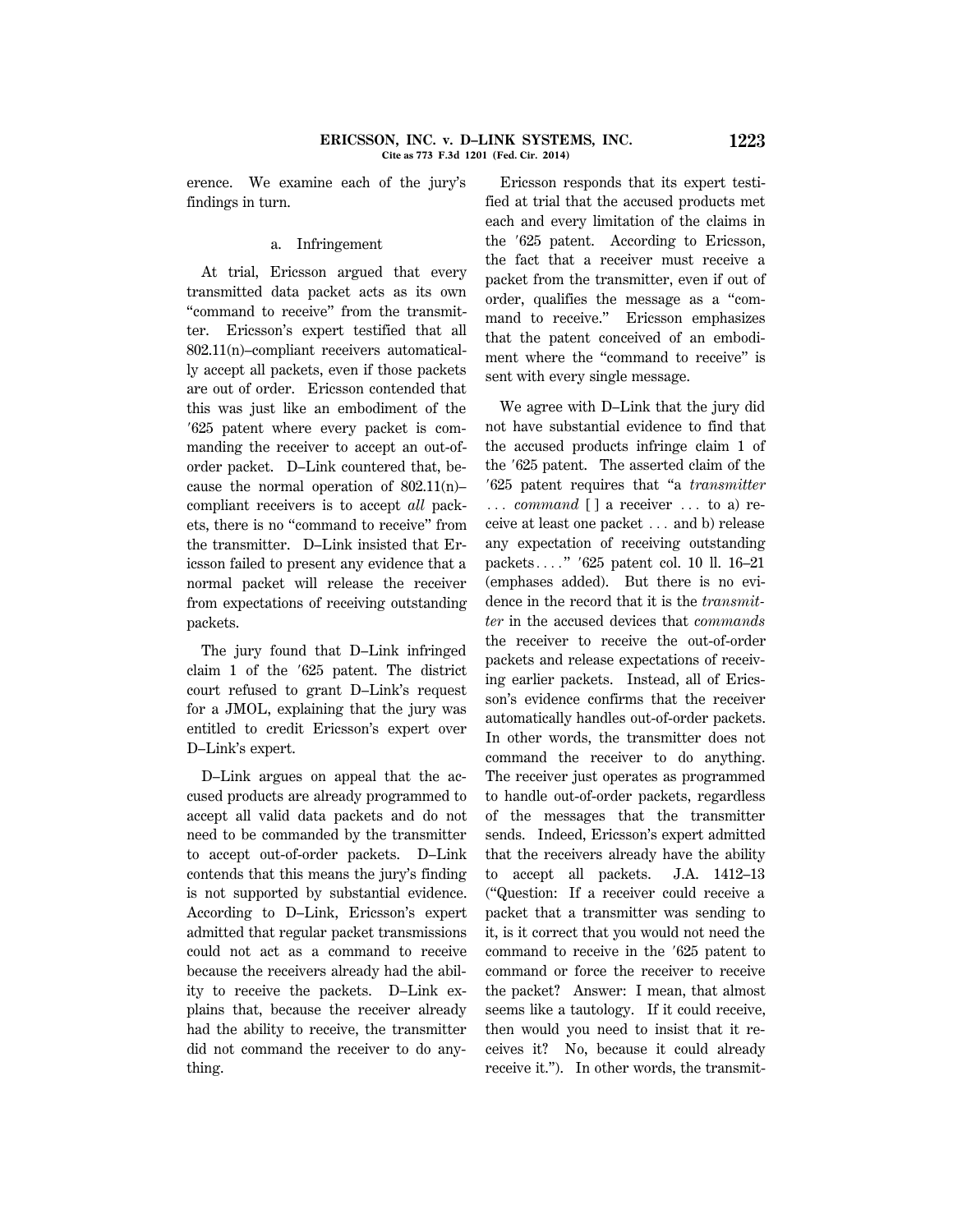ter does not command the receiver to accept the packets.

Because no reasonable jury could have found that the accused products meet each and every limitation of claim 1 of the '625 patent, we reverse the district court's refusal to grant JMOL of no infringement as to that patent.

#### b. Invalidity

**[17–19]** D–Link argued at trial that the Petras reference, a prior art publication, anticipated claim 1 of the '625 patent. A claim is anticipated only if each and

every limitation is found either expressly or inherently in a single prior art reference. *Whitserve, LLC v. Computer Packages, Inc.,* 694 F.3d 10, 21 (Fed.Cir.2012). Because patents are presumed valid, anticipation must be proven by clear and convincing evidence. *Id.*

The Petras reference discloses one type of ARQ protocol where the transmitter can send a ''discard message'' to the receiver. The discard message informs the receiver that a message will not be resent. The following figure from Petras is illustrative:



J.A. 15041. In this figure, the transmitter first sends packets 0–3 to the receiver before the receiver sends back its first feedback responses. Due to delay and packet loss, when the transmitter is first notified that the receiver did not receive packet number 2—the second I(X)– SREJ(2) message—the transmitter has already deleted packet 2. The transmitter will then inform the receiver that it can ignore packet number 2 by sending the discard packet message—the I(5)–DIS-CARD(2) message.

At trial, D–Link argued that a discard message acts as the ''command to receive'' from the transmitter. Ericsson's expert testified against this theory, explaining that the discard messages were not commands to receive; discard messages were merely notifications that the transmitter had discarded a packet. The jury found that Petras did not anticipate the '625 patent, and the district court refused to overturn that finding.

On appeal, D–Link argues that Petras discloses sending a discard message, which ''commands'' the receiver to stop waiting for delayed packets and shift its reception window forward to receive later packets. Ericsson responds that substantial evidence supports the jury's finding of no anticipation, pointing to its expert's testimony that packet discard messages were well known in the prior art. Ericsson also asserts that D–Link's expert testimony was inconsistent, so the jury was correct to discredit his testimony.

We agree with the district court and Ericsson that substantial evidence supports the jury's finding that Petras did not anticipate the  $'625$  patent. D–Link's arguments on appeal essentially ask us to credit its position on discard messages over Ericsson's. We decline to do so. Both parties presented expert testimony regarding whether Petras anticipates the 8625 patent, and we see no reason why the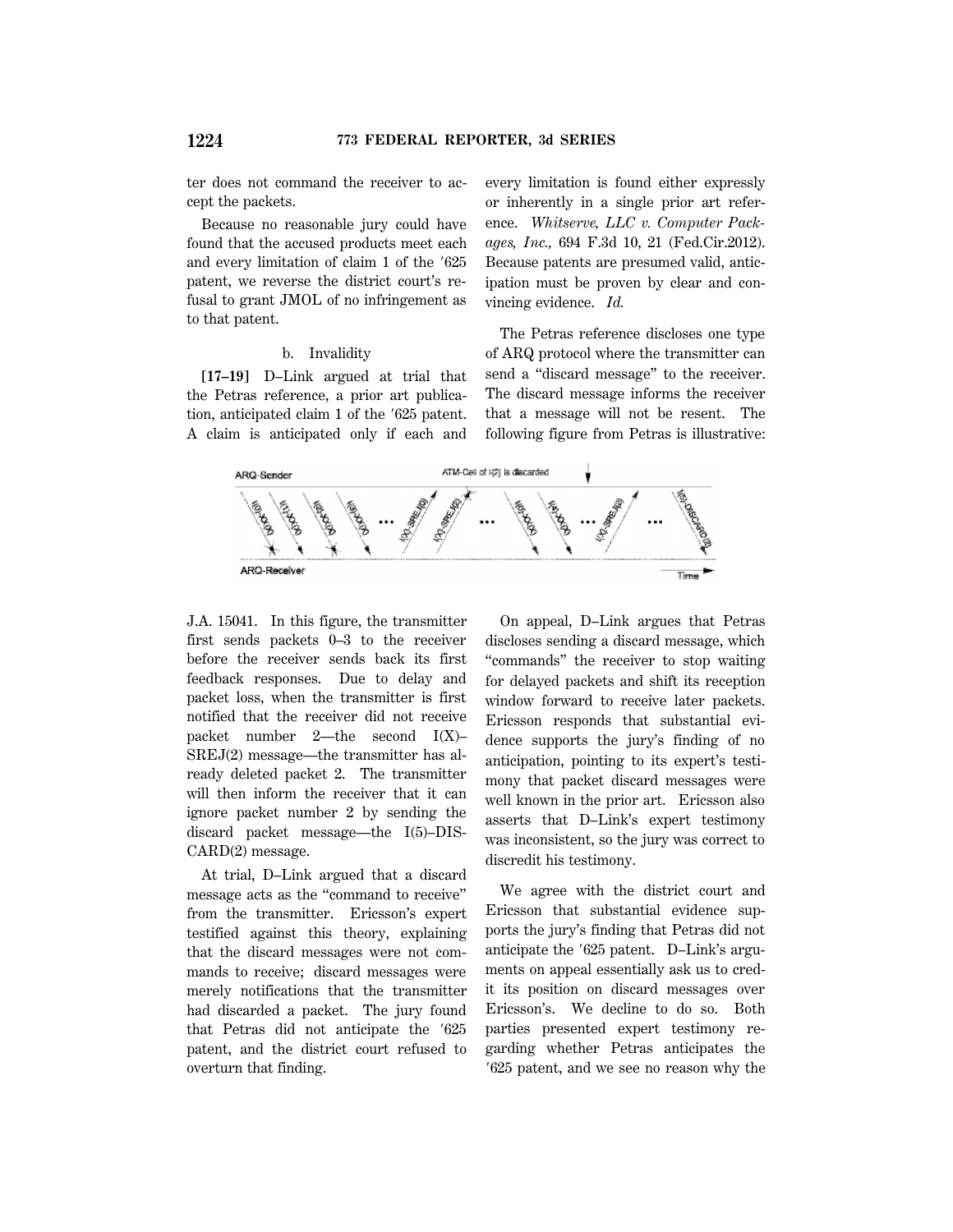jury was not entitled to credit Ericsson's evidence over D–Link's evidence. We therefore see no reason to disturb the jury's verdict.

#### B. Damages

Having affirmed infringement with respect to two patents, we must also address the damages issues raised by D–Link. As explained below, we vacate the jury's damages award and remand for further proceedings consistent with this opinion.

**[20–22]** We review decisions on motions for a new trial and the admission of expert testimony under the law of the regional circuit. *Verizon,* 602 F.3d at 1331. The Fifth Circuit reviews the denial of a new trial motion for abuse of discretion, reversing only if there is an ''an absolute absence of evidence to support the jury's verdict.'' *Duff v. Werner Enters., Inc.,* 489 F.3d 727, 729 (5th Cir.2007). The Fifth Circuit reviews the trial court's admission or exclusion of expert testimony for an abuse of discretion. *Snap–Drape, Inc. v. Comm'r,* 98 F.3d 194, 197 (5th Cir.1996).

**[23, 24]** We review de novo the legal sufficiency of a jury instruction on an issue of patent law. *Sulzer Textil A.G. v. Picanol N.V.,* 358 F.3d 1356, 1363 (Fed.Cir. 2004). A jury verdict will be set aside only if the jury instructions were ''legally erroneous'' and the ''errors had prejudicial effect.'' *Id.*

## 1. Admissibility of License Evidence

Before trial, D–Link moved to exclude certain testimony by Ericsson's damages expert, arguing that it violated the EMVR. Specifically, D–Link argued that, because the damages calculations were, in part, based on licenses which were themselves tied to the entire value of the licensed products, even though the technology being licensed related to only a component of those products, the testimony was impermissible as a matter of law. In denying that motion, the district court explained that Ericsson's expert's reference to those prior licenses was not improper because the expert properly apportioned any damages calculations based on those licenses to account for the value of the patents at issue. D–Link noted its objection to this line of testimony at trial by entering a continuing objection to Ericsson's expert's testimony to the extent it was predicated on or made any reference to these licenses. J.A. 1437–38 at 4:37–5:13. At trial, both Ericsson and D–Link then referred to the value of laptops generally. J.A. 1325 at 11:24–12:21; J.A. 1332 at 37:22–38:11. After the jury found infringement and awarded Ericsson 15 cents per infringing device, D–Link moved for JMOL and for a new trial, arguing that the admission of this expert testimony violated the EMVR. The district court denied both motions.

On appeal, D–Link argues that the district court prejudicially erred by: (1) not excluding Ericsson's damages expert's testimony on the challenged licenses, and (2) allowing Ericsson's counsel to compare the cost of the end product to the requested royalty at trial. According to D–Link, because Ericsson did not dispute that the asserted claims are practiced entirely by the Wi–Fi chips—not by other components of the accused end products—Ericsson should never have been allowed to base its damages award or its arguments at trial on the price of the end products.

Ericsson responds that the jury award of 15 cents per infringing product is consistent with comparable Ericsson licenses, insisting that our court has found comparable licenses to be the best evidence of a reasonable royalty rate. Ericsson further argues that the jury award is consistent with ''industry norms'' and in accord with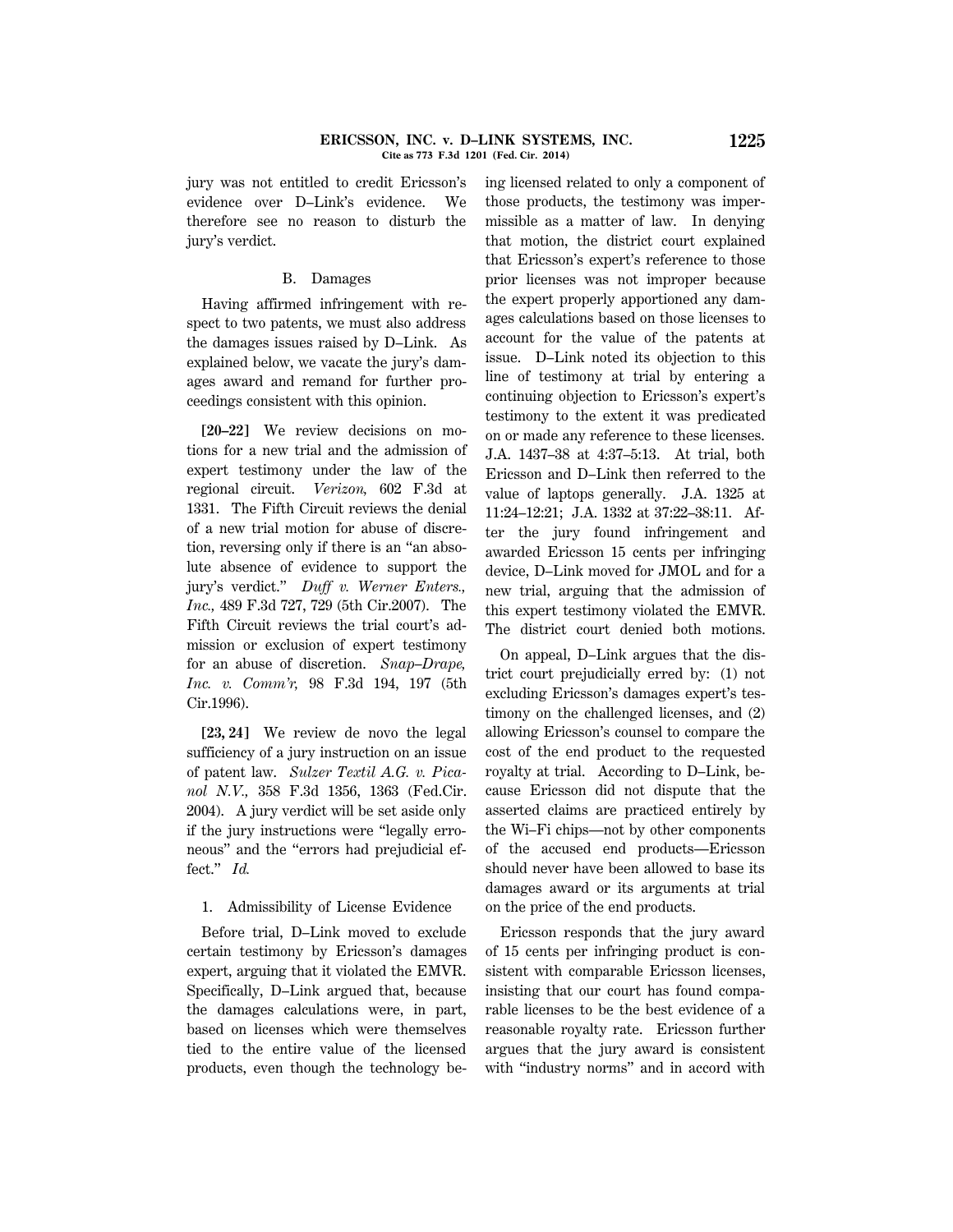its damages expert's testimony. According to Ericsson, its expert conducted a rigorous analysis, which separated the value of the patents at issue from any other patents covered by the licenses he referenced. Because of this apportionment, Ericsson asserts that neither its damages calculation nor its expert's reference to actual industry licenses was improper, under the EMVR or otherwise. With respect to counsel's reference to the cost of laptops at trial, Ericsson argues that D– Link never objected to these references, and made similar references itself.

We conclude that the district court properly admitted evidence of the licenses to which D–Link objects and that any objection to counsel's references to the cost of items incorporating the allegedly infringing chips was waived. While a number of our cases have referred to the concept of an entire market value "rule," the legal standard actually has two parts, which are different in character. There is one substantive legal rule, and there is a separate evidentiary principle; the latter assisting in reliably implementing the rule when—in a case involving a per-unit royalty—the jury is asked to choose a royalty base as the starting point for calculating a reasonable royalty award.

As we explained recently in *VirnetX, Inc. v. Cisco Systems, Inc.,* 767 F.3d 1308 (Fed.Cir.2014), where multi-component products are involved, the governing rule is that the ultimate combination of royalty base and royalty rate must reflect the value attributable to the infringing features of the product, and no more. 767 F.3d at 1326 (citing *Garretson v. Clark,* 111 U.S. 120, 121, 4 S.Ct. 291, 28 L.Ed. 371 (1884)). As a substantive matter, it is the "value of what was taken" that measures a ''reasonable royalty'' under 35 U.S.C. § 284. *Dowagiac Mfg. Co. v. Minn. Moline Plow Co.,* 235 U.S. 641, 648, 35 S.Ct. 221, 59 L.Ed. 398 (1915). What is taken from the owner of a utility patent (for purposes of assessing damages under § 284) is only the patented technology, and so the value to be measured is only the value of the infringing features of an accused product.

**[25, 26]** When the accused infringing products have both patented and unpatented features, measuring this value requires a determination of the value added by such features. Indeed, apportionment is required even for non-royalty forms of damages: a jury must ultimately ''apportion the defendant's profits and the patentee's damages between the patented feature and the unpatented features'' using ''reliable and tangible'' evidence. *Garretson,* 111 U.S. at 121, 4 S.Ct. 291. Logically, an economist could do this in various ways by careful selection of the royalty base to reflect the value added by the patented feature, where that differentiation is possible; by adjustment of the royalty rate so as to discount the value of a product's nonpatented features; or by a combination thereof. The essential requirement is that the ultimate reasonable royalty award must be based on the incremental value that the patented invention adds to the end product.

**[27, 28]** Our cases have added to that governing legal rule an important evidentiary principle. The point of the evidentiary principle is to help our jury system reliably implement the substantive statutory requirement of apportionment of royalty damages to the invention's value. The principle, applicable specifically to the choice of a royalty base, is that, where a multi-component product is at issue and the patented feature is not the item which imbues the combination of the other features with value, care must be taken to avoid misleading the jury by placing undue emphasis on the value of the entire prod-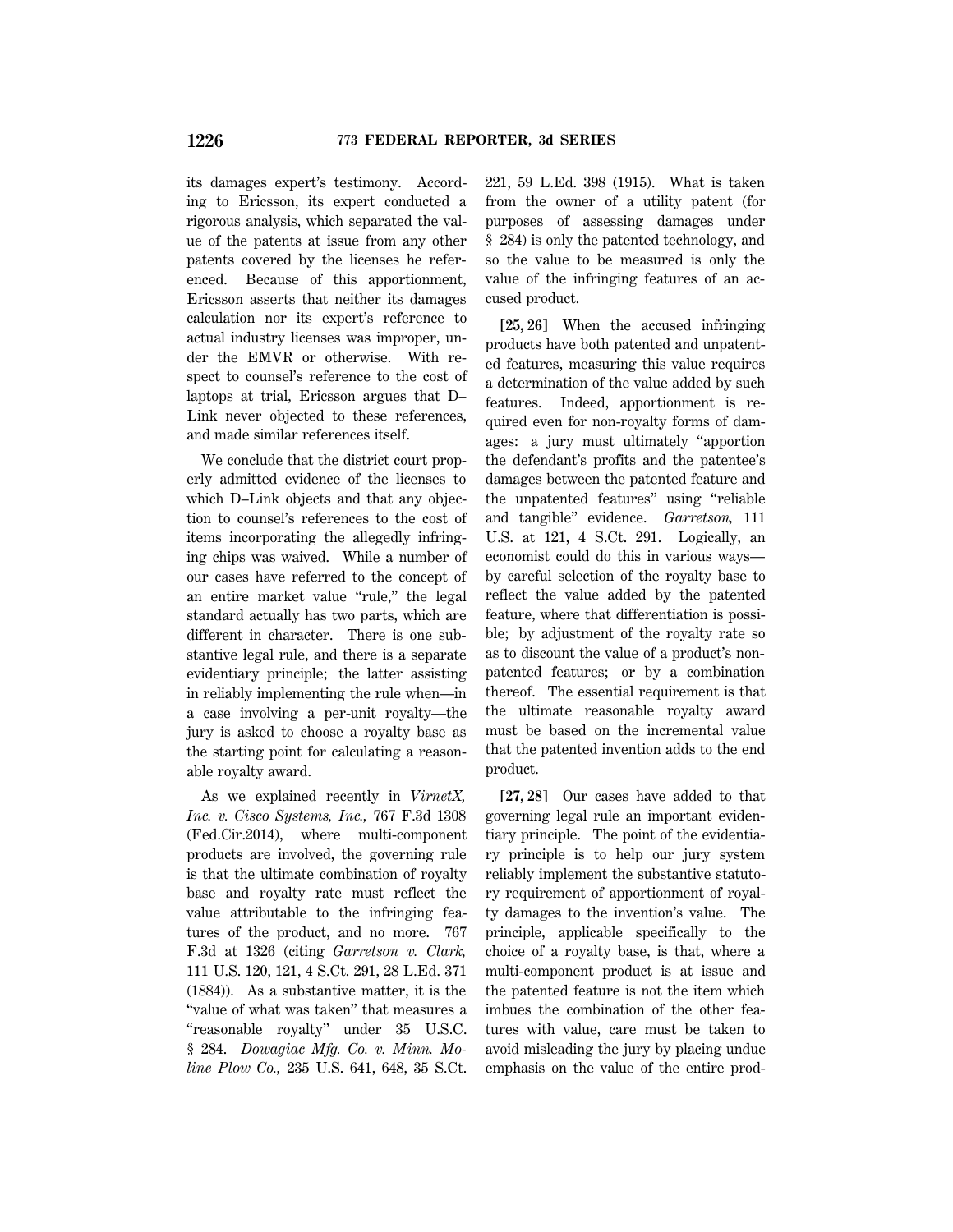#### **ERICSSON, INC. v. D–LINK SYSTEMS, INC. 1227 Cite as 773 F.3d 1201 (Fed. Cir. 2014)**

uct. It is not that an appropriately apportioned royalty award could never be fashioned by starting with the entire market value of a multi-component product—by, for instance, dramatically reducing the royalty rate to be applied in those cases it is that reliance on the entire market value might mislead the jury, who may be less equipped to understand the extent to which the royalty rate would need to do the work in such instances. *See LaserDynamics, Inc. v. Quanta Computer, Inc.,* 694 F.3d 51, 67, 68 (Fed.Cir.2012) (barring the use of too high a royalty base—even if mathematically offset by a '' 'low enough royalty rate' ''—because such a base ''carries a considerable risk'' of misleading a jury into overcompensating, stating that such a base "'cannot help but skew the damages horizon for the jury' '' and ''make a patentee's proffered damages amount appear modest by comparison'' (quoting *Uniloc USA, Inc. v. Microsoft Corp.,* 632 F.3d 1292, 1320 (Fed.Cir.2011))). Thus, where the entire value of a machine as a marketable article is ''properly and legally attributable to the patented feature,'' the damages owed to the patentee may be calculated by reference to that value. *Id.* Where it is not, however, courts must insist on a more realistic starting point for the royalty calculations by juries—often, the smallest salable unit and, at times, even less. *VirnetX,* 767 F.3d at 1327–28.

We apply these concepts to a challenge to expert testimony regarding licenses in which royalties were set by reference to the value of an end product. We conclude that the expert testimony about which D– Link complains violated neither the rule from *Garretson* regarding apportionment. nor the evidentiary principle demanding an appropriate balance between the probative value of admittedly relevant damages evidence and the prejudicial impact of such evidence caused by the potential to mislead the jury into awarding an unduly high royalty. We find, accordingly, that the district court did not err by failing to exercise its discretion under Federal Rule of Evidence 403 to exclude the license testimony at issue here. *Uniloc,* 632 F.3d at 1320; *see LaserDynamics,* 694 F.3d at 77–78 (finding that the district court abused its discretion by failing to exclude a license under Federal Rule of Evidence 403).

**[29]** This court has recognized that licenses may be presented to the jury to help the jury decide an appropriate royalty award. *See, e.g., Monsanto Co. v. McFarling,* 488 F.3d 973, 978 (Fed.Cir.2007) (''An established royalty is usually the best measure of a 'reasonable' royalty for a given use of an invention...."); *Georgia*-*Pacific Corp. v. U.S. Plywood Corp.,* 318 F.Supp. 1116, 1120 (S.D.N.Y.1970) (finding that ''royalties received by the patentee for the licensing of the patent in suit'' is a relevant factor for the jury to consider). Prior licenses, however, are almost never perfectly analogous to the infringement action. *VirnetX,* 767 F.3d at 1330. For example, allegedly comparable licenses may cover more patents than are at issue in the action, include cross-licensing terms, cover foreign intellectual property rights, or, as here, be calculated as some percentage of the value of a multi-component product. Testimony relying on licenses must account for such distinguishing facts when invoking them to value the patented invention. Recognizing that constraint, however, the fact that a license is not perfectly analogous generally goes to the weight of the evidence, not its admissibility. *See Apple Inc. v. Motorola, Inc.,* 757 F.3d 1286, 1326 (Fed.Cir.2014) (''Here, whether these licenses are sufficiently comparable such that Motorola's calculation is a reasonable royalty goes to the weight of the evidence, not its admissibility.''); *accord ActiveVideo Networks, Inc. v.*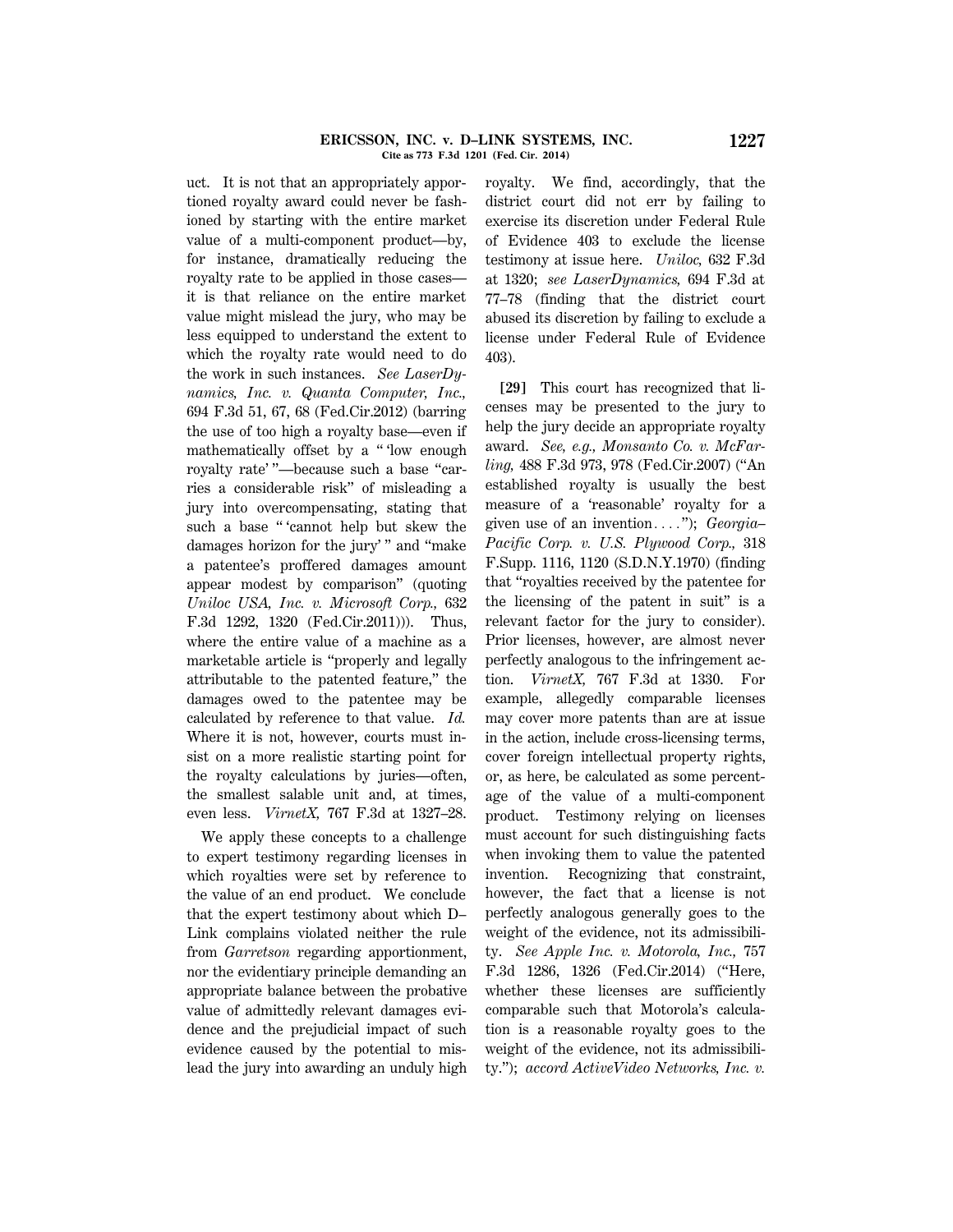*Verizon Commc'ns, Inc.,* 694 F.3d 1312, 1333 (Fed.Cir.2012) (''Although we may not have decided these evidentiary issues the same way had we presided over the trial, the district court did not abuse its discretion.''). In each case, district courts must assess the extent to which the proffered testimony, evidence, and arguments would skew unfairly the jury's ability to apportion the damages to account only for the value attributable to the infringing features.

**[30]** As the testimony at trial established, licenses are generally negotiated without consideration of the EMVR, and this was specifically true with respect to the Ericsson licenses relating to the technology at issue. Making real world, relevant licenses inadmissible on the grounds D–Link urges would often make it impossible for a patentee to resort to licensebased evidence. Such evidence is relevant and reliable, however, where the damages testimony regarding those licenses takes into account the very types of apportionment principles contemplated in *Garretson.* In short, where expert testimony explains to the jury the need to discount reliance on a given license to account only for the value attributed to the licensed technology, as it did here, the mere fact that licenses predicated on the value of a multi-component product are referenced in that analysis—and the district court exercises its discretion not to exclude such evidence-is not reversible error.**<sup>4</sup>**

[31] We do conclude, however, that, when licenses based on the value of a multi-component product are admitted, or even referenced in expert testimony, the court should give a cautionary instruction regarding the limited purposes for which such testimony is proffered if the accused infringer requests the instruction. The court should also ensure that the instructions fully explain the need to apportion the ultimate royalty award to the incremental value of the patented feature from the overall product. As to the first, while D–Link did ask for a generic instruction on the EMVR, it did not ask for an instruction specifically referencing the licenses or the testimony relating thereto about which it objected. On the second, while the court told the jury about the *Georgia–Pacific* factors—which do take the concepts of apportionment into account to some extent—it did not separately caution the jury about the importance of apportionment.**<sup>5</sup>** As explained in Section B.2 below, we need not determine whether D– Link preserved its objections to these instructions or, if it did, whether it was prejudiced by the instructions actually given on these issues, because we vacate the damages award for other reasons.

**[32]** As noted, D–Link also argues that the district court prejudicially erred by allowing Ericsson's counsel to reference the total cost of a laptop when discussing the requested royalty rate. We find that D–Link waived this argument. D–Link's continuing objection only applied to Ericsson's expert's reference to the prior licenses. *See* J.A. 1437–38 at 4:37–5:13. Nowhere in the record does D–Link object to counsel's reference to the market value of a laptop at trial. In fact, D–Link actually referred to the value of its own end products on crossexamination. And D–Link

**5.** While factors 9 and 13 of the *Georgia–Pacific* factors allude to apportionment concepts, we believe a separate instruction culled from *Garretson* would be preferable in future cases.

**<sup>4.</sup>** Because D–Link does not challenge the methodology used by Ericsson's damages expert, we need not consider the propriety of his apportionment analysis. *See Daubert v. Merrell Dow Pharm., Inc.,* 509 U.S. 579, 597, 113 S.Ct. 2786, 125 L.Ed.2d 469 (1993).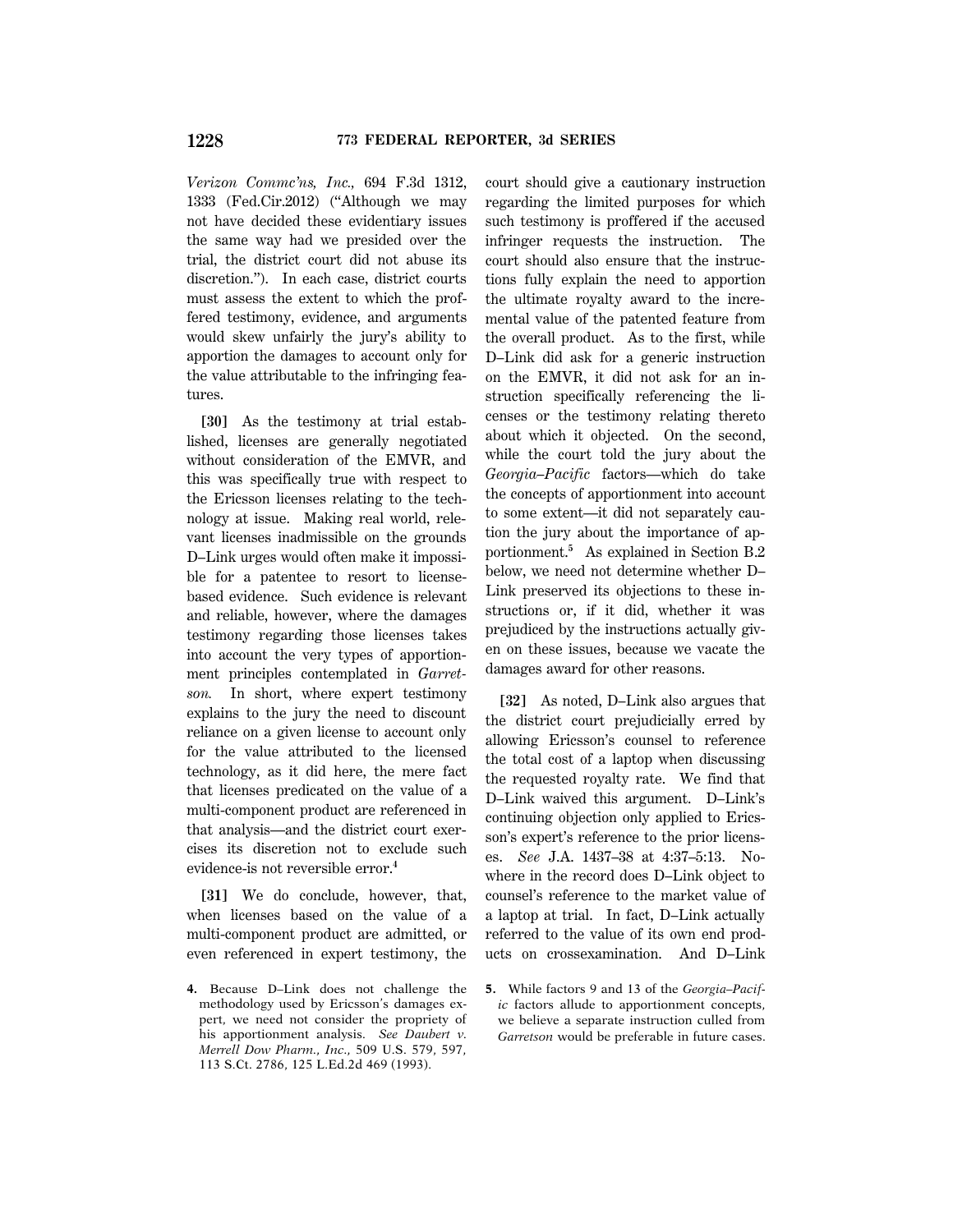#### **ERICSSON, INC. v. D–LINK SYSTEMS, INC. 1229 Cite as 773 F.3d 1201 (Fed. Cir. 2014)**

failed to raise this issue in its post-trial motions. *See* J.A. 1332 at 37:22–38:11. We see no prejudice or injustice that would require us to address this issue for the first time on appeal and we therefore decline to do so. *See Novo Nordisk A/S v. Becton Dickinson & Co.,* 304 F.3d 1216, 1220 (Fed.Cir.2012) (''Although appellate tribunals are not prohibited from taking remedial action when it is apparent that prejudice or unfairness entered the trial and the interest of justice requires, 'counsel for the defense cannot as a rule remain silent, interpose no objections, and after a verdict has been returned seize for the first time on the point that the comments to the jury were prejudicial.'" (quoting *United States v. Socony–Vacuum Oil Co.,* 310 U.S. 150, 238–39, 60 S.Ct. 811, 84 L.Ed. 1129 (1940))).

## 2. The District Court's RAND Jury Instruction

**[33]** Because Ericsson was obligated to license the patents at issue on RAND terms, D–Link asked the district court to instruct the jury on that RAND obligation. Among other things, D–Link requested that the district court instruct the jury regarding the dangers of patent hold-up and royalty stacking in RAND-related contexts. Rather than adopt the language D– Link proposed, the district court granted D–Link's request only in part. The court added a sixteenth factor to the 15 *Georgia–Pacific* factors on which it instructed the jury, telling the jury that it ''may consider ... Ericsson's obligation to license its technology on RAND terms.'' J.A. 226. After the jury returned its infringement verdict and assigned damages, the district court denied D–Link's motions for JMOL and a new trial based on its failure to provide more detailed instructions on RAND issues.

On appeal, D-link argues that enforcing RAND commitments is critical to preserving the benefits of standards and must be considered in any damages award. According to D–Link, the district court reversibly erred by giving the jury the customary *Georgia–Pacific* factors because many of those either are not applicable, or may be misleading, in the RAND context. D–Link further contends that the district court erred by refusing to instruct the jury to consider patent hold-up and royalty stacking.

Ericsson responds that the district court did not err in refusing to instruct the jury about patent hold-up and royalty stacking because the *Georgia–Pacific* factors already encompassed these concerns, and to the extent they did not, the inclusion of a "sixteenth" factor referring to Ericsson's RAND obligations was sufficient. According to Ericsson, a jury instruction regarding patent hold-up or royalty stacking would have been inappropriate because D– Link failed to present any evidence regarding either patent hold-up or royalty stacking to the jury. We agree with both D–Link and Ericsson, to some extent.

This is an issue of first impression for us. To our knowledge, only three other courts have considered the issue of appropriate RAND royalty rates—all district courts. *See Realtek Semiconductor, Corp. v. LSI Corp.,* No. C–12–3451, 2014 WL 2738216, at \*5–6 (N.D.Cal. June 16, 2014); *In re Innovatio IP Ventures, LLC Patent Litig.,* No. 11 C 9308, 2013 WL 5593609 (N.D.Ill. Oct. 3, 2013); *Microsoft Corp. v. Motorola, Inc.,* No. C10–1823JLR, 2013 WL 2111217 (W.D.Wash. Apr. 25, 2013).**<sup>6</sup>**

the jury needed to determine whether Motorola's offer letters were in fact RAND offers, the *Microsoft* court analyzed the facts to find

**<sup>6.</sup>** The issue in *Microsoft* was whether Motorola had **breached** its contractual obligation to offer a RAND license to Microsoft. Because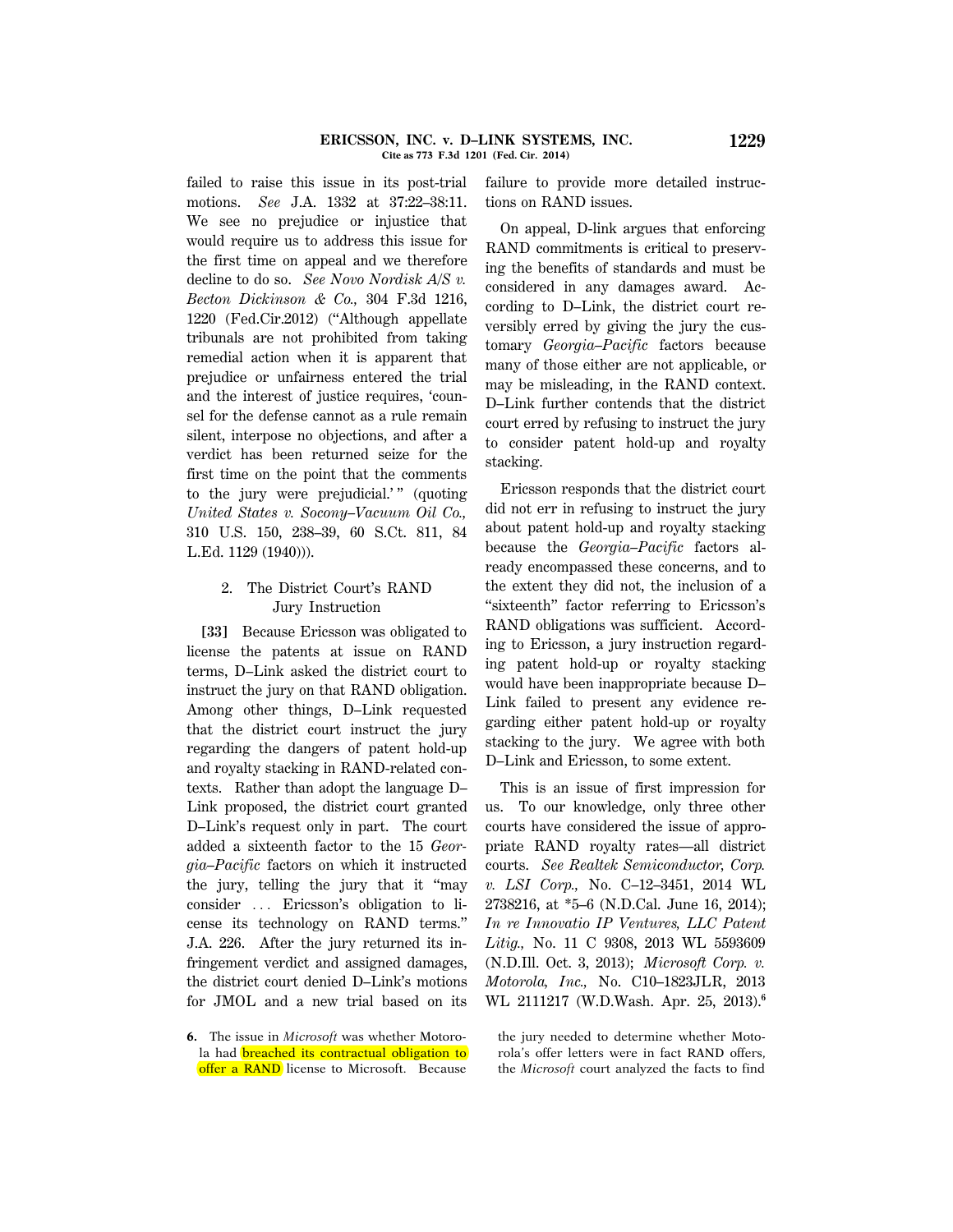## a. The district court's use of the *Georgia–Pacific* factors

Although we have never described the *Georgia–Pacific* factors as a talisman for royalty rate calculations, district courts regularly turn to this 15–factor list when fashioning their jury instructions. Indeed, courts often parrot all 15 factors to the jury, even if some of those factors clearly are not relevant to the case at hand. And, often, damages experts resort to the factors to justify urging an increase or a decrease in a royalty calculation, with little explanation as to why they do so, and little reference to the facts of record. *See Whit-Serve, LLC v. Computer Packages, Inc.,* 694 F.3d 10, 31–32 (Fed.Cir.2012) (''We do not require that witnesses use any or all of the *Georgia–Pacific* factors when testifying about damages in patent cases. If they choose to use them, however, reciting each factor and making a conclusory remark about its impact on the damages calculation before moving on does no more than tell the jury what factors a damages analysis could take into consideration.'').

a range of appropriate values. In doing so, the court created a modified set of *Georgia– Pacific* factors to consider when the patents are encumbered by RAND contracts, noting that a number of the unmodified factors do not adequately address the RAND situation. *Microsoft,* 2013 WL 2111217, at \*18–20.

In *Innovatio,* the parties asked the district court to calculate the appropriate RAND royalty rate for a group of 802.11 SEPs. The *Innovatio* court largely adopted the methodology used in *Microsoft,* but made a few modifications. *Innovatio,* 2013 WL 5593609, at \*6– 7. The *Innovatio* court presented the concepts relevant to a RAND rate, including patent hold-up, royalty stacking, and incentivizing inventors to participate in the standardsetting process. The court then explained that, based on these considerations, the royalty rate: (1) must distinguish between the intrinsic value of the technology and the value of the standardization of that technology; (2) take into account what part of the standard the patent actually covers; and (3) must be high enough to ensure that innovators have

In this case, the district court included all 15 *Georgia–Pacific* factors in its damages instruction—over objection—without considering their relevance to the record created at trial.

In a case involving RAND-encumbered patents, many of the *Georgia–Pacific* factors simply are not relevant; many are even contrary to RAND principles. *See* Br. of Amici Curiae American Antitrust Institute (''AAI Br.'') 11–20 (arguing that the *Georgia–Pacific* factors are not appropriate for determining RAND royalties). For example, factor 4 is ''[t]he licensor's established policy and marketing program to maintain his patent monopoly by not licensing others to use the invention or by granting licenses under special conditions designed to preserve that monopoly.'' *Georgia–Pacific,* 318 F.Supp. at 1120. Because of Ericsson's RAND commitment, however, it cannot have that kind of policy for maintaining a patent monopoly. *See Microsoft,* 2013 WL 2111217, at \*18. Likewise, factor 5—"[t]he commercial rela-

appropriate incentive to invest in future developments and contribute their inventions to the standard-setting process. *Id.* at \*8–12.

In *Realtek,* the district court upheld the jury's patent infringement damages award in a RAND patent case, explaining that the jury's award was supported by substantial evidence. *Realtek,* 2014 WL 2738216, at \*5–6. The *Realtek* court's jury instruction informed the jury it ''should not consider LSI's advantage resulting from the standard's adoption, if any. However, you may consider any advantage resulting from the technology's superiority.'' *Realtek Semiconductor, Corp. v. LSI Corp.* (''*Realtek Jury Instruction* ''), No. C–12–3451, ECF No. 267, 21 (N.D.Cal. February 10, 2014). The *Realtek* court further instructed the jury to use a two-step approach to determine the RAND royalty rate: (1) ''compar[e] the technical contribution of the two LSI patents to the technical contributions of other patents essential to the standard'' and (2) 'consider the contribution of the standard as a whole to the market value of Realtek's products utilizing the standard.'' *Id.* at 23.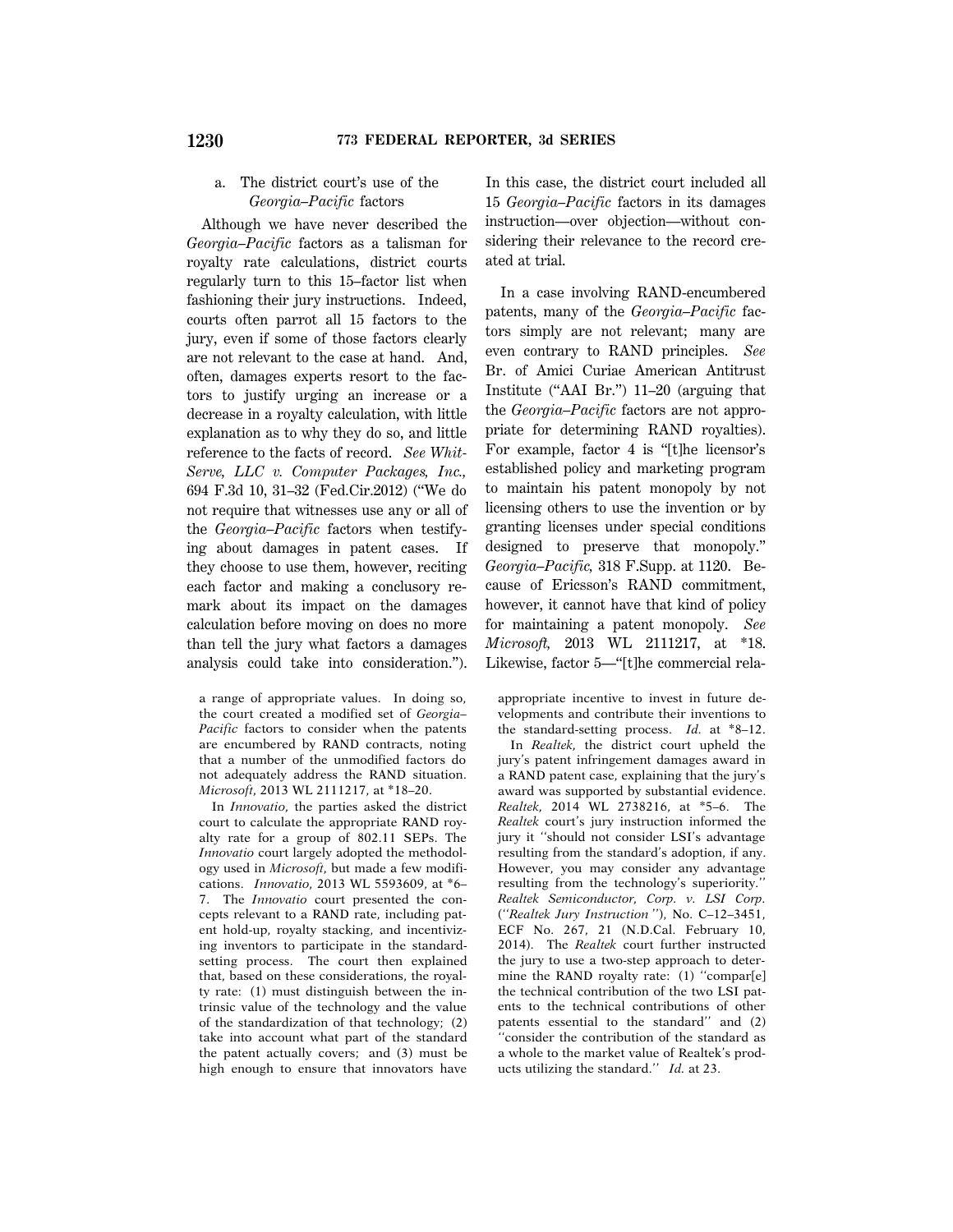#### **ERICSSON, INC. v. D–LINK SYSTEMS, INC. 1231 Cite as 773 F.3d 1201 (Fed. Cir. 2014)**

tionship between the licensor and licensee''—is irrelevant because Ericsson must offer licenses at a *non-discriminatory* rate. *Georgia–Pacific,* 318 F.Supp. at 1120; *see Microsoft,* 2013 WL 2111217, at \*18.

**[34]** Several other *Georgia–Pacific* factors would at least need to be adjusted for RAND-encumbered patents—indeed, for SEP patents generally. For example, factor 8 accounts for an invention's ''current popularity,'' which is likely inflated because a standard requires the use of the technology. *Georgia–Pacific,* 318 F.Supp. at 1120. Factor 9—''utility and advantages of the patented invention over the old modes or devices,'' J.A. 225—is also skewed for SEPs because the technology is used because it is essential, not necessarily because it is an improvement over the prior art. Factor 10, moreover, considers the commercial embodiment of the licensor, which is also irrelevant as the standard requires the use of the technology. Other factors may also need to be adapted on a case-by-case basis depending on the technology at issue. Consequently, the trial court must carefully consider the evidence presented in the case when crafting an appropriate jury instruction. In this case, the district court erred by instructing the jury on multiple *Georgia– Pacific* factors that are not relevant, or are misleading, on the record before it, including, at least, factors 4, 5, 8, 9, and 10 of the *Georgia–Pacific* factors.**<sup>7</sup>**

**[35]** Trial courts should also consider the patentee's actual RAND commitment in crafting the jury instruction. Ericsson agrees that it is under a binding obligation to license the patents at issue on the RAND terms it pledged to the IEEE. The

**7.** Reference to irrelevant *Georgia–Pacific* factors would not—in most instances—be sufficiently prejudicial to warrant reversal. Here, district court should have turned to the actual RAND commitment at issue to determine how to instruct the jury. In this case, Ericsson promised that it would ''grant a license under reasonable rates to an unrestricted number of applicants on a worldwide basis with reasonable terms and conditions that are demonstrably free of unfair discrimination.'' J.A. 17253. Rather than instruct the jury to consider ''Ericsson's obligation to license its technology on RAND terms,'' J.A. 226, the trial court should have instructed the jury about Ericsson's *actual* RAND promises. ''RAND terms'' vary from case to case. A RAND commitment limits the market value to (what the patent owner can reasonably charge for use of) the patented technology. The court therefore must inform the jury what commitments have been made and of its obligation (not just option) to take those commitments into account when determining a royalty award.

To be clear, we do not hold that there is a modified version of the *Georgia–Pacific* factors that should be used for all RANDencumbered patents. Indeed, to the extent D–Link argues that the trial court was required to give instructions that mirrored the analysis in *Innovatio* or *Microsoft,* we specifically reject that argument. *See* Oral Argument at 16:16, *Ericsson, Inc. v. D–Link Sys., Inc.,* 2013–1625, available at http://oralarguments.cafc. uscourts.gov/default.aspx?fl=2013–1625.

mp3 ("Our argument was the following on RAND and it doesn't rely upon any of the evidence that went in during the two hour jury wave portion. It relies upon the request for instructions, basically building on the *Innovatio* decision by Judge Holderman and the *Microsoft* decision by

however, we find the combination of errors in the jury instructions merit the remand we order.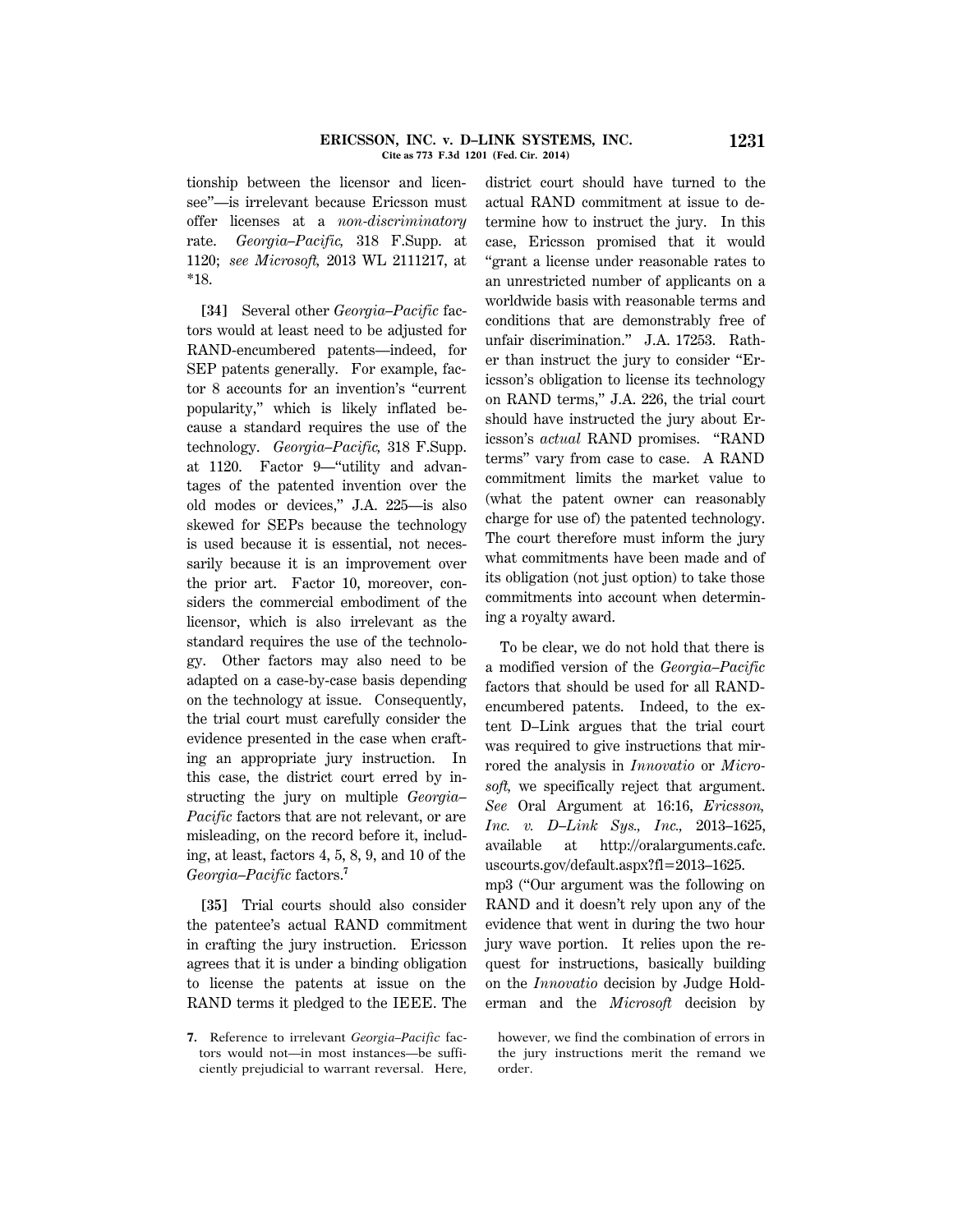Judge Robart....").<sup>8</sup> We believe it unwise to create a new set of *Georgia–Pacific*–like factors for all cases involving RAND-encumbered patents. Although we recognize the desire for bright line rules and the need for district courts to start somewhere, courts must consider the facts of record when instructing the jury and should avoid rote reference to any particular damages formula.

#### b. Apportionment analysis for SEPs

**[36, 37]** As with all patents, the royalty rate for SEPs must be apportioned to the value of the patented invention. *Garretson,* 111 U.S. at 121, 4 S.Ct. 291; *see also Westinghouse Elec. & Mfg. Co. v. Wagner Elec. & Mfg. Co.,* 225 U.S. 604, 617, 32 S.Ct. 691, 56 L.Ed. 1222 (1912) (''[Plaintiff] was only entitled to recover such part of the commingled profits as was attributable to the use of its invention.''). When dealing with SEPs, there are two special apportionment issues that arise. First, the patented feature must be apportioned from all of the unpatented features reflected in the standard. Second, the patentee's royalty must be premised on the value of the patented feature, not any value added by the standard's adoption of the patented technology. These steps are necessary to ensure that the royalty award is based on the incremental value that the patented *invention* adds to the product, not any value added by the standardization of that technology.**<sup>9</sup>**

**8.** We express no opinion on the methodologies employed in these district court cases which may yet come before this court—or on their applications to the facts at issue there. The facts in those cases, and the decisionmakers involved, differ from those at issue here. We address only the record before us and what a jury must be instructed when RAND-encumbered patents are at issue and the jury is asked to set a RAND royalty rate.

Just like modern electronic devices, technological standards include multiple technologies. We know that patents often claim only small portions of multi-component products and we have precedent which covers apportionment of damages in those situations. *See, e.g., Garretson,* 111 U.S. at 121, 4 S.Ct. 291; *Uniloc,* 632 F.3d at 1318; *Lucent,* 580 F.3d at 1336. Similarly, SEPs can, and, often do, claim only limited aspects of the overall standard.

For example, the 802.11 standard encompasses numerous technologies to enable devices to communicate with each other via wireless network connection. This includes, among many other things, technologies on link establishment, security protocols, error control, and flow control. By way of example, the '568 patent, at best, only covers the ability of the system to prioritize time-sensitive payloads by informing the system what type of data is in each transmission. This is only a small aspect of the 802.11(n) standard. Indeed, based on the record in this case, it is undisputed that some programs do not even take advantage of this 802.11(n) standard capability. The '215 patent, moreover, at best covers the ability to send different feedback response types. Again, based on the undisputed record, some 802.11(n) standard products do not use more than one type of feedback message.

**[38]** Just as we apportion damages for a patent that covers a small part of a device, we must also apportion damages for SEPs that cover only a small part of a

**9.** As we recognized in *VirnetX,* these tasks are not always easy and would be difficult to do with precision. We accept the fact that the jury should be told of its obligation to approximate the value added by the patented invention and that a degree of uncertainty in setting that value is permissible. *VirnetX,* 767 F.3d at 1328 (citing *Unisplay, S.A. v. Am. Elec. Sign Co.,* 69 F.3d 512, 517 (Fed.Cir. 1995)).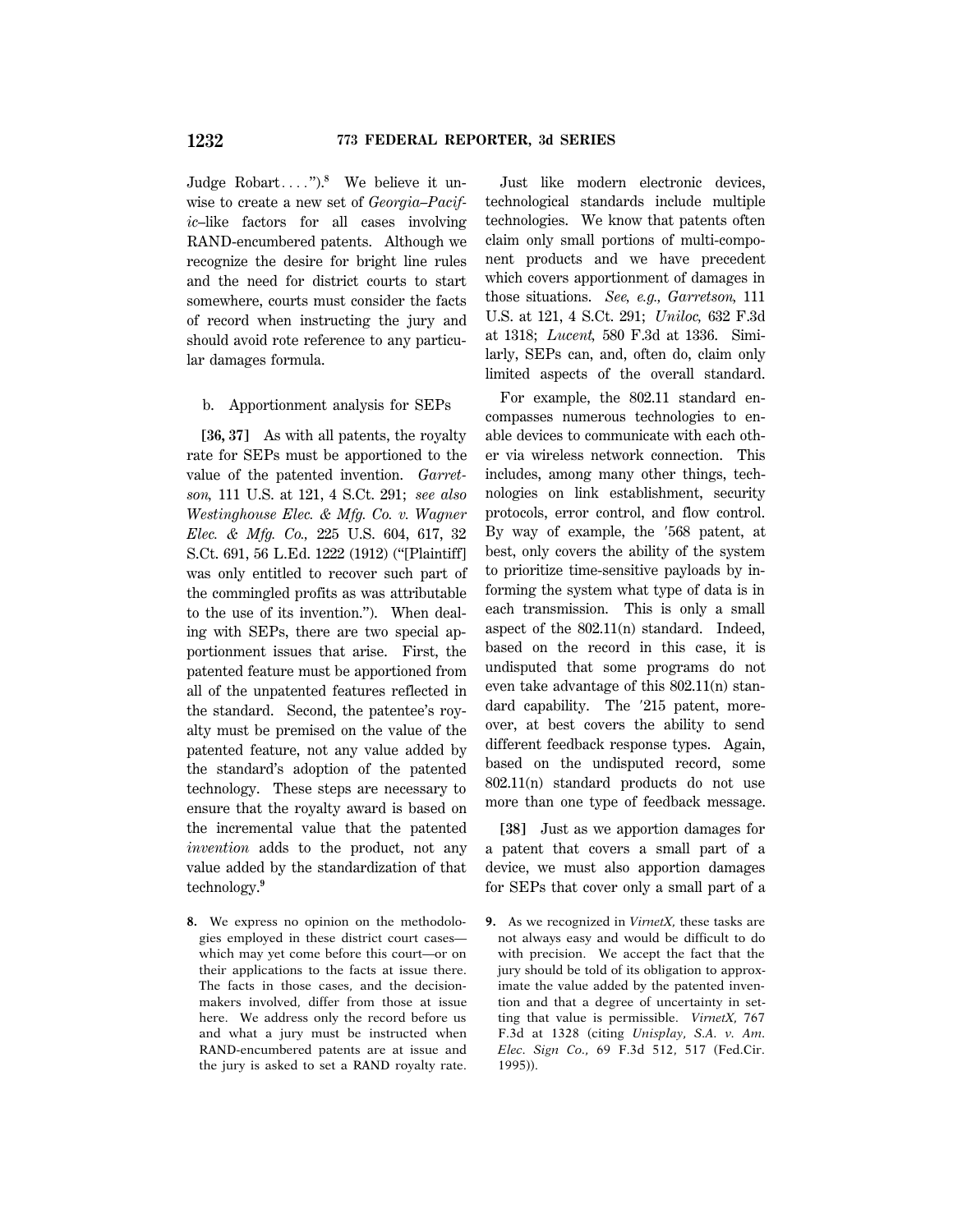#### **ERICSSON, INC. v. D–LINK SYSTEMS, INC. 1233 Cite as 773 F.3d 1201 (Fed. Cir. 2014)**

standard. In other words, a royalty award for a SEP must be apportioned to the value of the patented invention (or at least to the approximate value thereof), not the value of the standard as a whole. A jury must be instructed accordingly. Our decision does not suggest that all SEPs make up only a small part of the technology in the standard. Indeed, if a patentee can show that his invention makes up ''the entire value of the'' standard, an apportionment instruction probably would not be appropriate. *Garretson,* 111 U.S. at 121, 4 S.Ct. 291.

**[39]** Turning to the value of a patent's standardization, we conclude that Supreme Court precedent also requires apportionment of the value of the patented technology from the value of its standardization. In *Garretson,* the Supreme Court made clear that, ''[w]hen a *patent is for an improvement,* and not for an entirely new machine or contrivance, the patentee must show in what particulars his improvement has *added to the usefulness* of the machine or contrivance. He must separate its results distinctly from those of the other parts, so that the benefits derived from it may be distinctly seen and appreciated.'' *Garretson,* 111 U.S. at 121, 4 S.Ct. 291 (emphases added). In other words, the patent holder should only be compensated for the approximate incremental benefit derived from his invention.

**[40]** This is particularly true for SEPs. When a technology is incorporated into a standard, it is typically chosen from among different options. Once incorporated and widely adopted, that technology is not always used because it is the best or the only option; it is used because its use is necessary to comply with the standard. In other words, widespread adoption of standard essential technology is not entirely indicative of the added usefulness of an innovation over the prior art. *Id.* This is

not meant to imply that SEPs never claim valuable technological contributions. We merely hold that the royalty for SEPs should reflect the approximate value of that technological contribution, not the value of its widespread adoption due to standardization.

Because SEP holders should only be compensated for the added benefit of their inventions, the jury must be told to differentiate the added benefit from any value the innovation gains because it has become standard essential. Although the jury, as the fact finder, should determine the appropriate value for that added benefit and may do so with some level of imprecision, we conclude that they must be told to consider the difference between the added value of the technological invention and the added value of that invention's standardization. Indeed, Ericsson admitted at oral argument that the value of standardization should not be incorporated into the royalty award. Oral Argument at 55:25 (''Q: You agree that it is error to allow [the jury] to include the value from the standardization? A: In the rate, not in the base.... The rate must be attributable to the value of the invention.''). By way of example, the *Realtek* court instructed the jury that it ''should not consider LSI's advantage resulting from the standard's adoption, if any. However, you may consider any advantage resulting from the technology's superiority.'' *Realtek Jury Instruction,* ECF No. 267, 21.

## c. Instructions on patent holdup and royalty stacking

D–Link argues that the jury should have been instructed on the concepts of patent hold-up and royalty stacking because it argues that the jury should know the mischief that can occur if RAND royalty rates are set too high. Many of the amicus briefs echo D–Link's concerns. *See* AAI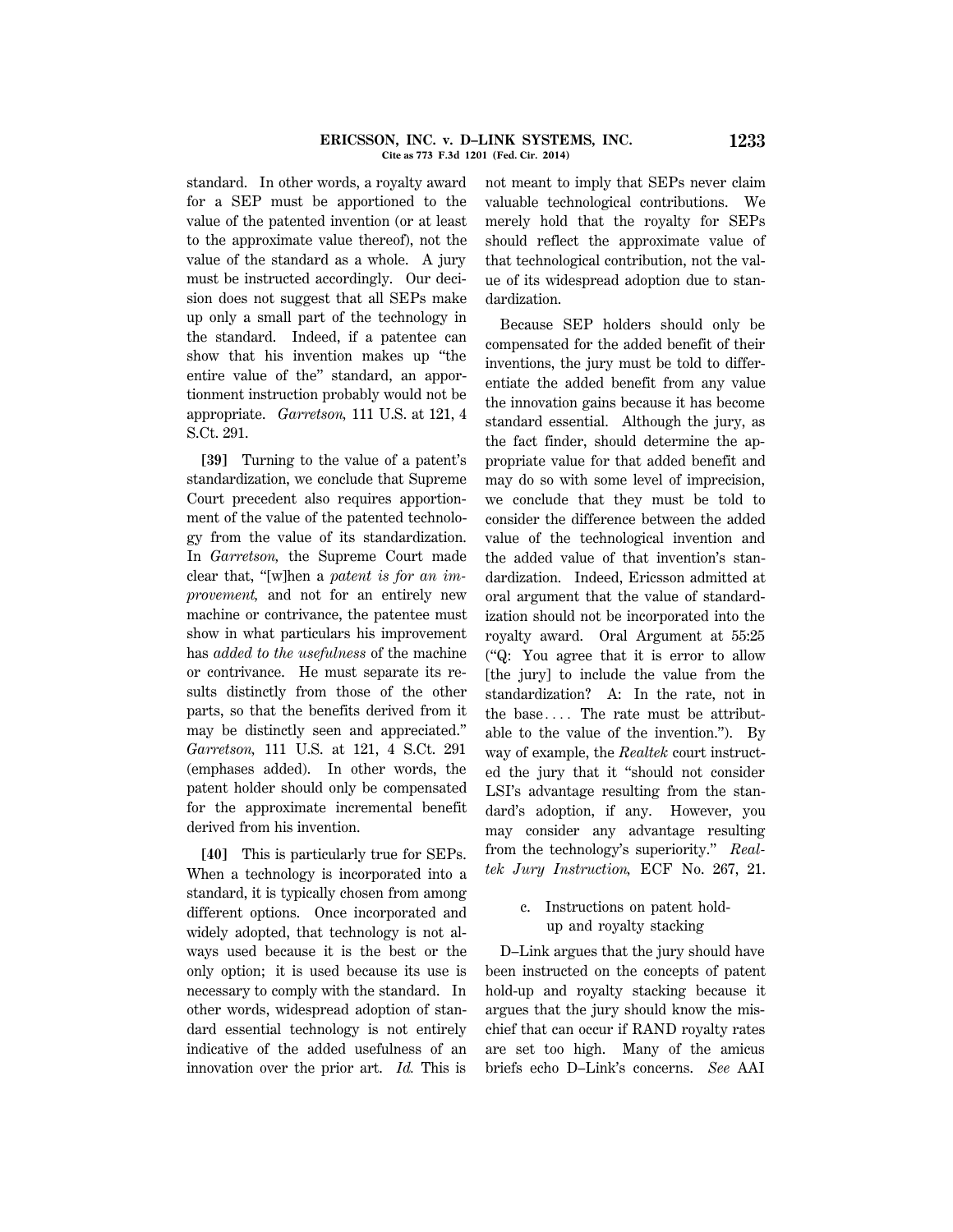Br. 4–9; Br. of Amici Curiae Cisco Sys., Inc., et al. (''Cisco Br.'') 14–19; Br. of Amici Curiae Broadcom Corp., et al. (''Broadcom Br.'') 10–14.

**[41]** In deciding whether to instruct the jury on patent hold-up and royalty stacking, again, we emphasize that the district court must consider the evidence on the record before it. The district court need not instruct the jury on hold-up or stacking unless the accused infringer presents actual evidence of hold-up or stacking. Certainly something more than a general argument that these phenomena are possibilities is necessary. Indeed, "a court should not instruct on a proposition of law about which there is no competent evidence.'' *See Nestier Corp. v. Menasha Corp.–Lewisystems Div.,* 739 F.2d 1576, 1579–80 (Fed.Cir.1984); *see also* Br. of Amici Curiae Nokia Corp., et al. (''Nokia Br.'') 9–12. Depending on the record, reference to such potential dangers may be neither necessary nor appropriate.

In this case, we agree with the district court that D–Link failed to provide evidence of patent hold-up and royalty stacking sufficient to warrant a jury instruction. *JMOL Order,* 2013 WL 4046225, at \*25–26 (''Defendants failed to present any evidence of *actual* hold-up or royalty stacking.'' (emphasis in original)). If D–Link had provided evidence that Ericsson started requesting higher royalty rates after the adoption of the 802.11(n) standard, the court could have addressed it by instructing the jury on patent hold-up or, perhaps, setting the hypothetical negotiation date before the adoption of the standard.**<sup>10</sup>** D–

Link, however, failed to provide any such evidence. Absent evidence that Ericsson used its SEPs to demand higher royalties from standard-compliant companies, we see no error in the district court's refusal to instruct the jury on patent hold-up or to adjust the instructions expressly to take patent hold-up into account. Indeed, as noted above, the court found that Ericsson complied with its RAND obligations and *did not* demand an unreasonable royalty for use of its technology.

A jury, moreover, need not be instructed regarding royalty stacking unless there is actual evidence of stacking. The mere fact that thousands of patents are declared to be essential to a standard does not mean that a standard-compliant company will necessarily have to pay a royalty to each SEP holder. In this case, D–Link's expert "never even attempted to determine the actual amount of royalties Defendants are currently paying for 802.11 patents.'' *JMOL Order,* 2013 WL 4046225, at \*18. In other words, D–Link failed to come forward with any evidence of other licenses it has taken on Wi–Fi essential patents or royalty demands on its Wi–Fi enabled products. Because D–Link failed to provide any evidence of actual royalty stacking, the district court properly refused to instruct the jury on royalty stacking.

We therefore hold that the district court did not err by refusing to instruct the jury on the general concepts of patent hold-up and royalty stacking.

\* \* \*

ation under a RAND commitment would consider alternatives that could have been written into the standard instead of the patented technology.''). D–Link did not request any such instruction, however. Accordingly, we do not address whether shifting the timing of the hypothetical negotiation is either appropriate or necessary.

**<sup>10.</sup>** One amicus suggests that the jury always should be told to place the date of the hypothetical negotiation as of the date of the adoption of the standard (if that date predates the infringement) so as to discount any value added by the standardization. *See, e.g.,* AAI Br. 13–16; *see also Microsoft,* 2013 WL 2111217, at \*19 (''[T]he parties to a hypothetical negoti-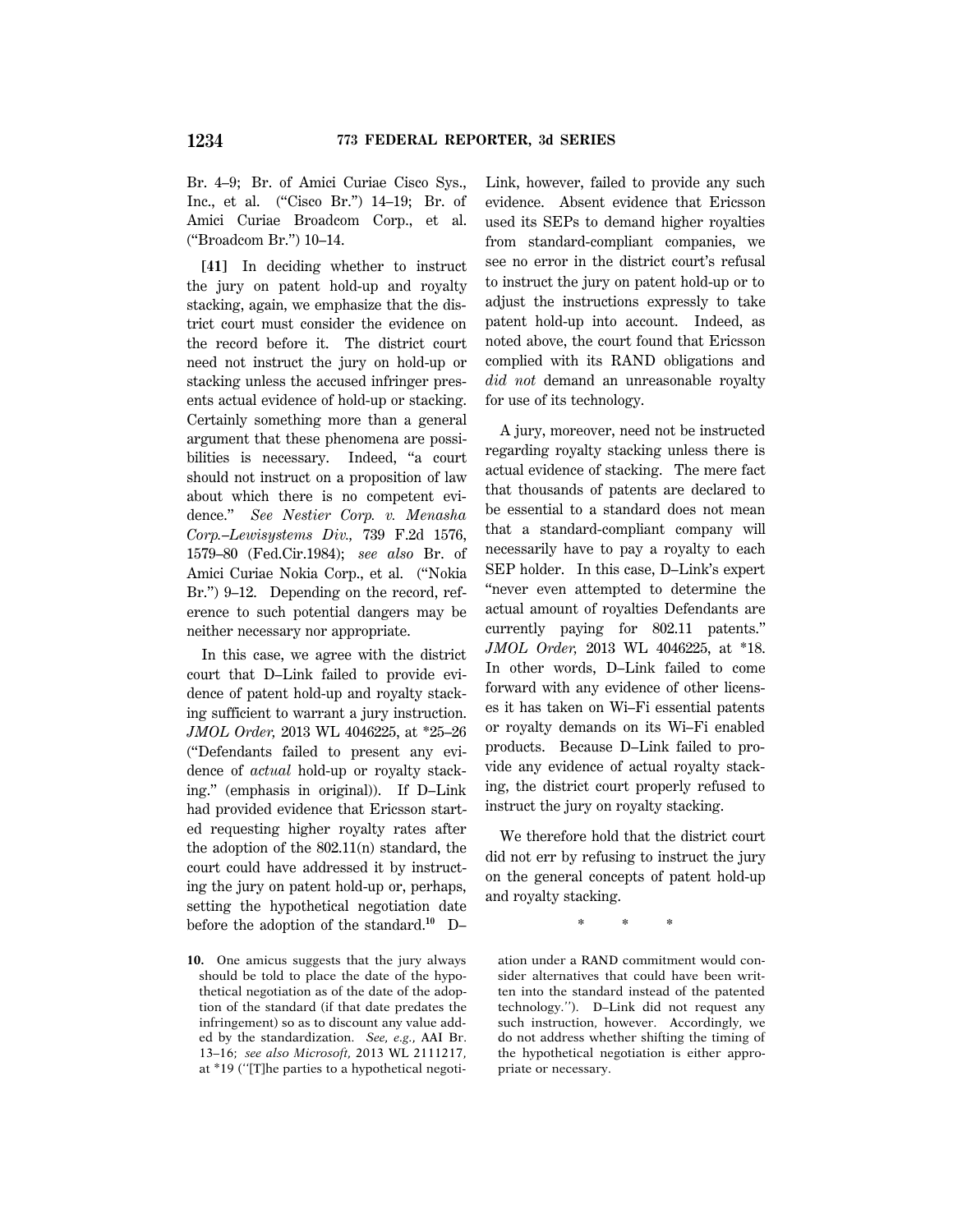#### **ERICSSON, INC. v. D–LINK SYSTEMS, INC. 1235 Cite as 773 F.3d 1201 (Fed. Cir. 2014)**

**[42]** In sum, we hold that, in all cases, a district court must instruct the jury *only* on factors that are relevant to the specific case at issue. There is no *Georgia–Pacific*–like list of factors that district courts can parrot for every case involving RANDencumbered patents. The court should instruct the jury on the actual RAND commitment at issue and must be cautious not to instruct the jury on any factors that are *not* relevant to the record developed at trial. We further hold that district courts must make clear to the jury that any royalty award must be based on the incremental value of the invention, not the value of the standard as a whole or any increased value the patented feature gains from its inclusion in the standard. We also conclude that, if an accused infringer wants an instruction on patent hold-up and royalty stacking, it must provide evidence on the record of patent hold-up and royalty stacking in relation to both the RAND commitment at issue and the specific technology referenced therein.

As explained above, in this case, we find that the district court committed legal error in its jury instruction by: (1) failing to instruct the jury adequately regarding Ericsson's actual RAND commitment; (2) failing to instruct the jury that any royalty for the patented technology must be apportioned from the value of the standard as a whole; and (3) failing to instruct the jury that the RAND royalty rate must be based on the value of the invention, not any value added by the standardization of that invention—while instructing the jury to consider irrelevant *Georgia–Pacific* factors. We think that these errors collectively constitute prejudicial error. *See Eviron Prods., Inc. v. Furon Co.,* 215 F.3d 1261, 1265 (Fed.Cir.2000) (''Prejudicial error is an error that, in the words of the Federal Rules of Civil Procedure, 'appears to the court inconsistent with substantial justice.'" (quoting Fed.R.Civ.P. 61)). We therefore vacate the jury's damages award and remand for further proceedings consistent with this opinion. On remand, the court should also be careful to assure that the jury is properly instructed on the apportionment principles laid out in *Garretson* and on the proper evidentiary value of licenses tied to the entire value of a multicomponent product. Because we vacate the jury's damages award, moreover, we also vacate the court's ongoing royalty award.

## C. The Dell Agency Issue

**[43]** Finally, Dell argues that the district court erred by granting summary judgment on Dell's claim that it was licensed under the MPA to practice the claims asserted against it. Because the MPA says it is governed by New York law, both Ericsson and Dell agree that New York agency law governs. The parties further agreed that, in order for Dell to have a license to practice the patents at issue based on the MPA, LM Ericsson, the parent company, must have been acting as an agent of its subsidiary, Ericsson AB, when it filed this lawsuit. The district court granted summary judgment because it found that this agency relationship did not exist as a matter of law.

The Fifth Circuit reviews summary judgment decisions de novo. *United States v. Caremark, Inc.,* 634 F.3d 808, 814 (5th Cir.2011). Summary judgment is appropriate if, in viewing the evidence in a light most favorable to the non-moving party, the court finds that ''there is no genuine dispute as to any material fact and the movant is entitled to judgment as a matter of law.'' Fed.R.Civ.P. 56(a).

**[44–47]** The existence of an agency relationship—where one party has legal authority to act for another—is a mixed question of law and fact. *See Cabrera v.*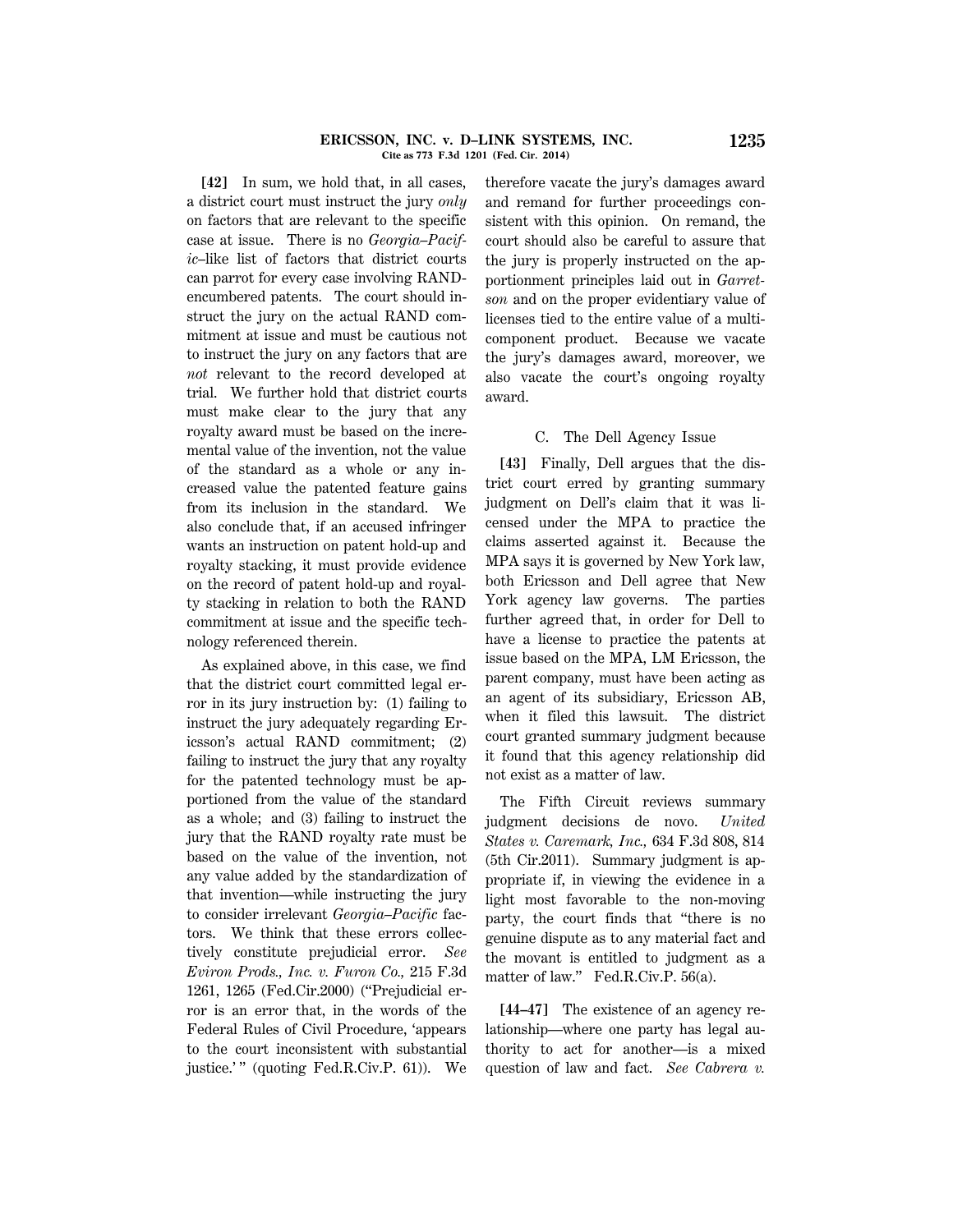*Jakabovitz,* 24 F.3d 372, 385–86 (2d Cir. 1994) (applying New York law). In order to establish an agency relationship, the facts must show that: (1) the principal manifested intent to grant authority to the agent, and (2) the agent agreed or consented to the agency relationship. *See Commercial Union Ins. Co. v. Alitalia Airlines, S.p.A.,* 347 F.3d 448, 462 (2d Cir. 2003) (citations omitted) (applying New York law). Further, the principal must retain control and direction over key aspects of the agent's actions. *See In re Shulman Transport Enters., Inc.,* 744 F.2d 293, 295 (2d Cir.1984) (applying New York law); *Meese v. Miller,* 79 A.D.2d 237, 436 N.Y.S.2d 496, 499 (N.Y.App.Div.1981). A principal cannot, moreover, grant authority to an agent if the principal does not itself possess the power granted. *See Mouawad Nat'l Co. v. Lazare Kaplan Int'l Inc.,* 476 F.Supp.2d 414, 423 (S.D.N.Y.2007) (applying New York Law).

On appeal, Dell argues that it presented sufficient evidence that Ericsson AB directed LM Ericsson to sue Dell, pointing to the fact that, even though the patents were assigned to LM Ericsson, the inventors of the patents were primarily Ericsson AB employees. Dell further contends that it presented evidence that Ericsson AB maintained control over key aspects of this litigation. Finally, Dell asserts that the district court improperly made factual inferences regarding the strength of Dell's arguments in favor of Ericsson, pointing to an alleged decision to sue Dell made by an Ericsson AB employee.

Ericsson responds that there is no material dispute of fact that LM Ericsson—the parent company and patent owner—is not an agent of Ericsson AB—the subsidiary company and signatory to the MPA. Ericsson asserts that Ericsson AB never had authority to sue Dell for infringement of these patents on its own. Ericsson insists that this means the alleged principal never had the authority it allegedly granted. According to Ericsson, even if an Ericsson AB employee helped make the decision to file the law suit, there is no evidence that he had the authority to file those suits.

We agree with Ericsson that Dell has failed to raise genuine issues of material fact regarding whether LM Ericsson is an agent of Ericsson AB. It is undisputed that LM Ericsson is the owner of the patents in suit. As the owner, it is LM Ericsson that has the authority to sue for infringement; no other entity need grant it the authority to sue. *See* 35 U.S.C. § 281 (''A patentee shall have remedy by civil action for infringement of his patent.''). Even assuming that an Ericsson AB employee suggested suing Dell for infringement, LM Ericsson indisputably had that authority prior to any suggestion. *See Mouawad,* 476 F.Supp.2d at 423 (''[T]he principal itself must possess the power that it is attempting to confer on the agent.'' (citing 3 Am.Jur.2d Agency § 9 (2014))). Because LM Ericsson is not a signatory to the MPA, any license Dell might have thereunder does not excuse any acts of infringement involving the patents in suit.

For the foregoing reasons, we affirm the district court's conclusion that Dell does not, as a matter of law, have a license to practice the patents at issue under the MPA.

#### III. CONCLUSION

For the foregoing reasons, we affirm the infringement findings relating to the  $1568$ and  $'215$  patents, but reverse the infringement finding with respect to the '625 patent. We also affirm the jury's finding that the '625 patent was not invalid over the Petras reference. We vacate the jury's damages award and the ongoing royalty award and remand for proceedings consistent with this decision. With respect to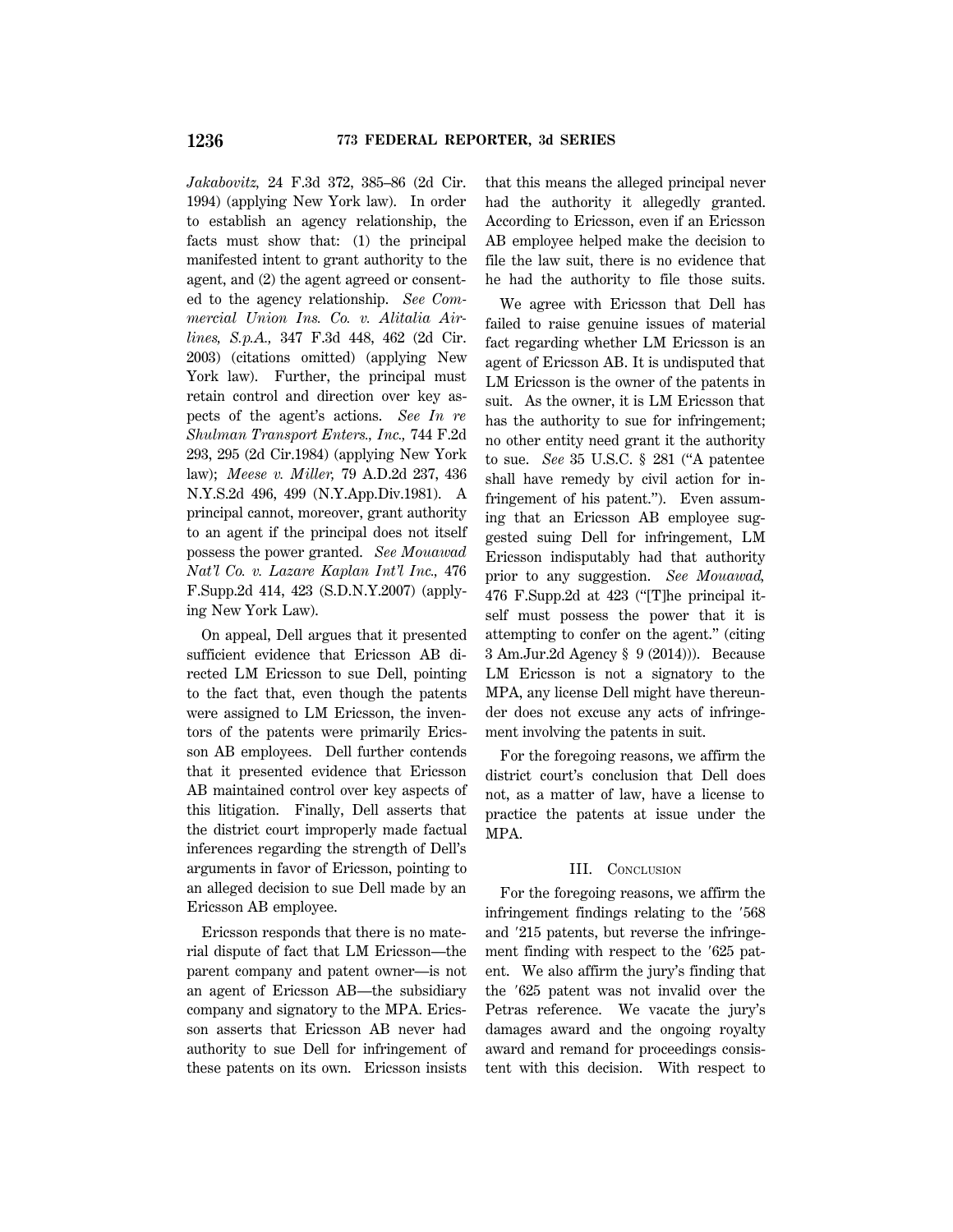Dell's appeal, we affirm the district court's grant of summary judgment to Ericsson on Dell's license defense.

Accordingly, we affirm-in-part, reversein-part, vacate-in-part, and remand for further proceedings.

## **AFFIRMED IN PART, REVERSED IN PART, VACATED IN PART, AND REMANDED**

Opinion dissenting in part filed by Circuit Judge TARANTO.

TARANTO, Circuit Judge, dissentingin-part.

I join all of the court's opinion except part II.A.2, which upholds the judgment of infringement of the  $'215$  patent. I conclude that the district court incorrectly construed the '215 patent's claim language pertaining to the invention's message field. And there is no infringement under the construction that I think is correct. On this one issue, I respectfully dissent.

The dispute over the proper construction of claim  $1$  of the  $'215$  patent involves two related issues. The first is whether the phrase ''responsive to the receiving step, constructing a message field for a second data unit, said message field including a type identifier field'' requires that the device "select" a message type depending on the received data—which requires that it have at least two message-type options it can select from. The second is whether the message field must be constructed specifically to minimize either the size or the quantity of feedback responses. It is undisputed that if the claims are read to require either selection or minimization, the accused devices do not infringe.

*Selecting.* I begin with the claim language. *See Phillips v. AWH Corp.,* 415 F.3d 1303, 1312 (Fed.Cir.2005) (en banc). Claim 1 requires the act of ''constructing a message field'' to be ''responsive to the receiving step''—that is, responsive to ''receiving said plurality of first data units.'' '215 Patent, col. 10, lines 23-26. At a minimum, the "responsive" language allows, indeed suggests, selection or choice about what to include in the constructed message field, based on potentially varying characteristics of the data received. And the specification and Ericsson's own assertions during litigation not only confirm the requirement of choice but make clear what the choice is: it is a choice from a range of possible message types.

Claims must be interpreted in the context of the patent as a whole, and the specification is central to performing the interpretive task. *See Phillips,* 415 F.3d at 1321 (''[T]he specification is the single best guide to the meaning of a disputed  $term$  ....") (internal quotation omitted). The specification of the '215 patent pervasively describes what Ericsson had invented as optimizing feedback responses through the receiver's choice among feedback-response message types—specifically to minimize the size of the responses and thereby increase efficiency. Even without regard to the more specific objective of minimizing, the receiver's optimizing task requires selecting.

Thus, the abstract describes constructing feedback responses ''so as to optimize performance in accordance with certain criteria,'' with those criteria consisting of minimizing size and maximizing efficiency of the feedback responses. '215 Patent, abstract. The summary of the invention similarly teaches that the receiver constructs feedback response data units ''so as to optimize system performance,'' with the optimization consisting of ''minimizing [ ] size" while "maximizing the number of [sequence numbers]'' included in a smallersized data unit. *Id.* col. 4, lines 48–53. Neither of the two stated optimization criteria may be met unless the receiver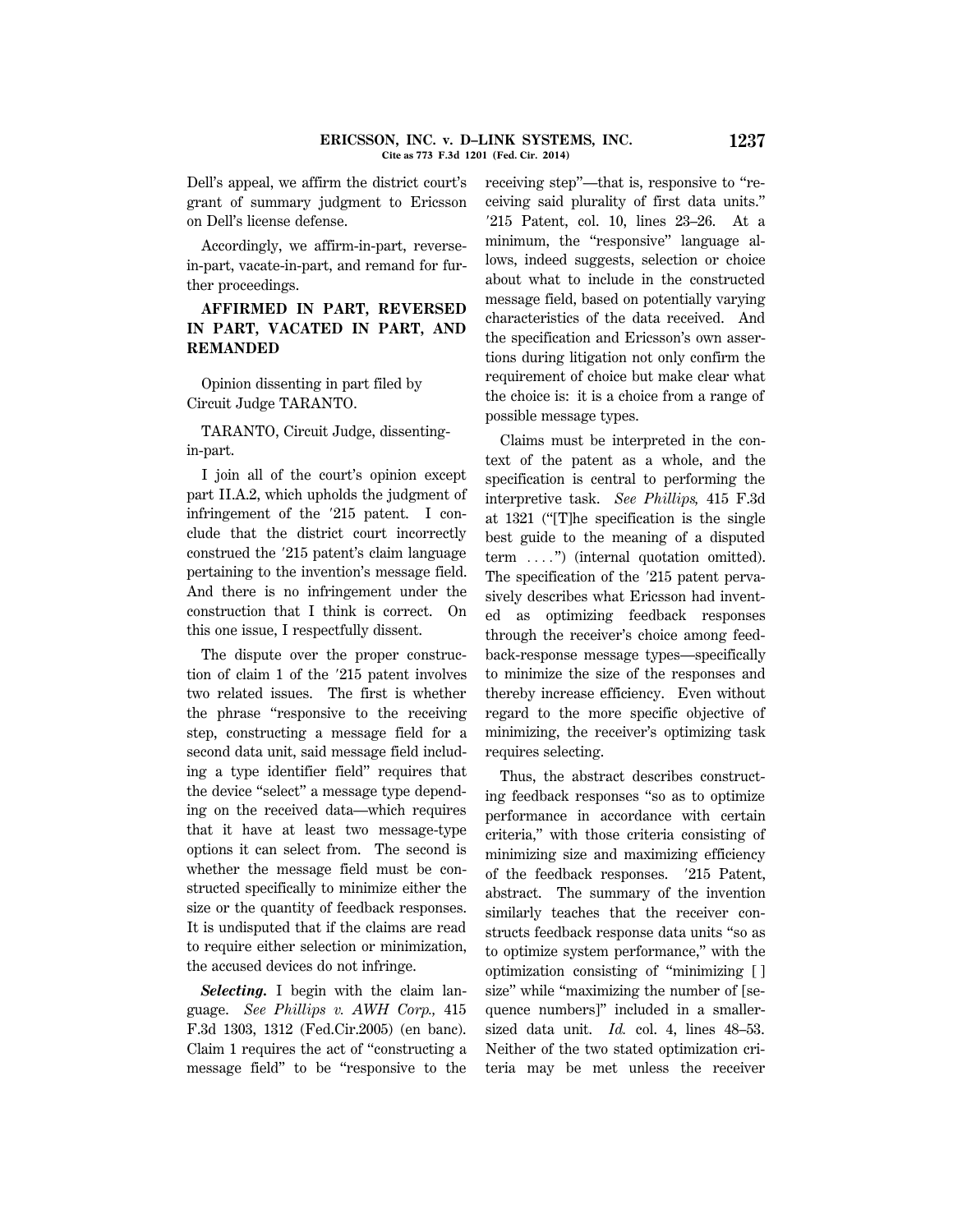makes choices among a plurality of message types. Further, the specification describes the patent's advance over the prior art as reducing the ''waste of bandwidth'' and ''unnecessary overhead'' resulting from Automatic Repeat Request (ARQ) protocols that are ''static in construction,'' *i.e.,* not varying as a function of the incoming data. *Id.* col. 3, lines 46–47. And the four technical advantages specifically enumerated—saving bandwidth, minimizing overhead, increasing system capacity, and minimizing the number of feedback responses—derive from the invention's optimizing of feedback responses. *Id.* col. 4, lines 54–62. The specification nowhere discloses any contrary embodiment.

The claim language thus suggests a requirement of selecting, and the specification pervasively indicates that what is required is selecting among message types. Construing the claim to require receiver selecting is "the correct construction" because it ''stays true to the claim language and most naturally aligns with the patent's description of the invention.'' *Renishaw PLC v. Marposs Societa' per Azioni,* 158 F.3d 1243, 1250 (Fed.Cir.1998), adopted by *Phillips,* 415 F.3d at 1316.

Ericsson's own statements about the invention confirm that the receiver's choosing among message types, in response to incoming data, is essential. During claim construction, in an apparent effort to prevent the additional ''minimizing'' requirement from being read into the claim, Ericsson conceded—indeed, repeatedly insisted in clear terms—that selecting among message types by the receiver was a required element of the invention. *See* J.A. 6473 (''[T]he invention is to build in choice at the receiver side of a type of feedback response.''); J.A. 6475 (Given ''the advantage  $\ldots$  gained from incorporating this message field that allows a choice, does the advantage of minimizing the size or number of feedback responses necessarily have to be read in when it doesn't appear in the claim element[?]''); J.A. 6478 (''[T]he invention is, as expressed in the claims, giving the receiver a choice and constructing a message field that has a type identifier so it can express what it has chosen to use as a format for communicating the packets that have been dropped.'').

For those reasons, I conclude, the method of claim 1 of the '215 patent claim requires that the receiver engage in selection among message types in response to receipt of data. It is undisputed that the accused devices do not do so. Ericsson did not argue otherwise in its brief, and it conceded the point at oral argument, stating: ''[I]f the court concludes that the receiver must make a choice, [the '215 patent is] not infringed.'' Oral Argument at 34:45–35:00, *Ericsson, Inc. v. D–Link Sys., Inc.,* No. 2013–1625.

*Minimizing.* Claim 1 of the '215 patent also requires ''minimizing feedback responses," as expressly stated in the preamble.  $'215$  Patent, col. 10, line 19. The presence of that language indirectly reinforces the requirement of selection: to minimize, choices must be made. But it also adds to the selection requirement and independently requires a judgment of noninfringement.

The ''minimizing'' language is a claim limitation unless the fact that it appears in the preamble makes it non-limiting, as sometimes is true for preamble language. *See Catalina Mktg. Int'l, Inc. v. Coolsavings.com, Inc.,* 289 F.3d 801, 808 (Fed.Cir. 2002). For claim 1, however, the preamble must be limiting, as only the preamble gives content to what the constructed message field is. *See Pitney Bowes, Inc. v. Hewlett–Packard Co.,* 182 F.3d 1298, 1306 (Fed.Cir.1999) (preamble is limiting when